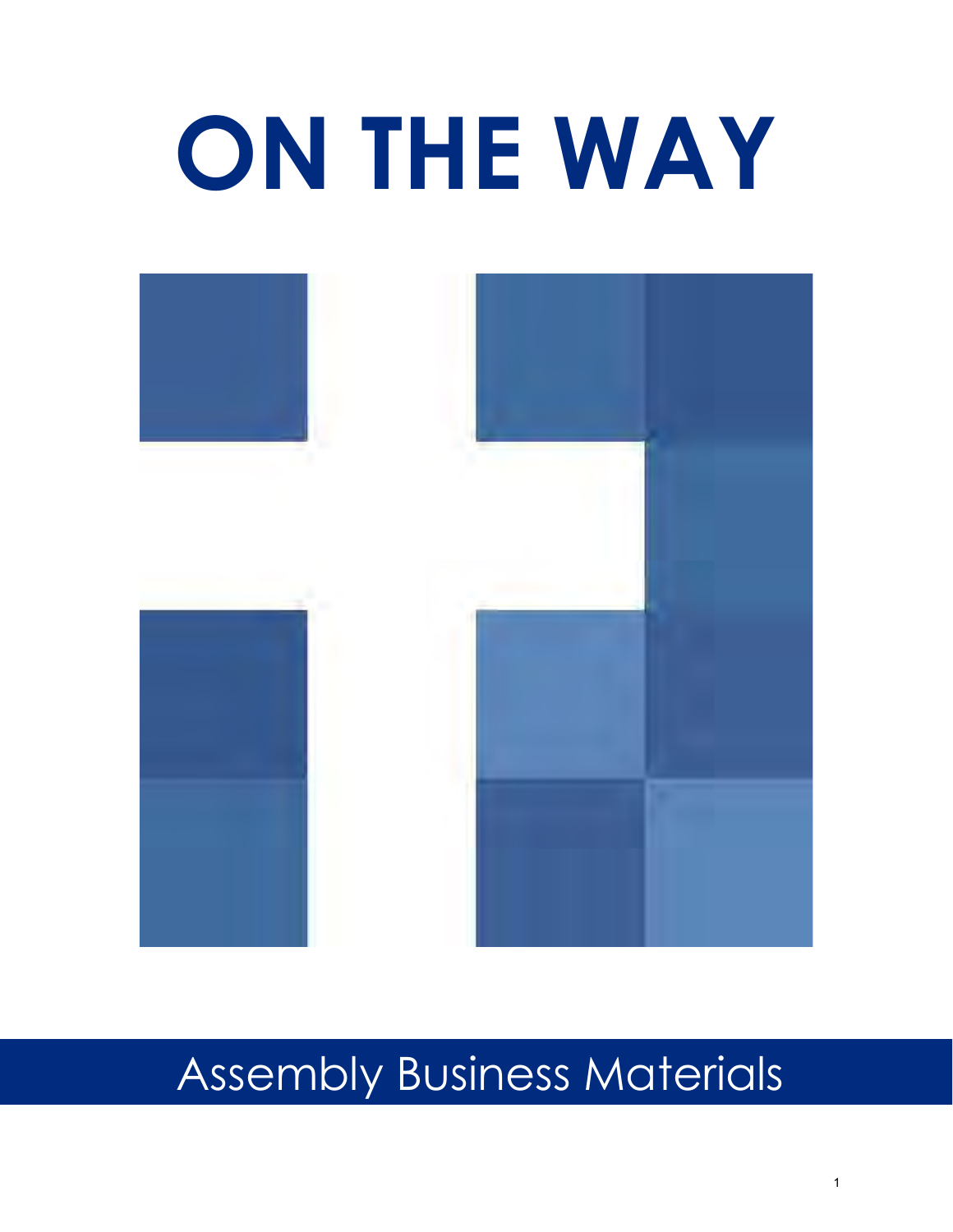# **Table of Contents**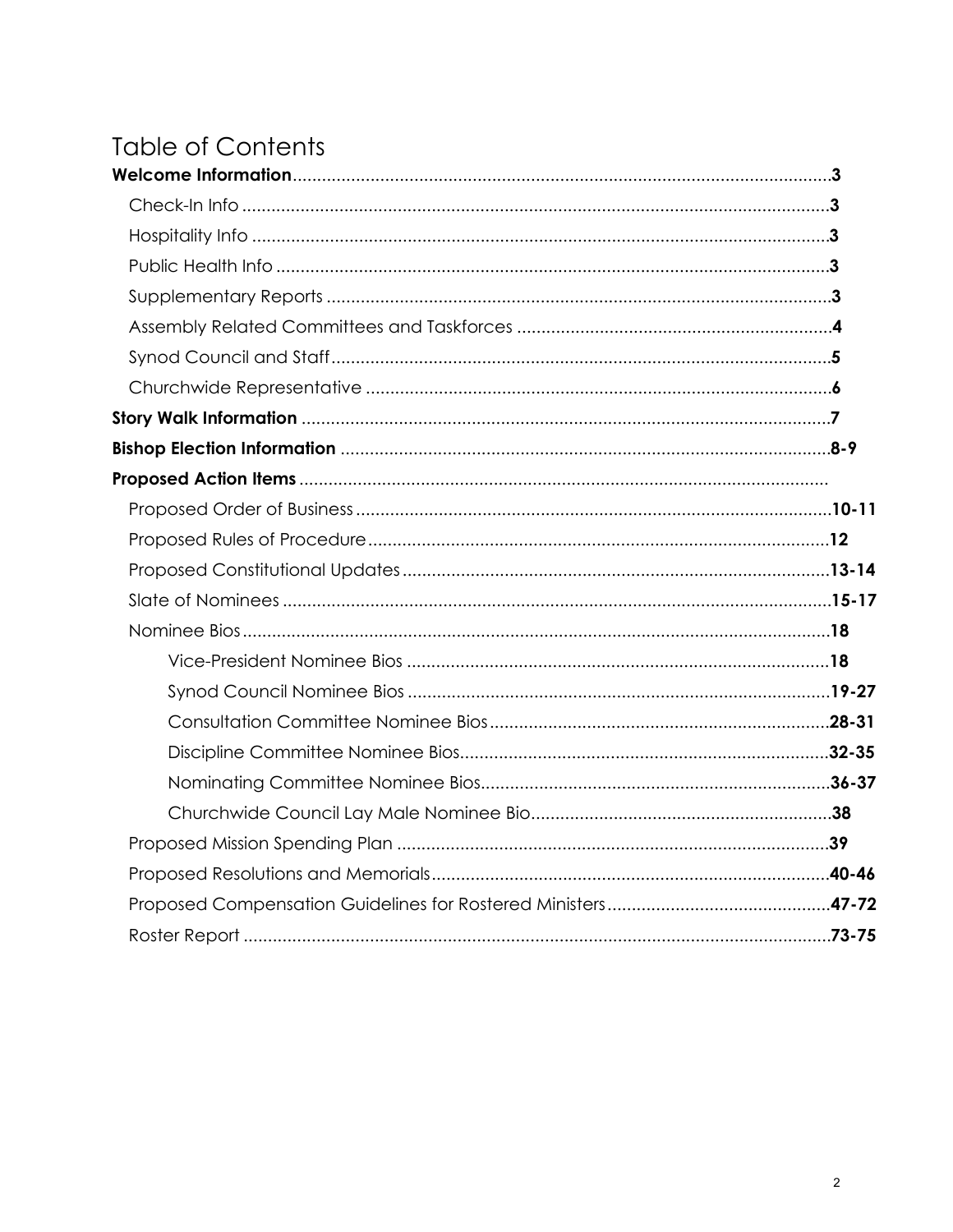# Welcome to the 2022 Northwestern Ohio Synod Assembly

We thank you for joining us as we explore what it means to be a synod "On the Way" and prayerfully consider Assembly business. This booklet includes all the information you need about the business items for the this Assembly including the Order of Business, Slate of Nominees/bios, Constitutional Updates, and more.

We have also prepared a story-based narrative of our synod life together over this past year. **On the Way: Stories from our Journey Together** is available separately on our Assembly webpage [www.nwosassembly.org] – please check it out and see what God has been up to among us!

#### **Check-In Information**

Check-in tables will be arranged alphabetically by last name. Simply find the appropriate table, tell the volunteer your name, congregation, and city, and they'll record that you have arrived and provide you with a name tag and voting device (for voting members). Copies of this Assembly Business Materials are not available onsite, so you might want to bring your own printed copy or electronic device.

\*\*Please note that check-in opens at 7:30am both days, however, check-in closes at 9am on Friday and reopens after the first ballot for Bishop. If you do not check-in by 9am on Friday you will not be able to vote in the first ballot for bishop.

#### **Hospitality Information**

Please note that for some, the temperature in the Student Union Ballroom may be a bit on the chilly side – please dress accordingly and bring layers.

There will be an assortment of light snacks offered both mornings, in addition to coffee, tea, and water. A boxed lunch is provided at noon both days. If you have indicated dietary specifications, this will be noted on your name tag and instructions will be given during the Assembly on where to pick up your vegetarian meal. An Information Table is located near the check-in area if you have any questions.

#### **Public Health Information**

All registered voting members and guests will be notified via email on May 20, 2022, regarding any public health precautions or recommendations for this Assembly.

#### **Supplementary Reports**

Some affiliated agencies and organizations have provided updates and reports which are available individually on our Assembly webpage [www.nwosassembly.org].

Please note that our 2021/22 audited Financial Statements will be made available separately on our Assembly webpage once they are finalized by our auditors, Apple Growth Partners. All registered voting members will be informed when these statements are available.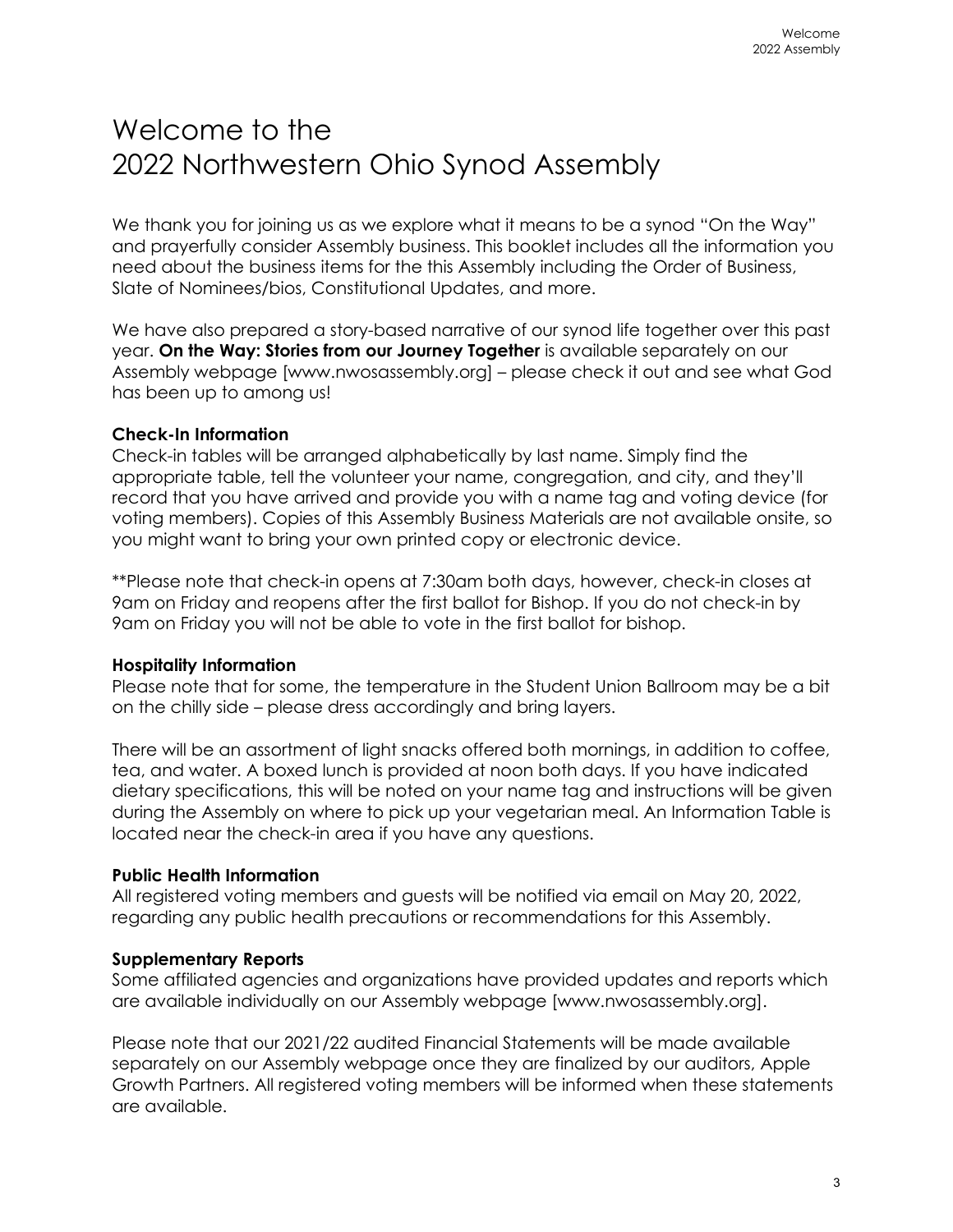# **Assembly Related Committees/Taskforces**

#### **2022 Northwestern Ohio Synod Assembly**

The following committees have been appointed by the Synod Council to provide for an effective Assembly

#### **Bishop's Election Committee**

*To coordinate all aspects of the election of a bishop.*  Pastor Tim Philabaum (co-chair) Ardy Gonyer (co-chair) Becky Seibert Amanda Hoyles Casey Cox Vicar Dawn David

#### **Reference and Counsel**

*to ensure that all resolutions and memorials are in order and do not conflict with the governing documents of this Church. The committee makes no recommendations to the Assembly otherwise.* Melissa Peper Firestone Vicar Rebecca West-Estell Jacob Henry

#### **Assembly Parliamentarian**

*To assist the Assembly and Chair with parliamentary procedure.*  Alan Fuhrhop

#### **Nominating Committee**

*To secure nominees for election.*  Pastor Chris Young Pastor Doris Mars Diane Ninke Tom Ritter Pastor Doug Pretorius Karen Genzman Pastor Matt Wheeler Jari Knowlton Simard

#### **Compensation Guidelines Taskforce**

*To prepare draft guidelines for Assembly consideration.*  Pastor Katie Suggitt Mary Boals Pastor Jeff Gramza Sherry Krieger Jacob Henry

#### **Credentials Committee**

*To report the credentials of the voting membership.* Tracey Wright Michelle Schaffer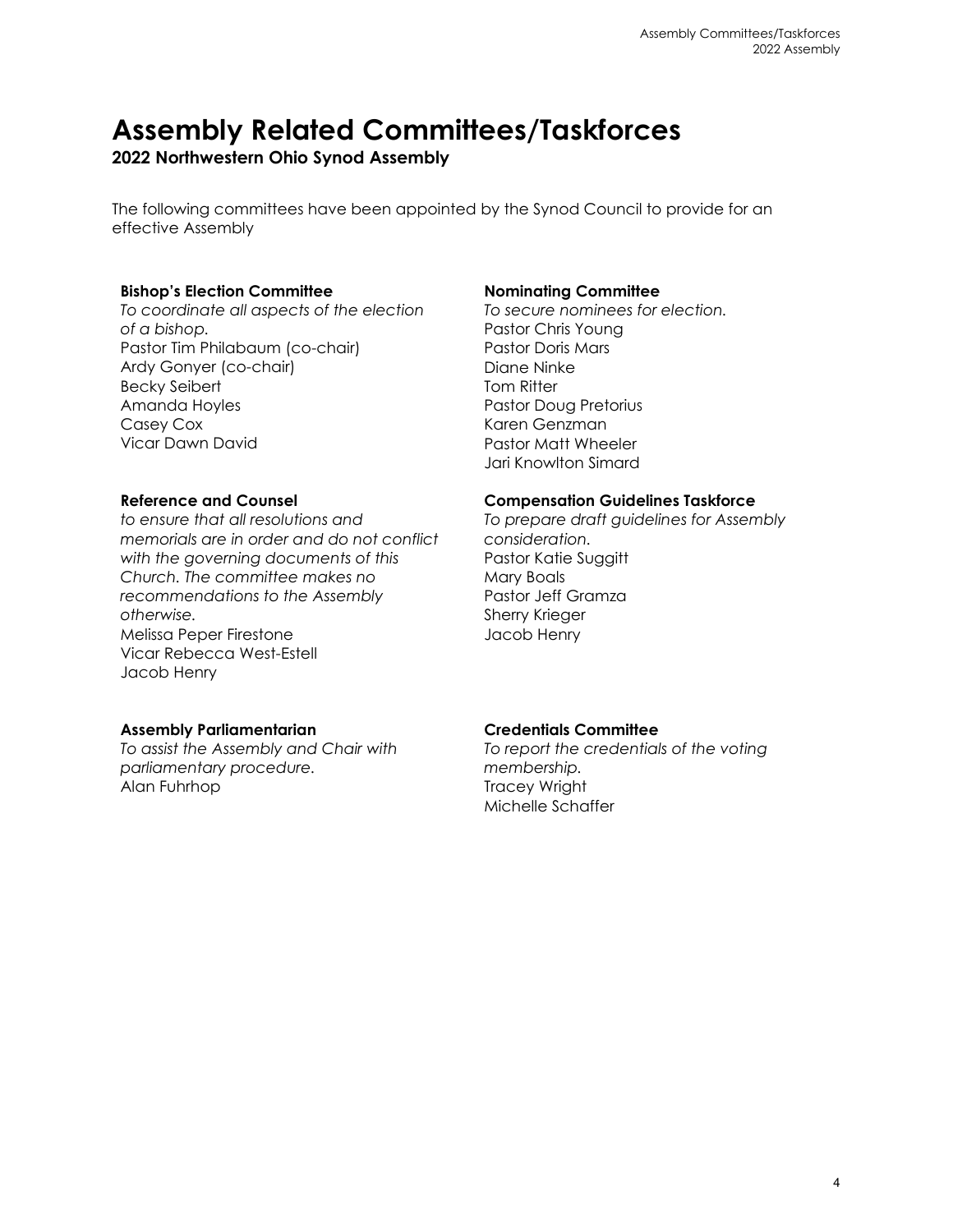# **Synod Council and Staff**

#### **2022 Northwestern Ohio Synod Assembly**

#### **Members of the 2022 Synod Council**

Bishop Daniel G. Beaudoin, President Melissa Peper Firestone, Vice-President Tracey Wright, Secretary Shea McGrew, Treasurer Tom Ritter (Exec. Comm.) Pastor Chris Hanley (Exec. Comm.) Wendy Bauer Mary Boals Casey Cox Clark Price

Pastor Mindy Elliott Brent Gardner Pastor Melanie Haack Cindy Harris Deb Noll Pastor Robin Owen Pastor Steve Ramsey Pastor Jarrod Schaaf Michelle Schaffer Rodney West-Estelle

#### **Conference Deans**

Pastor Janine Schearer Pastor Mindy Elliott Pastor Adam Sornchai Pastor Steve Bauerle Pastor Will Haggis Pastor Will Stenke Pastor Stacy Lauer-Scovanner Pastor Shawn O'Brien

#### **Conference Call Facilitators**

Mary Boals Mary Satterfield Jean Emery Pastor Henry Seibert Pastor Christian Dittmar Vicar Ryan Cordle Pastor Ed Hunker Pastor Alvera Brandt

#### **Members of Synod Staff**

Pastor Daniel G. Beaudoin, Bishop Deacon Sherry Krieger, Director for Congregational Care Pastor Sarah Schaaf, Director for Community Engagement Calla Gilson, Coordinator of the Discipleship Institute Jennifer Prueter, Executive Administrative Assistant to the Bishop Diane Stultz, Administrative Assistant Cheryl Sondergeld, Coordinator of Candidacy and Programs Caroline Guy, Coordinator of Communications and Technology Jacob Henry, Synod Administrator Brent Gnagey, Technology Specialist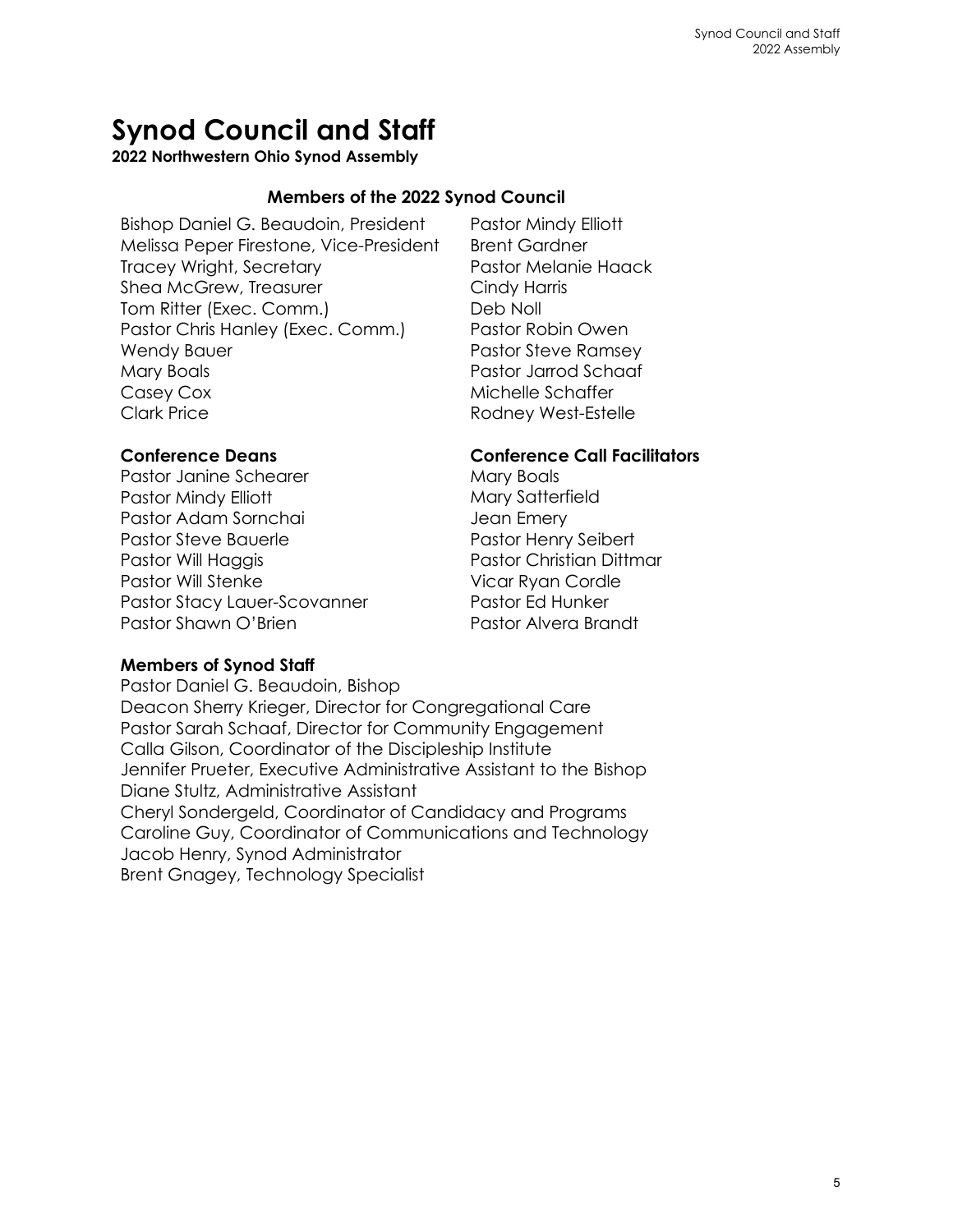# **Churchwide Representative**

**2022 Northwestern Ohio Synod Assembly**



Lori Fedyk, a member of Holy Cross Lutheran Church in Libertyville, Ill., was elected to a six-year term as treasurer of the Evangelical Lutheran Church in America (ELCA) by the ELCA Church Council at its November meeting. Her term will begin Feb. 1.

Fedyk has been employed by Lutheran Life Communities in Arlington Heights, Ill., since 2014 where she served as vice president of corporate finance and chief financial officer. In 2017 she was promoted to executive vice president and chief financial officer. Lutheran Life Communities owns and operates six continuing-care retirement communities in Illinois, Indiana and Florida.

"Lori Fedyk not only brings professional skill and experience, but she is also deeply committed to the mission and ministry of the ELCA," said the Rev. Elizabeth A. Eaton, ELCA presiding bishop. "I am happy to welcome her to team ELCA."

Fedyk's responsibilities at Lutheran Life Communities included oversight of financial reporting, budgeting, treasury management, information technology, investments, regulatory compliance and risk management. She brings more than 25 years of business and financial leadership in both private industry and nonprofits, including eight years of accounting experience with Arthur Andersen.

Fedyk has served on a variety of boards, most recently for the Mission Investment Fund, a separately incorporated ministry of the ELCA.

She received a Bachelor of Science in accounting from Illinois State University, Normal and became a certified public accountant in 1987.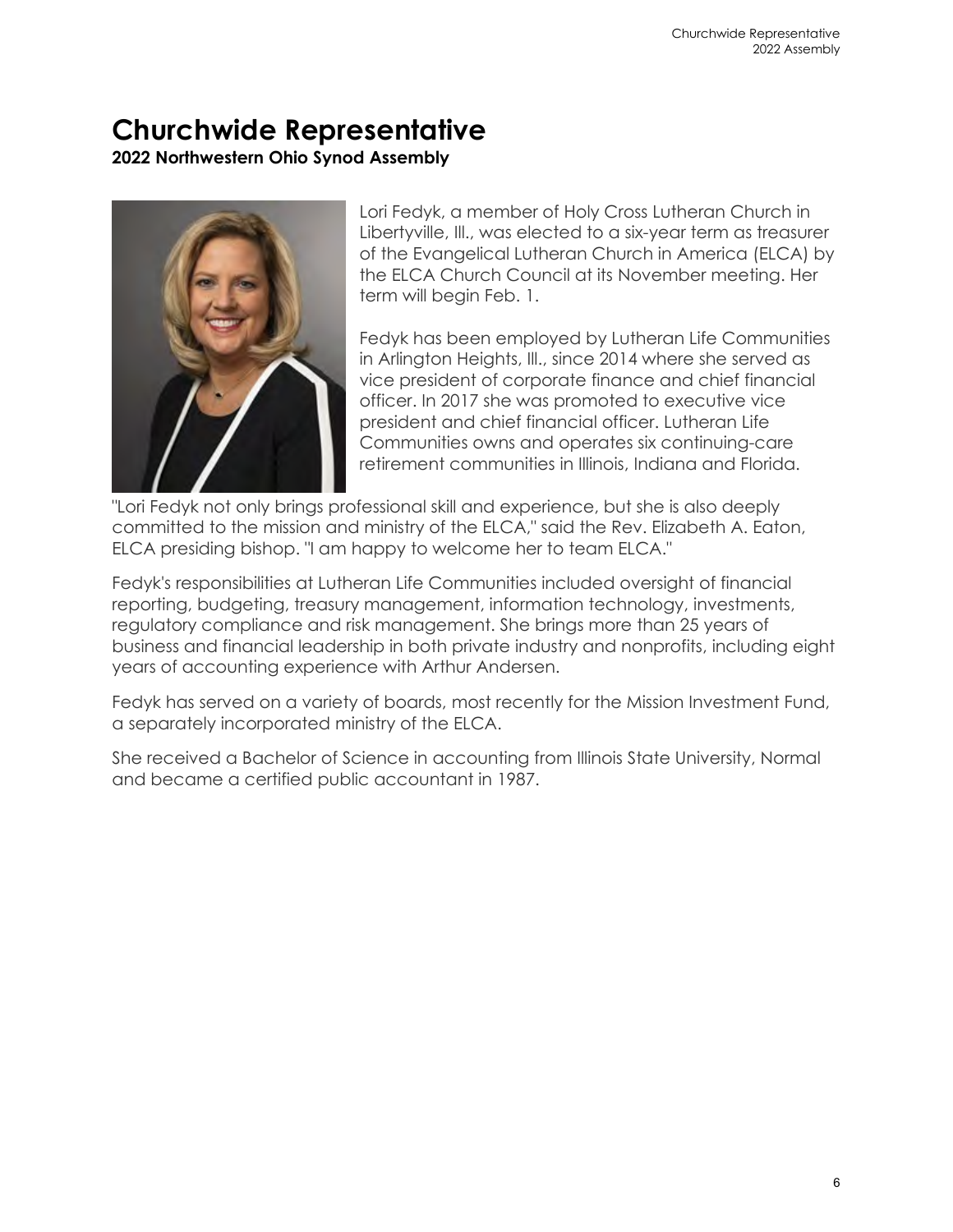### **Story Walk Information 2022 Northwestern Ohio Synod Assembly**

As we join Jesus "On the Way", we find ourselves walking alongside two disciples, people who are weighed down and disheartened by the events they have just witnessed. Together we experience their journey; Longing for what was, experiencing the grace and presence of the Crucified and Risen Jesus, and running towards what could be, hope-filled and renewed.

Through a series of four Story Walks, we join the disciples on the walk to Emmaus to uncover where God is present and where the Spirit is guiding us. Join us as we hear stories, discern God's call, and join Jesus on the way, for the renewal of northwest Ohio and the world.

#### **Story Walk 1: "Jesus himself came near and went with them"**

After witnessing the crucifixion of Jesus, the disciples are confused, disheartened, and longing for hope. As two of these disciples are walking to Emmaus, a stranger joins them, asking about the events that had just taken place. In this first Story Walk, we join the journey of these disciples, learning that through telling our story, we help each other realize that Jesus walks with us on the way.

#### **Story Walk 2: "But we had hoped…"**

Continuing our walk with the disciples, we try to make sense of the story. Explaining recent events to this stranger who is walking with them, the disciples lament all that they had hoped for and all that they were promised. This Jesus of Nazareth who they believed would redeem them was instead crucified, and now his tomb is empty. Why is spending time with our grief an important part of the journey? How is God present in this part of our story? In this second Story Walk we take time to sit at the foot of the cross and dwell in the lament.

#### **Story Walk 3: "So he went in to stay with them"**

As the disciples conclude their story, the stranger walking with them invites them to consider the larger story. The stranger begins telling them the story of Moses, the prophets, and what the scriptures say about Jesus of Nazareth. The disciples, enthralled in what this man is saying, invite him to stay with them. In this third Story Walk we join the disciples in experiencing the Word of God through Jesus' presence, and we invite Jesus to be with us on our journey.

#### **Story Walk 4: "They got up and returned to Jerusalem"**

Accepting the disciples' invitation to stay, the stranger joins them at the table, breaking bread and blessing it. A sudden realization overcomes the disciples: This man is the Crucified and Risen Jesus of Nazareth, the one they've been grieving and the Messiah they've been seeking. As Jesus exits, they are filled with hope and wonder, the disciples run back towards the place they were coming from, all thoughts of their previous journey gone. They could not wait to tell the story. As we conclude our walk through the story of the Road to Emmaus, we explore how we have been renewed by the Holy Spirit, and how this renewal might change our lives, our communities, and the world.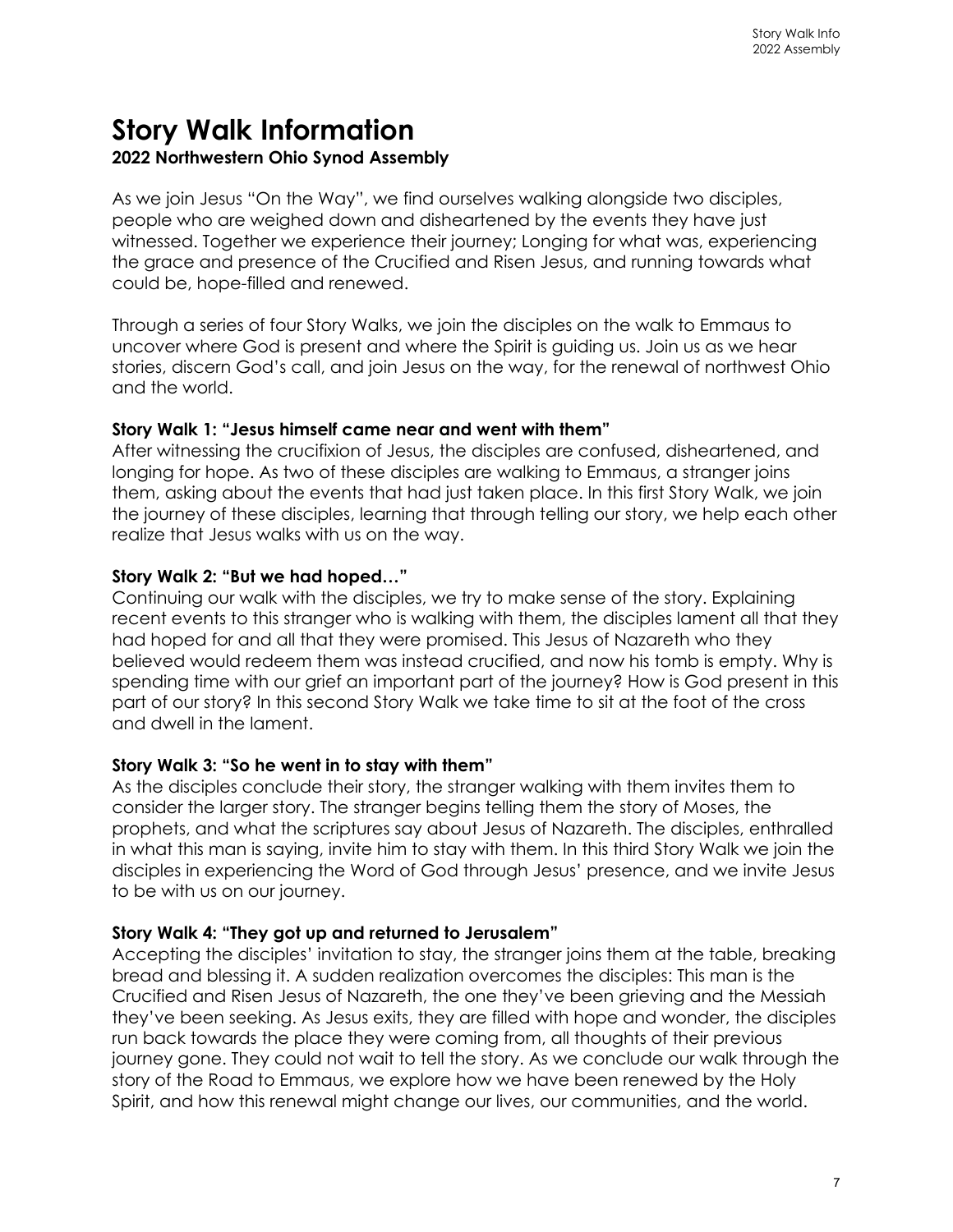# **Bishop Election Information**

**2022 Northwestern Ohio Synod Assembly**

#### **From the Bishop Election Committee:**

In the name of Christ, greetings to the congregations and members of the Northwestern Ohio Synod, ELCA!

We will be gathering in Bowling Green, OH for our Synod Assembly on June 3-4, 2022. During this Assembly we will be involved in business, worship, and discussion (for more information go to the Synod Website.) We also will be electing a Bishop for the next 6 years.

Our Task Force will be leading the process in this election. There are a few things we would like you to know at this point:

- The first ballot will be a blank one in which the Voting Members write in their selection of a member of the Word and Sacrament Roster of the ELCA to serve as Bishop. All members on this Roster are eligible to run on this ballot.
- There are members on this Roster who might be discerning the call to serve in the Office of the Bishop, and others who are being encouraged to such discernment. This Task Force has decided to not develop a pre-election process this year, since that process works well when the Synod has a Bishop who is retiring, and a new Bishop is to be called. At this Assembly members of the Roster may either be nominated by Voting Members or nominate themselves on the first Ballot. As you may know, Bishop Daniel is open to being called again as Bishop.
- Only Voting Members at this Assembly will be able to participate in the Nomination and Election process.

If you have any questions, please contact one of us on the Task Force.

We also ask that you keep this Assembly, this process, and our Bishop in your prayers as we trust in the Holy Spirit's work.

Blessings, as together we journey to the cross and empty tomb!

The Bishop Election Task Force:

Ardy Gonyer, Chair (St. Mark's, Bowling Green), [gonyerh@gmail.com](mailto:gonyerh@gmail.com) Pastor Tim Philabaum, Co-Chair (Interim Bethlehem, Pemberville), [tphilabaum@hotmail.com](mailto:tphilabaum@hotmail.com)

Casey Cox (Synod Council and First, Findlay), [caseycox72@gmail.com](mailto:caseycox72@gmail.com) Vicar Dawn David (SAM Sonfire by the River, Pemberville and Salem Grace, Luckey), [dawn.e.david19@gmail.com](mailto:dawn.e.david19@gmail.com)

Amanda Hoyles (Zoar, Perrysburg), [ahoyles@zoarlutheran.com](mailto:ahoyles@zoarlutheran.com) Becky Seibert (Grace, Fremont), [beckyseibert0@gmail.com](mailto:beckyseibert0@gmail.com)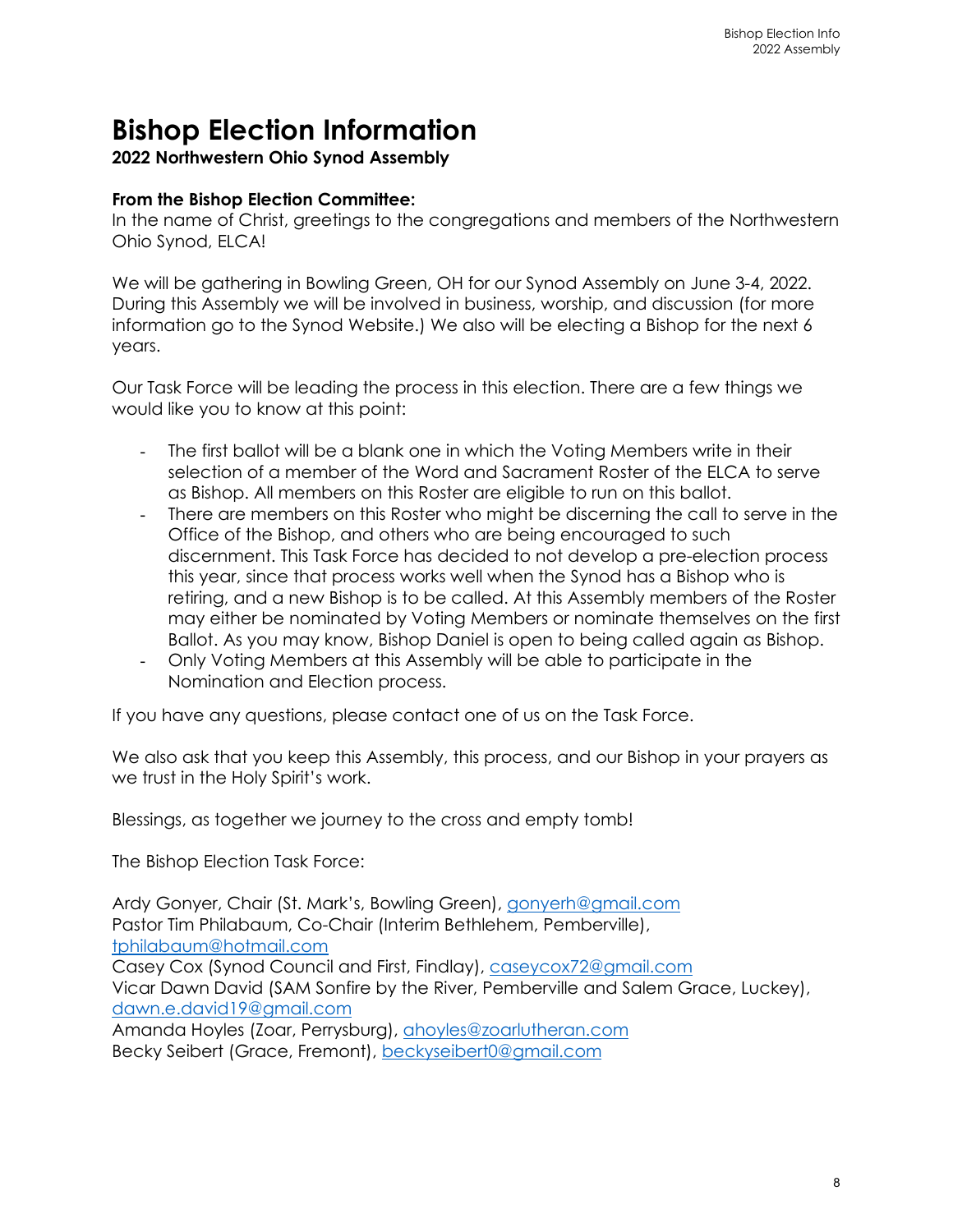#### **From the NWOS Constitution:**

The following constitutional provision outlines the process for electing a bishop in the Northwestern Ohio Synod:

**S9.04.** The bishop shall be elected by the Synod Assembly by ecclesiastical ballot. Three-fourths of the legal votes cast shall be necessary for election on the first ballot. If no one is elected, the first ballot shall be considered the nominating ballot. Three-fourths of the legal votes cast on the second ballot shall be necessary for election. The third ballot shall be limited to the seven persons (plus ties) who received the greatest number of legal votes on the second ballot, and two-thirds of the legal votes cast shall be necessary for election. The fourth ballot shall be limited to the three persons (plus ties) who receive the greatest number of legal votes on the third ballot, and 60 percent of the legal votes cast shall be necessary for election. On subsequent ballots a majority of the legal votes cast shall be necessary for election. These ballots shall be limited to the two persons (plus ties) who receive the greatest number of legal votes on the previous ballot.

*\*\*\*Please note that Check-In will close promptly at 9am Friday June 3, 2022 and will reopen after the conclusion of the first ballot for bishop. \*\*\**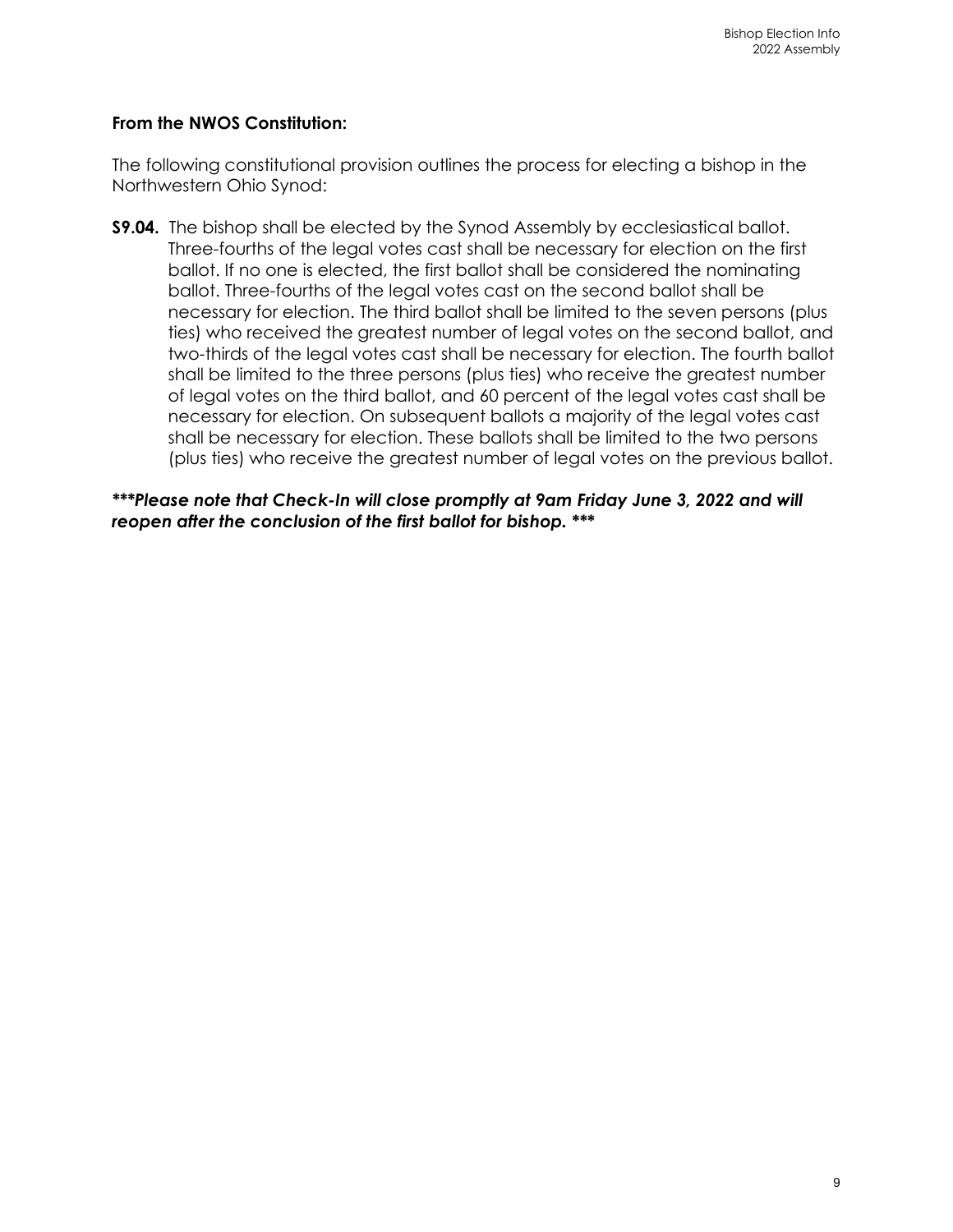# **Proposed Order of Business**

**2022 Northwestern Ohio Synod Assembly** 

### **Friday June 3, 2022**

7:30am Check-In (closes at 9am and reopens after the 1st ballot for bishop)

**9:00am Business Session #1**

#### **Gathering Worship**

Welcome

Testing of Voting Devices and Credentials Report Adoption of Rules of Procedure and Order of Business Bishop Election: Ecclesiastical Ballot for Bishop Report and Close of Nominations Presentation of Constitutional Updates Presentation of Mission Spending Plan Presentation of Compensation Guidelines Churchwide Report Bishop Election: Results of Ecclesiastical Ballot

- noon Lunch (provided)
- **1:00pm Story Walk #1** "Jesus came near and went with them" Luke 24:13-17
- **2:00pm Story Walk #2** "But we had hoped " Luke 24: 18-24

#### **3:00pm Business Session #2**

Bishop Election: Second Ballot Synod Leadership Reports Voting on Nominations Voting on Constitutional Updates Voting on Financial Reports and Mission Spending Plan Voting on Compensation Guidelines Bishop Election: Top 7 Candidate Speeches and Third Ballot Presentation and Debate of Resolutions and Memorials **Sending Worship**

*(goal is to conclude by 5pm)*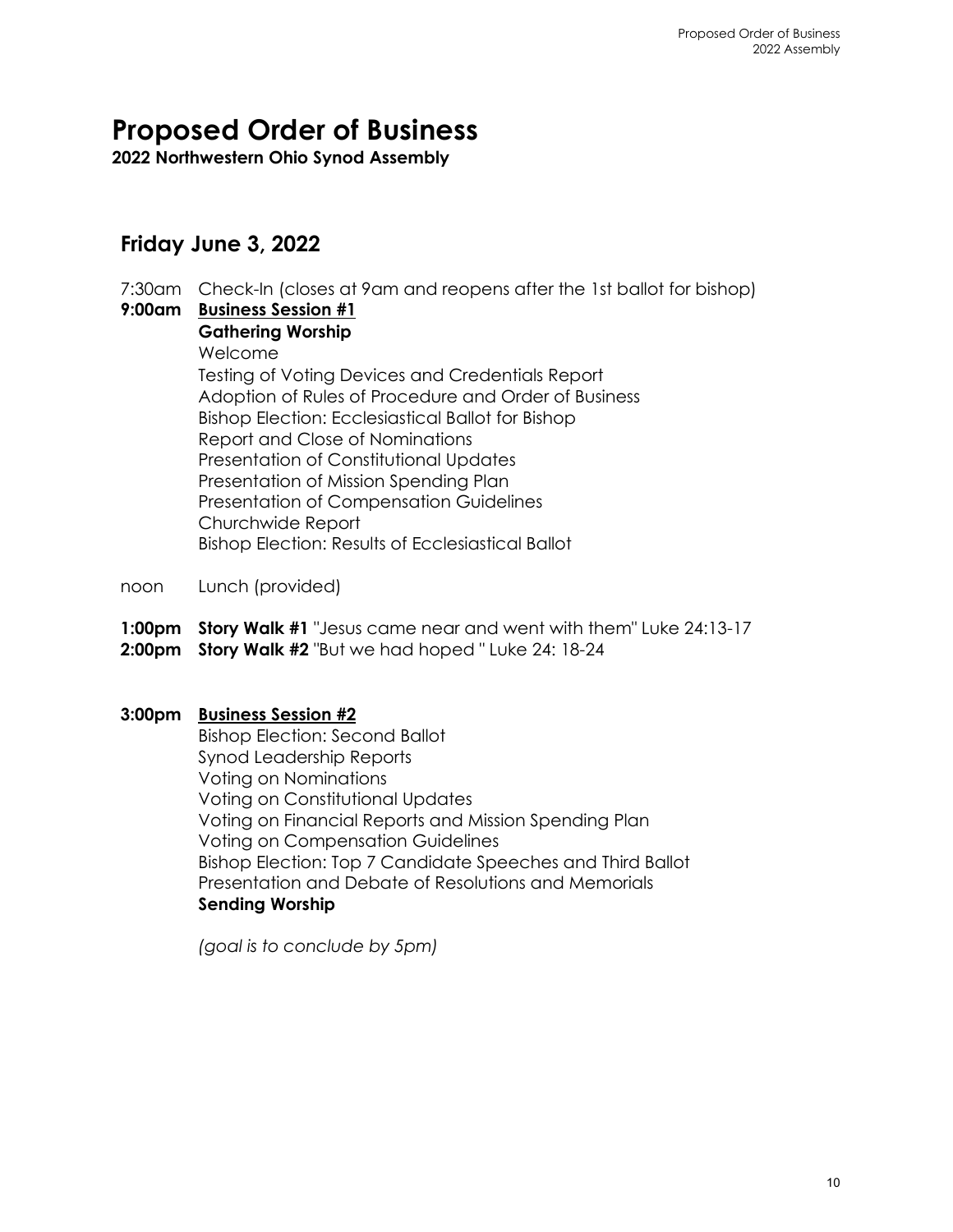### **Saturday June 4, 2022**

### **9:00am Business Session #3**

**Gathering Worship**

Bishop Election: Top 3 Q&A and Fourth Ballot Continued Debate and Voting as Needed Resolutions and Memorials as Needed Bishop Election: Fifth Ballot

- noon Lunch (provided)
- **1:00pm Story Walk #3** "So he went in to stay with them" Luke 24: 25-29

#### **2:00pm Business Session #4**

Resolutions and Memorials as Needed **Sending Eucharist/ Story Walk #4** "They got up and returned" Luke 24: 30-35 Proposed Order of Business<br>2022 Assembly<br>2022 Assembly<br>d'' Luke 24: 30-35

*(goal is to conclude by 5pm)*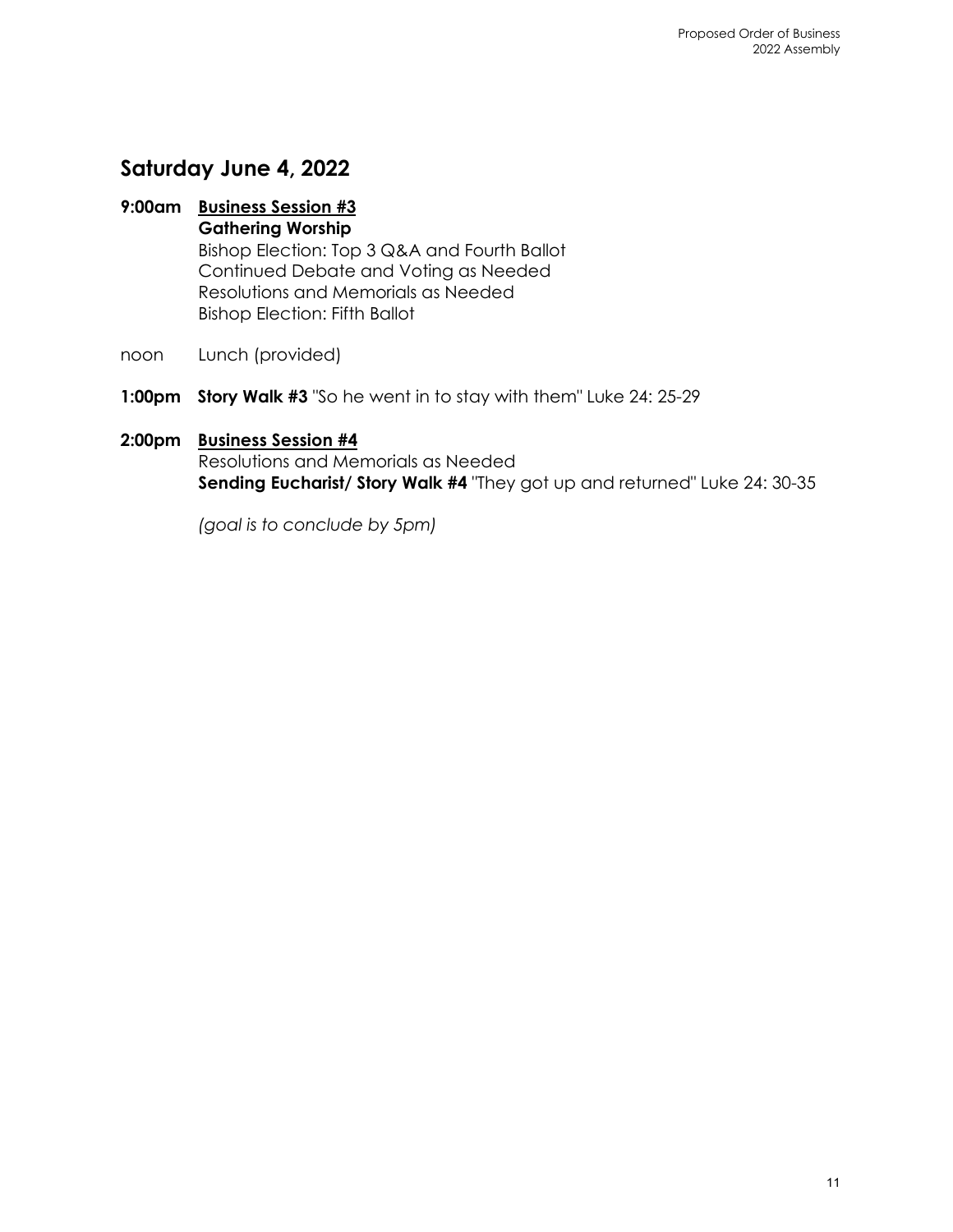# **Proposed Assembly Rules of Procedure**

**2022 Northwestern Ohio Synod Assembly**

The following standing non-parliamentary rules of the assembly may be adopted by a majority vote:

- **Rule 1.** (a) To obtain recognition, a member must go to the nearest microphone and be recognized by the chair; (b) The member will identify themselves by giving their name, and the name of their congregation, agency, or institution, including town/city; (c) the member will speak clearly and concisely.
- **Rule 2.** During voting, non-voting guests must be seated in designated guest areas to the sides of the Assembly floor.
- **Rule 3.** Any/all amendments shall be submitted to the Synod Council Secretary Tracey Wright via email to [assembly@nwos-elca.org,](mailto:assembly@nwos-elca.org) or in writing to the Secretary's Table on the Assembly floor no later than 12pm (noon) Friday June 3, 2022. It is the responsibility of the amendment's author to confirm with the Secretary, prior to the deadline, that the Secretary has received the amendment.
- **Rule 4.** No materials may be distributed within the bounds of the Assembly floor except as authorized by the Bishop's Election Committee, the Reference and Counsel Committee, or the Executive Committee, or unless authorized by the Assembly.
- **Rule 5.** The Consent of all nominees for election must be secured prior to being nominated and nominees will be listed in alphabetical order by last name on the ballot. All nominees are requested to submit a bio form to be made available to the Assembly.

The following standing parliamentary rules of the Assembly may be adopted by a twothirds vote of the assembly:

- **Rule 6.** (a)Unless otherwise determined by a majority vote of the Assembly, all speeches during discussion shall be limited to two (2) minutes; (b) Speakers may speak a second time on the same issue, but only after all others desiring to speak have been given an opportunity to do so; (c) If a speaker agrees with the points made by a previous speaker, the speaker should state their agreement and not repeat the same points. Proposed Rules of Procedure<br>
2022 Assembly<br>
2022 Assembly<br>
2022 Assembly<br>
12 Procedure<br>
12 Procedure<br>
12 October 2022 Assembly<br>
12 Drecedary Tracey<br>
14 Brocedure<br>
12 Drecedary<br>
13 Drecedary<br>
13 Procedure<br>
12 Procedure<br>
12
- **Rule 7.** The chair shall have the authority to adjust the Order of Business and to call items of business in the order the chair considers to be most expedient to the conduct of the Assembly's business.
- **Rule 8.** Except for items introduced by the Synod Council, items of business which are not on the Order of Business, may be introduced by a two-thirds vote of the Assembly.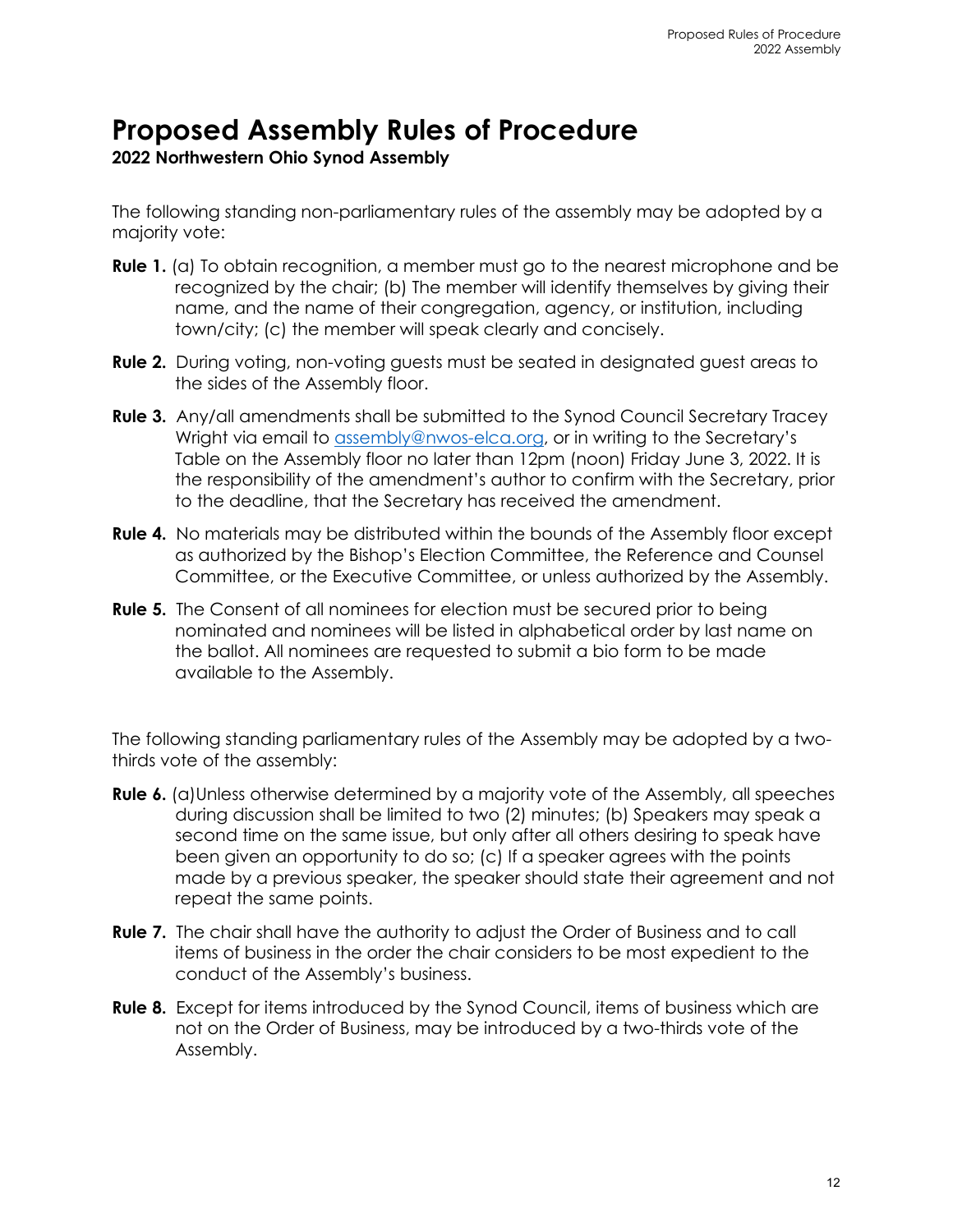# **Proposed Constitutional Updates**

### **2022 Northwestern Ohio Synod Assembly**

The below additions/updates to the NWOS Constitution are proposed to add or update our constitution into alignment with the model constitution for synods set forth by the Churchwide Assembly.

Per S18.12, the below proposed language may be adopted and enacted by a majority vote of the Synod Assembly without presentation at a prior Synod Assembly provided the amendment is identical to language in the model constitution for synods. Once approved, such language takes immediate effect.

**Update #1 – S7.27:** To add a constitutional provision recommended by the Model Constitution for Synods. This provision allows ministers of Word and Sacrament from full communion partners who are serving NWOS congregations both voice and vote privileges in a NWOS Assembly. NWOS currently has several congregations that are being served by non-ELCA ministers.

NWOS Constitution Current Language: [does not currently have it]

Proposed Language (from model constitution) to be Added:

S7.27. This synod may establish processes through the Synod Council to grant a minister of Word and Sacrament from a church body with which a relationship of full communion has been declared and established by the Churchwide Assembly of the Evangelical Lutheran Church in America the privilege of both voice and vote in the Synod Assembly during the period of that minister's service in a congregation of this church. Proposed Constitutional Updates<br>
2022 Assembly<br>
2022 Assembly<br>
2022 Assembly<br>
4 Assembly provided<br>
4 Constant Strategy Constant Strategy<br>
10 Constant Strategy Constant<br>
2011<br>
2011<br>
2012<br>
2013<br>
2013<br>
2013<br>
2013<br>
2014<br>
2015<br>

**Update #2 – S13.25:** To update a constitutional provision recommended by the Model Constitution for Synods. This provision updates language to provide greater detail and clarification to circumstances when a synod may assume administration of a congregation upon the congregations' request.

Current NWOS Constitution Language to be Replaced: S13.25. This synod may temporarily assume administration of a congregation upon its request or with its concurrence.

Proposed Language (from model constitution) to be Added:

S13.25. This synod may temporarily assume administration of a congregation upon its request or with its concurrence. Such synod administration shall continue only so long as necessary to complete the purposes for which it was requested by the congregation or until the congregation withdraws consent to continued administration.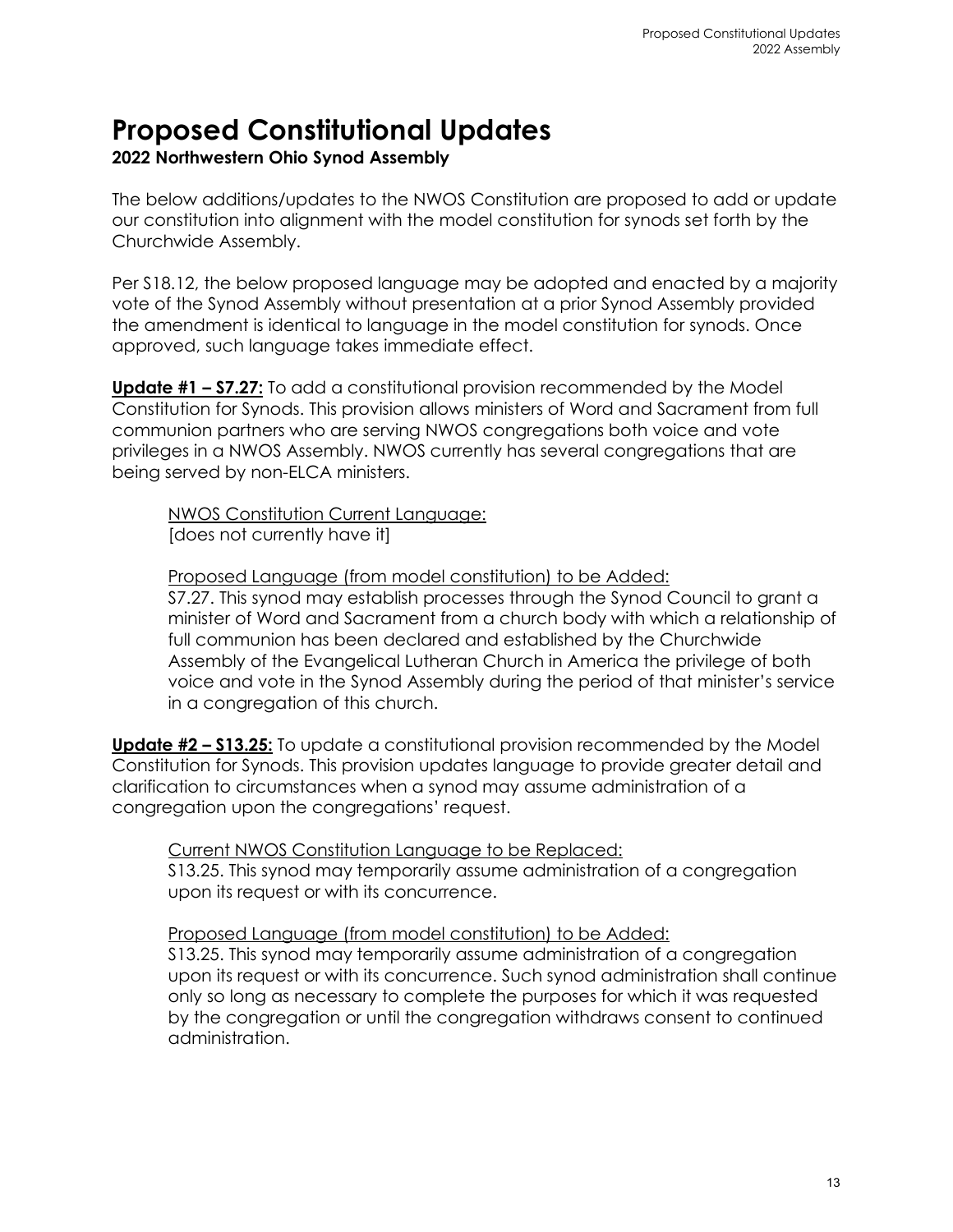**Update #3 – S8.11.01:** To add a constitutional bylaw recommended by the Model Constitution for Synods. This provision allows a synod bishop to simultaneously provide service to a synod and another expression of the Church (such as a congregation, agency, another synod, or the Churchwide organization). Such arrangement is subject to the approval of the Northwestern Ohio Synod Council and allows for greater resource sharing (sharing personnel/leadership) within the ELCA.

NWOS Constitution Current Language: [does not currently have it]

Proposed Language (from model constitution) to be Added: S8.11.01. When authorized by the Synod Council in order to address special circumstances, the synod bishop may be compensated as an employee or contractor for specified services to another expression of this church. Such an arrangement may be terminated by the Synod Assembly or Synod Council if determined to be detrimental to the function of the office or if the special circumstances no longer apply.

**Update #4 – S14.13:** To update a constitution provision recommended in the Model Constitution for Synods. This provision adds letter b (in the proposed update) to a list of several reporting elements required of a pastor.

Current NWOS Constitution Language to be Replaced:

S14.13. a. The pastor shall keep accurate parochial records of all baptisms, confirmations, marriages, burials, communicants, members received, members dismissed, or members excluded from the congregation, and shall submit a summary of such statistics annually to this synod. b. The pastor shall be a member of the congregation that has extended the letter of call. In a parish of multiple congregations, the pastor shall hold membership in one of the congregations.

#### Proposed Language (from model constitution) to be Added:

S14.13. The pastor (a) shall keep accurate parochial records of all baptisms, confirmations, marriages, burials, communicants, members received, members dismissed, or members excluded from the congregation, (b) shall submit a summary of such statistics annually to this synod, and (c) shall become a member of the congregation upon receipt and acceptance of the letter of call. In a parish of multiple congregations, the pastor shall hold membership in one of the congregations. Proposed Constitutional Updates<br>
2022 Assembly<br>
2022 Assembly<br>
led by the Model<br>
multaneously provide<br>
ss a congregation,<br>
carrangement is subject<br>
coms for greater<br>
ss an employee or<br>
ss an employee or<br>
or of synda Counci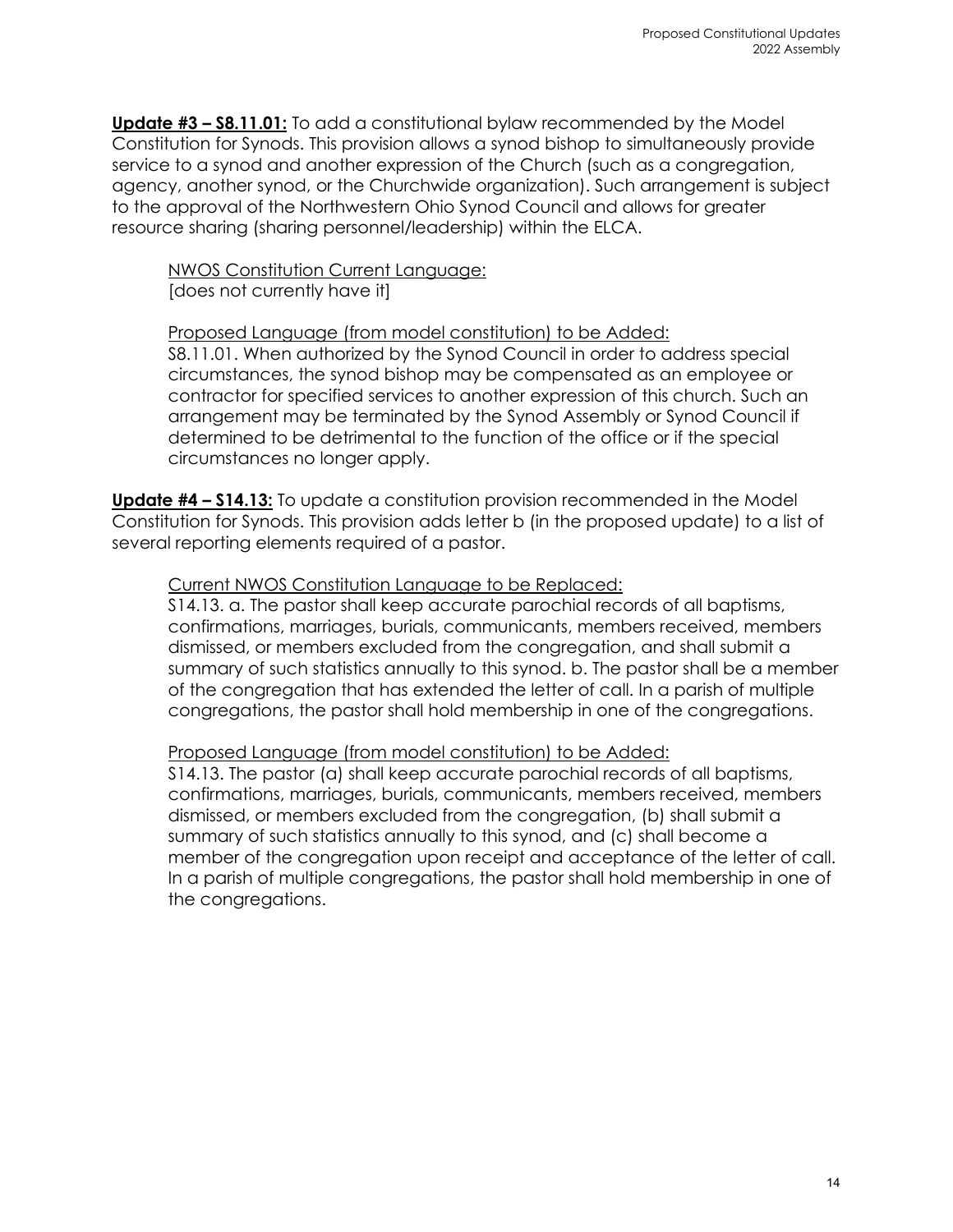### **Slate of Nominees 2022 Northwestern Ohio Synod Assembly**

The Nominating Committee is pleased to present the slate of nominees for consideration by the 2022 Northwestern Ohio Synod Assembly. Nominees were asked to complete a brief biography which can be found in the Assembly Business Materials.

The committee endeavored to secure at least two nominees for each position. Several nominees withdrew prior to publication of this slate and the committee was unable to secure a nominee in time for publication. These have been noted below.

In the listing below, "RM" is short for "Rostered Minister". Several Rostered Minister nominees for terms beginning in 2023 are currently Synodically Authorized Ministers with an expected ordination in 2022. Should any of these individuals be elected to a position beginning in 2023 and should they not be ordained by the start of their term, the position would be declared vacant, and Synod Council would seek to appoint the second nominee to that position.

A note on ELCA Church Council Lay Male Nominee – it was requested of our synod to find individuals willing to be a nominee for election by the 2022 Churchwide Assembly to the ELCA Church Council. Due to a misunderstanding with the Office of the Secretary last year, we only elected one nominee when we should have elected two. We have added a second nominee for election this year. If elected, Alan Fuhrhop will join Hans Giller (elected last year) and they will be on the ballot for election by the Churchwide Assembly.

Nominees will appear in alphabetical order by last name on the ballot.

Respectfully submitted by the Nominating Committee: Diane Ninke, Pastor Doris Mars, Tom Ritter, Pastor Doug Pretorius, Pastor Matt Wheeler, Karen Genzman, and Pastor Chris Young.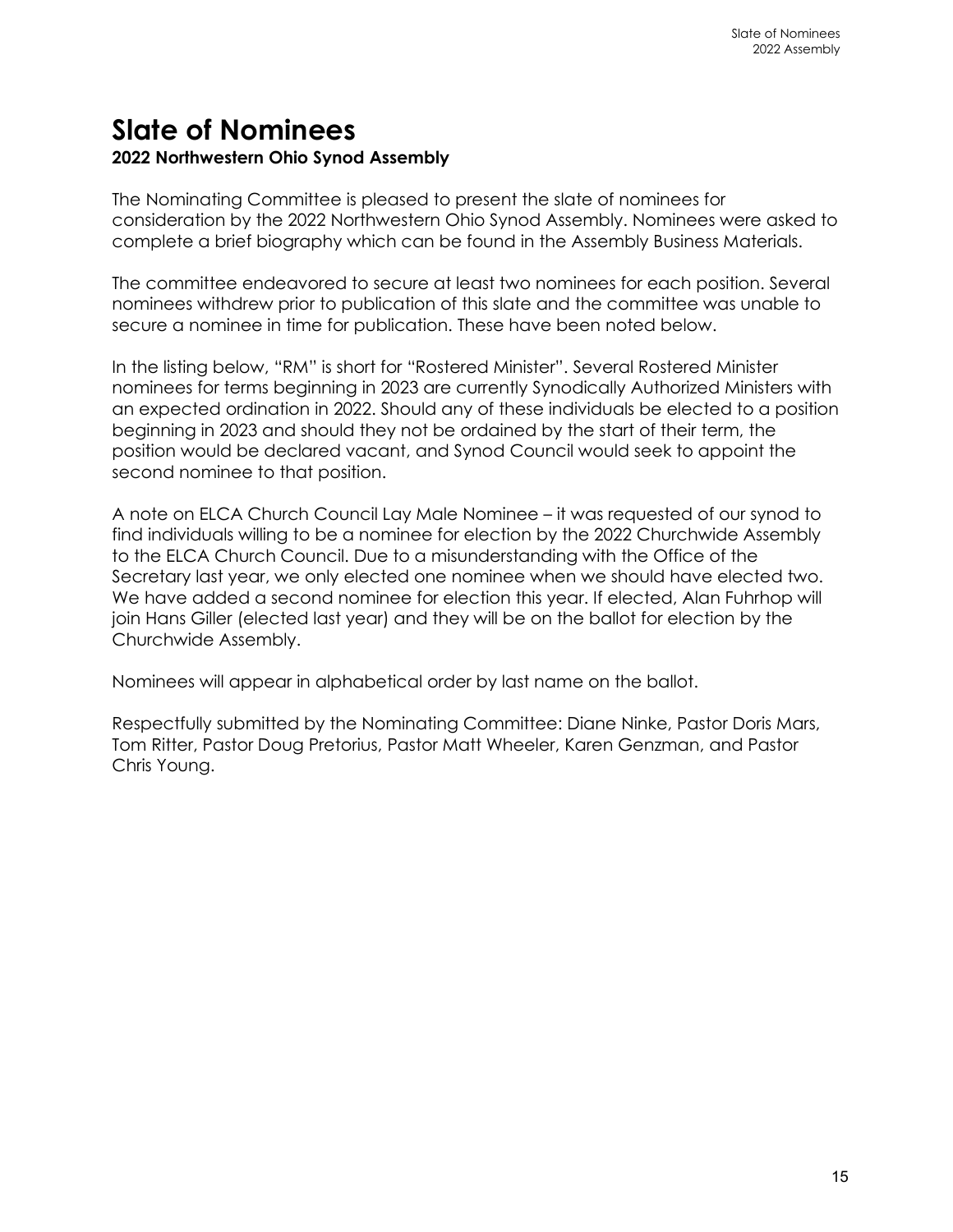### **For Terms Beginning in 2022:**

| 2022: Synod Council       | Term    | Nominee 1                | Nominee 2            |
|---------------------------|---------|--------------------------|----------------------|
| Toledo RM                 | 2022-25 | Brenda Peconge (pg19)    | Nate Tuff (pg20)     |
| Maumee Valley Lay         | 2022-25 | Mary Boals (pg23)        | Kelly Weber (pg22)   |
| Youth/Young Adult         | 2022-25 | Jillian Russell (pg27)   | (none secured)       |
| At Large Lay              | 2022-25 | Cindy Harris (pg21)      | (none secured)       |
| Southwestern Lay          | 2022-25 | Wendy Bauer (pg26)       | Chuck Curry (pg26)   |
| Eastern Lay               | 2022-25 | Michelle Schaffer (pg27) | (none secured)       |
| Vice-President (lay)      | 2022-26 | Noel Cordle (pg18)       | Nancy Yunker (pg18)  |
| <b>2022: Consultation</b> | Term    | Nominee 1                | Nominee 2            |
| At Large Lay              | 2022-28 | David Myerholtz (pg28)   | Glenn Richter (pg29) |
| At Large Lay              | 2022-28 | Mark Hill (pg28)         | (none secured)       |
| 2022: Discipline          | Term    | Nominee 1                | Nominee 2            |
| At Large Lay              | 2022-28 | Brenda Shibler (pg33)    | Amy Schroeder (pg33) |
| At Large RM               | 2022-28 | Jeff Gramza (pg32)       | Doris Mars (pg32)    |

### **ELCA Church Council Lay Male Nominee**

Alan Fuhrhop (pg38)

# **For Terms Beginning in 2023:**

| 2023: Synod Council       | Term    | Nominee 1                   | Nominee 2                   |
|---------------------------|---------|-----------------------------|-----------------------------|
| Central Lay               | 2023-26 | Caitlin Brink (pg23)        | Christine Reasoner (pg22)   |
| Maumee Valley RM          | 2023-26 | Ashley Rosa-Ruggieri (pg19) | (none secured)              |
| Eastern RM                | 2023-26 | Carolyn Steinfeldt (pg20)   | (none secured)              |
| Southeast Lay             | 2023-26 | Steve Ackerman (pg25)       | Jerusha Walker (pg25)       |
| Toledo Lay                | 2023-26 | Kevin Swagler (pg24)        | (withdrew)                  |
| At Large Lay              | 2023-26 | Kathy Jurrus (pg24)         | (withdrew)                  |
| <b>2023: Consultation</b> | Term    | Nominee 1                   | Nominee 2                   |
| At Large RM               | 2023-29 | Carol Pretorius (pg29)      | Robin Small (pg30)          |
| At Large Lay              | 2023-29 | Amy Hoffman (pg30)          | Tenesha Ulrich (pg31)       |
| 2023: Discipline          | Term    | Nominee 1                   | Nominee 2                   |
| At Large Lay              | 2023-29 | Paul Beineke (pg35)         | Milt Pommeranz (pg35)       |
| At Large RM               | 2023-29 | Melodi Hagen (pg34)         | Rebecca West-Estelle (pg34) |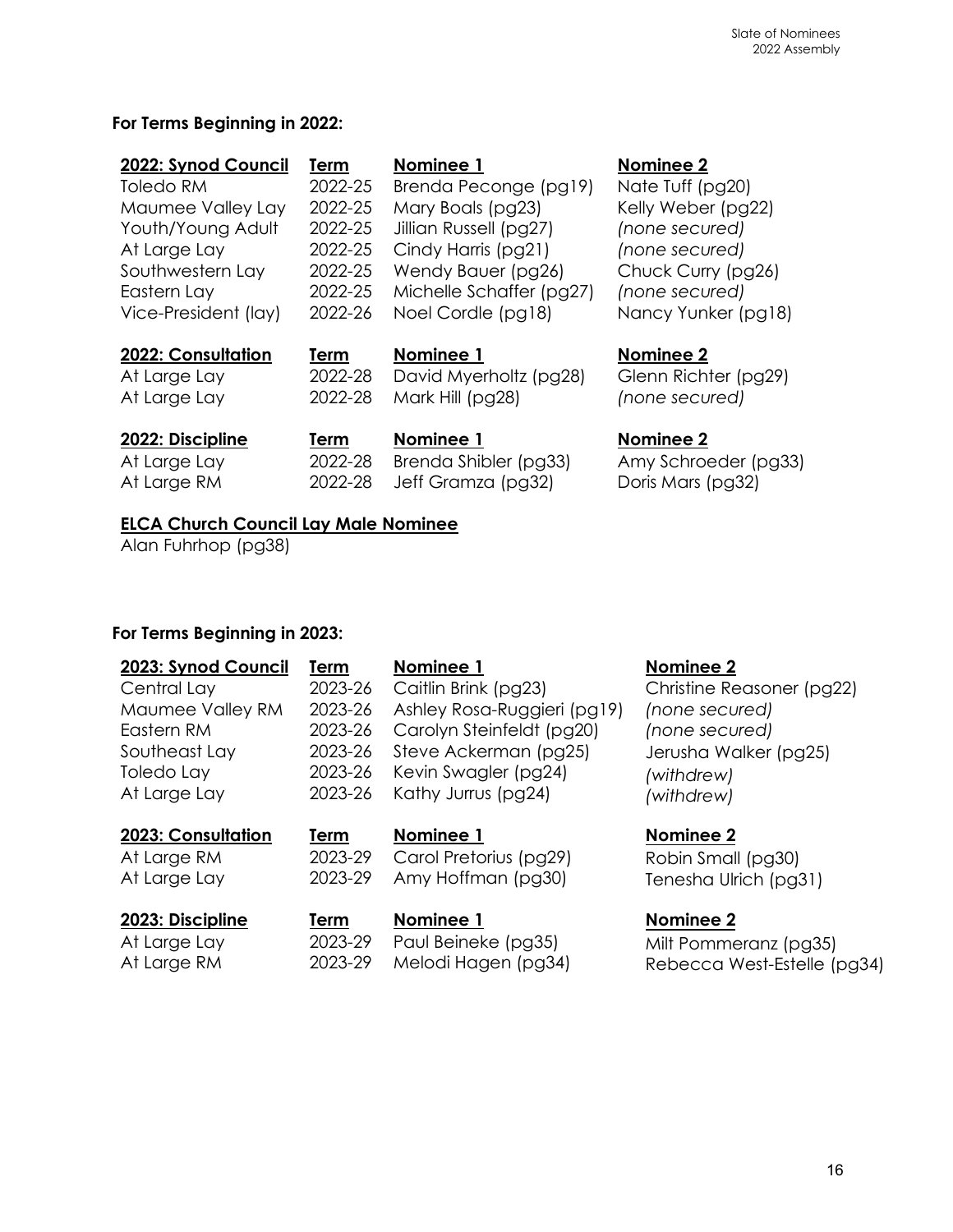### **Nominees for Nominating Committee:**

Per S9.03 and S9.03.01 of the synod constitution, the Synod Council has identified the following nominees for Nominating Committee:

| 2022: Nominating Committee | Term    | <b>Nominee</b>      |
|----------------------------|---------|---------------------|
| Toledo                     | 2022-25 | Tom Ritter (pg36)   |
| Central                    | 2022-25 | Doris Mars (pg32)   |
| At Large                   | 2022-25 | [none secured]      |
|                            |         |                     |
|                            |         |                     |
| 2023: Nominating Committee | Term    | <b>Nominee</b>      |
| Maumee Valley              | 2023-26 | [none secured]      |
| Eastern                    | 2023-26 | Matt Wheeler (pg37) |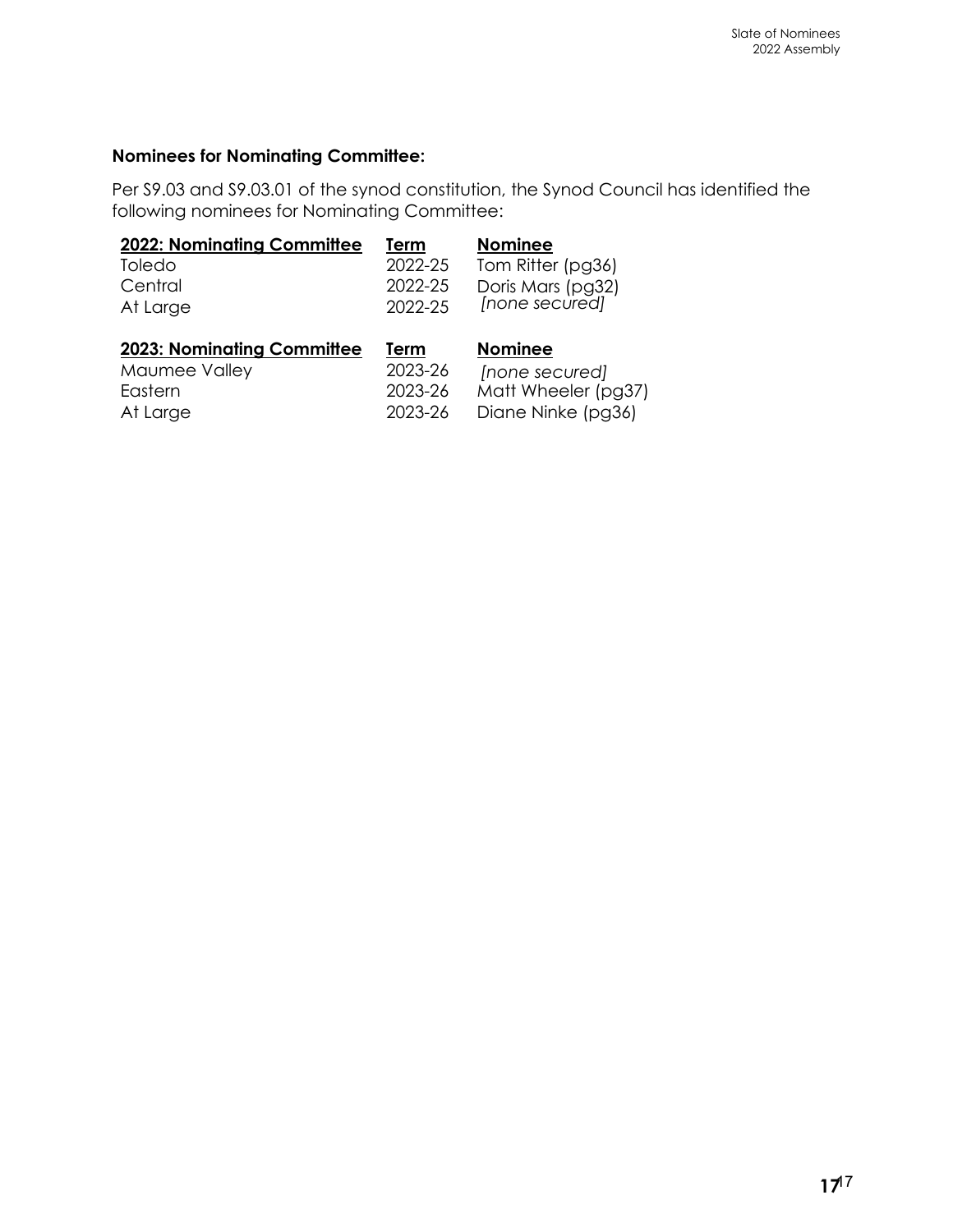### **Vice-President Nominee Bios**

#### **Nominee: Noel Cordle**, Zion Lafayette

For: Synod Council Vice-President (2022/26)

#### **What information would you like to share with the Assembly?**

"My family and I have been blessed to be at Zion Lutheran Church - Lafayette since 2020, where my husband currently serves as the vicar. I enjoy supporting my husband in his ministry while also serving as a children's Sunday School teacher and a member of the altar guild. Additionally, I lead women's Bible studies and organize events for our congregation. I previously worked as an English teacher in private Christian schools for 13 years, including Lima Central Catholic where I served as the English department chair. In spring of 2021 I followed a call to stay home and homeschool our three children. This has given me more time to serve within my church and community, and I am excited about new opportunities the Lord is giving me. I have been part of a local mom's group/ministry for three years, serving on the leadership team for two of those years. God has given me a heart for mothers and women's ministry. I am excited about this possible new opportunity for using my gifts within the synod." Nominee Bios<br>022 Assembly<br>022 Assembly<br>ther and organize<br>ivate d as the<br>nd<br>my dis giving<br>g on the<br>lers and<br>y my gifts<br>nd in o fruition,<br>a hope<br>ile still<br>we at my<br>nmittee. I<br>Nuve at my<br>nmittee. I<br>Ve will<br>we at my<br>nmittee. I

#### **What makes you hopeful for the future of the church?**

**"**What makes me hopeful for the future of the church is the hope that we find in Christ! He has shown throughout history that He has a plan and will bring it to fruition, and I believe that is still true for the modern church. While we live in a time of much change and turmoil, our God is also moving and working. He has given me a hope that He will provide the leadership needed in order to adapt to change while still holding to the truth of the Gospel and keeping His church alive."

### **Nominee: Nancy Yunker**, Providence Holland

For: Synod Council Vice-President (2022/26)

#### **What information would you like to share with the Assembly?**

"I served as a social worker and manager at Lutheran Social Services of North Western Ohio for 41 years. I retired as President/CEO but continued working as a mental health therapist for several years. LISW-S, MBA. I taught part time at The University of Toledo and Lourdes University in the college of social work. I have served on stewardship/finance, choir, women's ministries and food pantries at my home congregation. I currently serving on the Synod Walking Together committee. I am a Trustee on the Anthony Wayne Alumni Committee. I traveled for the Council of Accreditation certifying agencies for service. I hope to continue utilizing my knowledge and experience serving God's people."

#### **What makes you hopeful for the future of the Church?**

"I believe the church and its services are Jesus's hands and feet on earth. We will continue to do his work until he returns. It requires growth and change as it has over time. He will support our faithful service."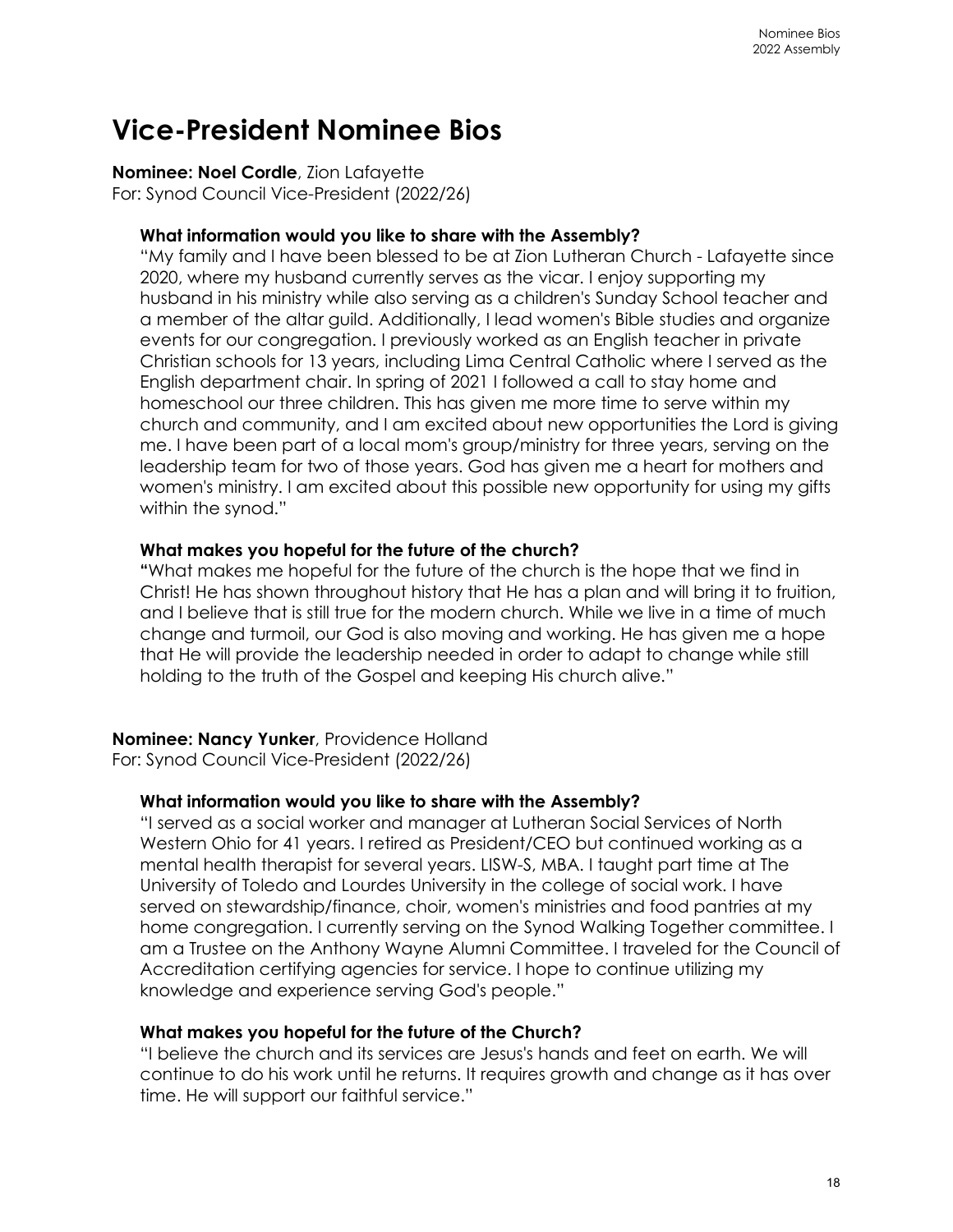#### **Nominee: Rev. Ashley Rosa-Ruggieri**, Trinity Wauseon

For: Synod Council (2023/26), Maumee Valley Rostered Minister

#### **What information would you like to share with the Assembly?**

"I am a first call pastor who is hopeful about the places that our church can go when we listen to one another, care for each other, and are not afraid to try something new and different. Throughout my time in seminary, I was a representative of our Masters' Student Organization. These experiences taught me what can happen when a group of people who want the best for the church and its future get together, plan, and make decisions. Being a representative on synod council offers a similar space of potential where I feel my gifts of communication, joy, and hospitality can be utilized. I also have varied experiences in ministry for youth, multi-cultural/bilingual communities, global contexts, and outdoor/camping ministries. My familiarity with all these different types of ministry allows for fresh ideas, new strategies, a broad perspective, and innovative thinking for the questions that the church is facing today." Nominee Bios<br>022 Assembly<br>022 Assembly<br>19 Or Comping<br>19 Notare Content<br>19 Notare Comping<br>19 Notare for the Durses for<br>19 Notare for<br>19 Notare for<br>19 Notare for<br>19 Notare for<br>19 Notare for<br>19 Notare for<br>19 Notare for<br>19 Not

#### **What makes you hopeful?**

"I am hopeful for the future of the church when I see the diversity of the whole Church body reflected in our words and actions. We work best when we take the journey together and make it possible for all to join on the way."

**Nominee: Pastor Brenda Peconge**, St Luke's Hospital Chaplain Maumee For: Synod Council (2022/25) Toledo Conference Rostered Minister

#### **What information would you like to share with the Assembly?**

"I have served in parish ministry for 25 years (most currently until December 2021). I have also served as a Board Certified Hospital Chaplain for the past 10 years. I have served on Synod Council (SE Iowa), as well as synod worship, constitution, and antiracism committees. I have had the privilege of serving as a voting member to a Churchwide Assembly, and as an intern supervisor. I have taught several courses for the Synod's Diakonia program, in addition to teaching Spirituality and Healthcare for Mercy College. I serve on an advisory committee for Mercy St. Vincent Medical Center's Clinical Education program. All of these experiences have afforded me the blessing of engaging with people with many different backgrounds and experiences."

#### **What makes you hopeful?**

"The Gospel has the power to surprise, comfort, challenge, and inspire! In these uncertain times, it is a source of great hope for me to be engaged in ministry with people who want to make this Good News known in as many ways as possible in congregations, in the synod, in the ELCA, and in our homes and communities."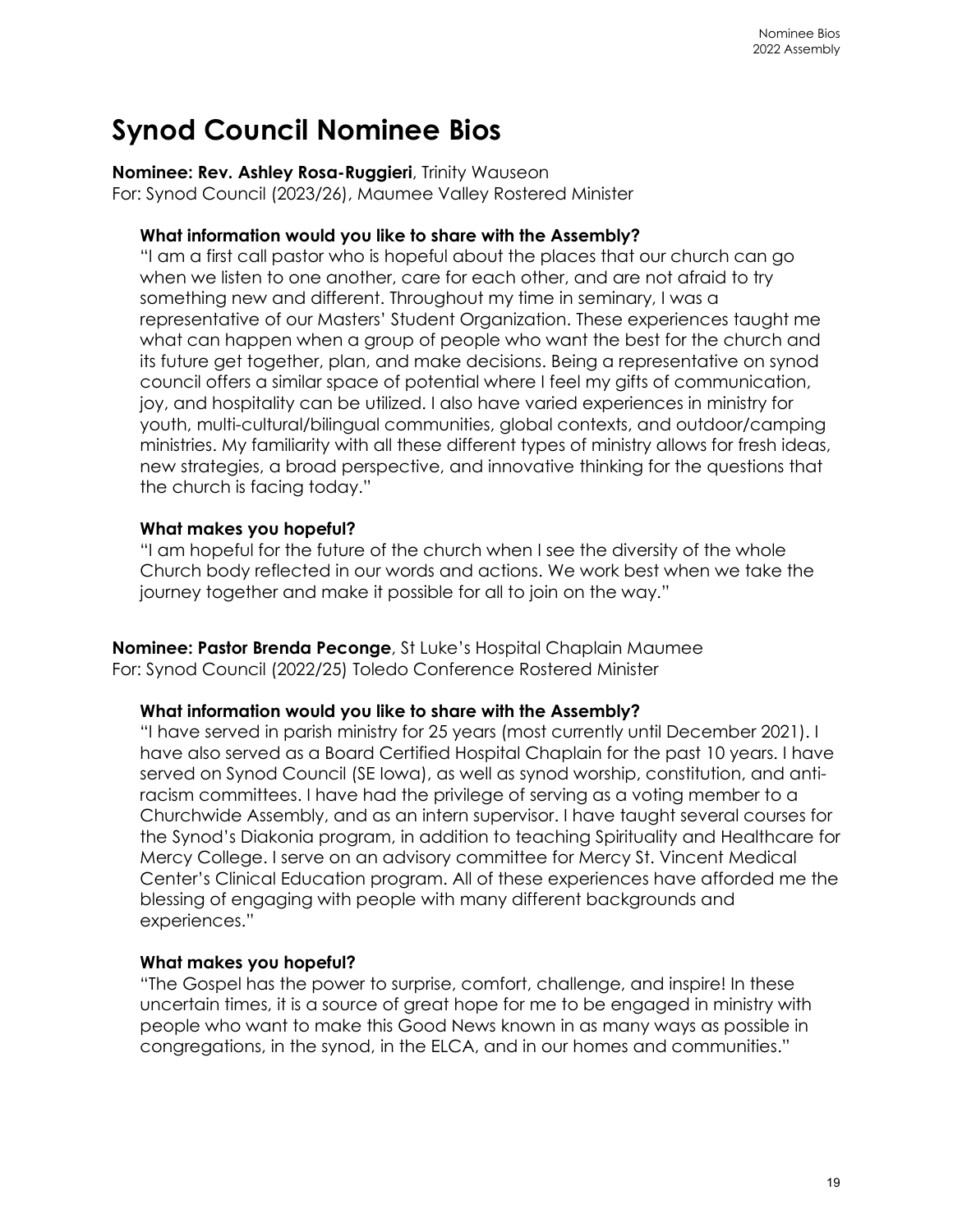#### **Nominee: Pastor Nate Tuff**, Olivet Toledo

For: Synod Council (2022/25) Toledo Conference Rostered Minister

#### **What information would you like to share with the Assembly?**

"Ordained in 1988, served faith communities in Minnesota, Iowa, Wisconsin and Ohio Fluent in Spanish and taught, under synodical call, in the Green Bay Wisconsin Public schools as a bilingual educator for nine years

Grew up in Papua New Guinea as the son of missionaries

Have traveled to over 30 countries and have a passion for global ministry and interfaith connections

Share life with Kim and two adult children and three cats

Lead Pastor at Olivet Lutheran, reshaping ministry through a clear vision and mission Live in downtown Toledo, Ohio"

#### **What makes you hopeful for the future of the Church?**

"Christendom in the United States is at a blessed crossroads for which we as Lutherans are well equipped. The heart of our Lutheran faith speaks a powerful message of centeredness in Christ and love of neighbor."

#### **Nominee: Deacon Carolyn Steinfeldt**, Zion Sandusky

For: Synod Council (2023/26), Eastern Conference Rostered Minister

#### **What information would you like to share with the Assembly?**

"I am the director of Faith Formation at Zion Lutheran Church in Sandusky. In addition to assisting with worship, I am liaison to Zion's Faith Formation, Outreach and Mission, and Parish Life ministry teams. I have served on the Synod Education Committee in NW Ohio, as well as in the I-K and Central States Synods and was the Book of Faith synod rep for the ELCA. I have also served on the NW Ohio Women of the ELCA board with one term as president. I am currently completing two terms on the Northern Ohio Candidacy Committee where I served as vice-chair. In my earlier years I was a Family and Consumer Science (Home Economics) teacher, working with middle school youth and their families. I sing in the Zion choir and I am part of a local community chorus." 20 Nominee Bios

#### **What makes you hopeful for the future of the Church?**

"As we return to in-person worship, I have observed a sense of gratitude among the people and a desire to be a part of the church community. I find hope in the joy that is being shared and the openness to the possibilities of discipleship – both in those who are leading and in those who are looking for ways to follow."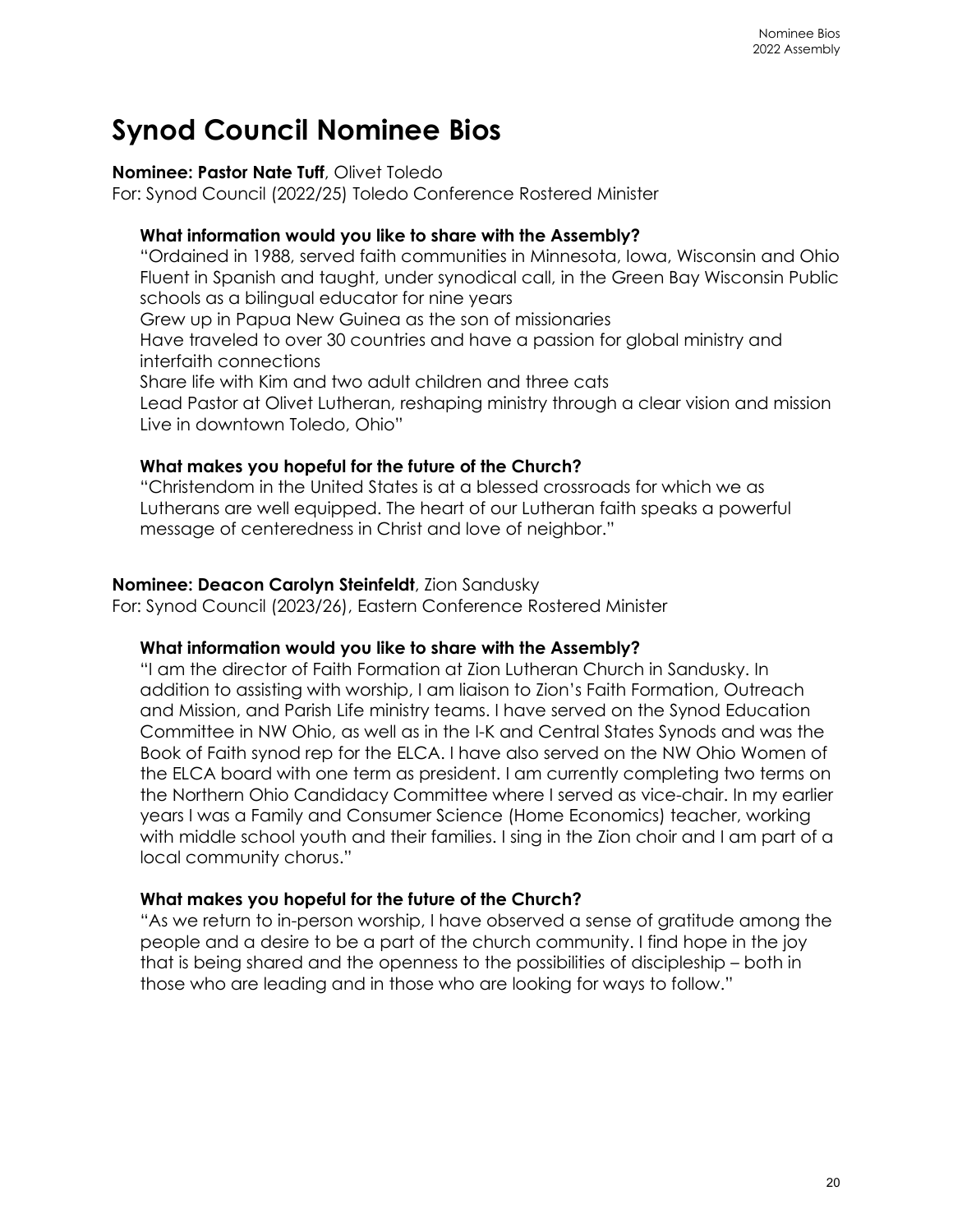**Nominee: Cindy Harris**, St John's Cardington For: Synod Council (2022/25) At Large Lay

#### **What information would you like to share with the Assembly?**

"I have prayerfully considered running for another three years in this at-large lay position in order to provide my gifts in service. My spiritual gifts are hospitality, administration, faith, and mercy., My fivefold ministry result was evangelist. For the year 2022, my service gifts are being used on the OLFC review Committee, continuation of Zoom and in person meeting, and whatever other capacity is needed to promote better relations between our Synod and congregations. Congregational service is a priority in my dental assisting life. I am currently in various leadership positions: Lead Elder and Vice-President of our council, Property Chairperson, and one of the many assistant worship leaders., At present my community service has been tied to the outreach of our congregation. In past years some positions held are: congregation's Christian Education president, WELCA president, Equipping Ministry team chair, VBS Director, and Christmas program chair. Past community service includes: Relay for Life committee chair, board leader and participant for CSP-2 (cancer research), and A Special Wish Foundation (granting wishes to life-threatened children) as president, vice, and treasurer – served many years. As a Diakonia graduate I am blessed to be a part of exciting discipleship mentoring plans and opportunities in my congregation. I have recently been commissioned from our congregation's first Stephen Ministry class! This is an important time in our church history where many are seeking the one true God and are hungry to worship and feel His presence in their lives." Nominee Bios<br>022 Assembly<br>022 Assembly<br>522 Assembly<br>522 Assembly<br>522 Assembly<br>525<br>CA<br>2001 CA<br>CA<br>CA<br>CA<br>CA<br>CA<br>52 CA<br>52<br>CA<br>52<br>2001 CA<br>52<br>2001 CA<br>52<br>2001 CA<br>52<br>2001 News<br>2005<br>2001 News<br>2005<br>2001 News<br>2005<br>2001 News<br>2005<br>2001 M

#### **What makes you hopeful for the future of the Church?**

"The Church as people will always be present as long as we share the love of Jesus with others we know. We are called to love everyone, which means looking past what we see and hear to the heart of the individual. We can share the Good News of Jesus by listening and communicating His love through real actions of prayer, feeding the hungry (food and emotionally), education of life skills, walking along the side of those who are hurting, and so many more ways! The Church as a building will always be needed as the supply hub where its participants can refill their buckets through the intimate love of the worship service, get and keep needed supplies for various outreach ministries, receive ongoing education (Bible, doctrine, home practicalities of sharing Jesus and faith practices), teaching about the why-whenwhat-how of worship, and so much more!" Psalm 25:5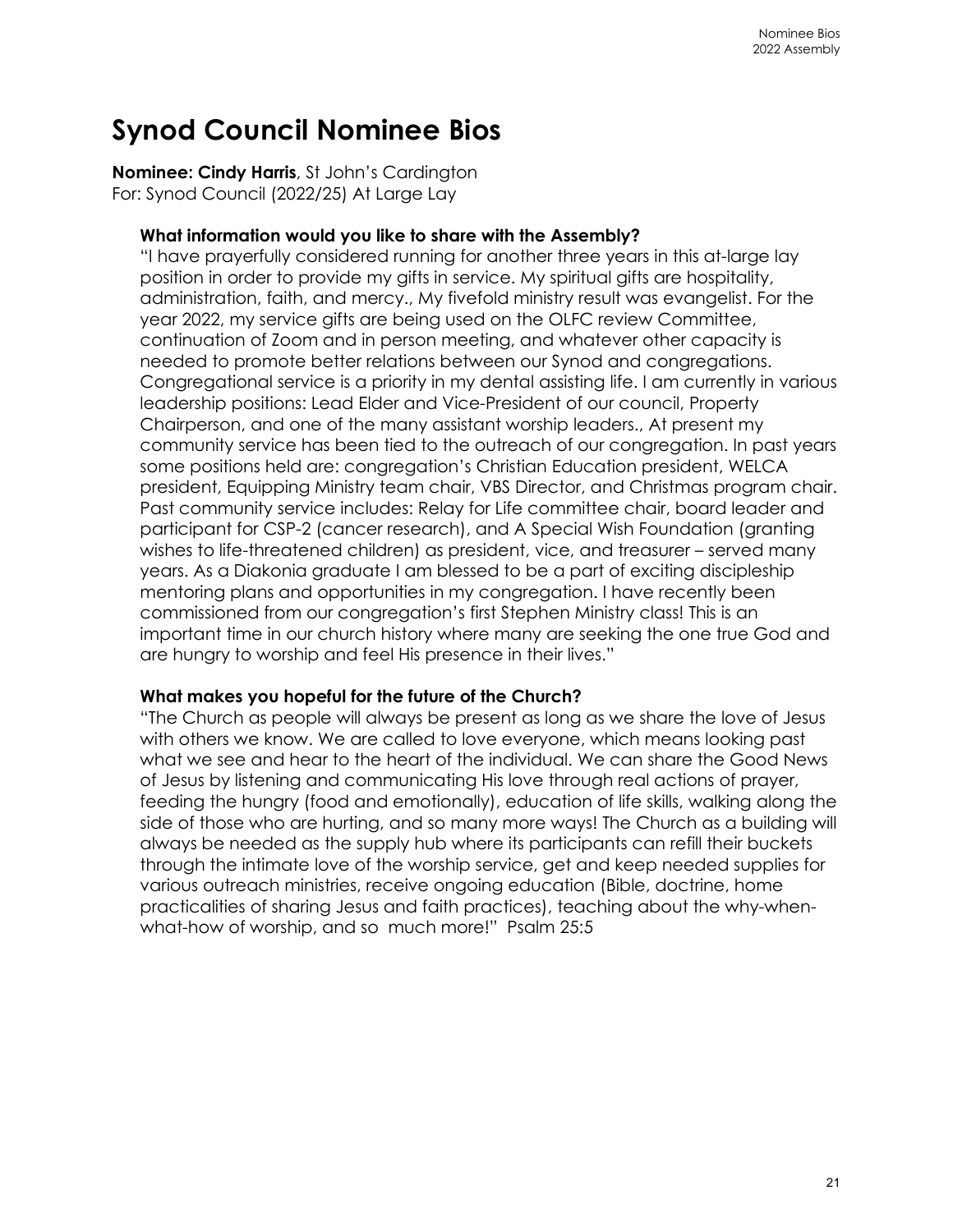#### **Nominee: Christine Reasoner**

For: Synod Council (2023/26) Central Conference Lay

#### **What information would you like to share with the Assembly?**

"Since moving and joining Trinity Findlay in 2020, I have engaged in volunteerism with food distributions, collecting hygiene and other items for the City Mission, Hope House, Christian Clearing House, and serving/distributing Thanksgiving meals. In addition, I volunteer at Challenged Champions Equestrian Center as a horse leader and a side walker for their adaptive riding groups. My involvement at the church includes singing in the choir, playing flute, assisting as a lector, usher, greeter, communion assistant, and attending Bible studies. I am involved in an ADAMHS day camp planning committee for youth who have been impacted by addiction and overdose. Furthermore, I am participating in a second ILA cohort. My employment experiences include occupational therapy, on horseback, to individuals with various disabilities to improve function and quality of life and being the Director of Communications at Trinity Lutheran Church. As the Director of Communications, I have coordinated outreach opportunities of Christmas caroling and providing a worship service for a local assisted living facility and assisted new and existing members with engaging in opportunities to grow in faith, fellowship, and church/community volunteerism." Nominee Bios<br>022 Assembly<br>022 Assembly<br>102 Assembly<br>102 Assembly<br>102 Assembly<br>102 Islam<br>102 Assembly<br>102 Assemand<br>102 Assemand<br>102 Assemand<br>102 Assemand<br>102 Assemand<br>102 Assemand<br>102 Assemand<br>102 Assemand<br>102 Assemand<br>102

#### **What makes you hopeful for the future of the Church?**

"I am hopeful for the Church because we are willing to adapt to the needs of our congregations and community through innovation. The Church is moving outside their walls and connecting with people where they are, listening to their needs and struggles, offering compassion, tangible help, and the promises of God."

#### **Nominee: Kelly Weber**, St. Peter, Ridgeville Corners

For: Synod Council (2022/25) Maumee Valley Conference Lay

#### **What information would you like to share with the Assembly?**

"I am a lifetime member of St. Peter Lutheran Church and have attended various Lutheran churches through college and my early professional career. I believe that so much of church happens outside of Sunday morning, and as the body of Christ, we're called to live our faith every day in every context. With this mindset, I was honored to participate in the first cohort of the NW Ohio Synod's Innovative Academy and look for new ways to "do church" that reach people in normal everyday life. My own everyday context includes work in marketing/communications, being an aunt, baking a few treats, and traveling at every opportunity, I am also newly married to my very best friend, Dave."

#### **What makes you hopeful for the future of the Church?**

"There are several things that make me hopeful for the future Church. But the one that catches my heart the most is my 12-year-old niece. She asks so many incredibly insightful questions about faith and Jesus. Her heart is on fire for the Lord!"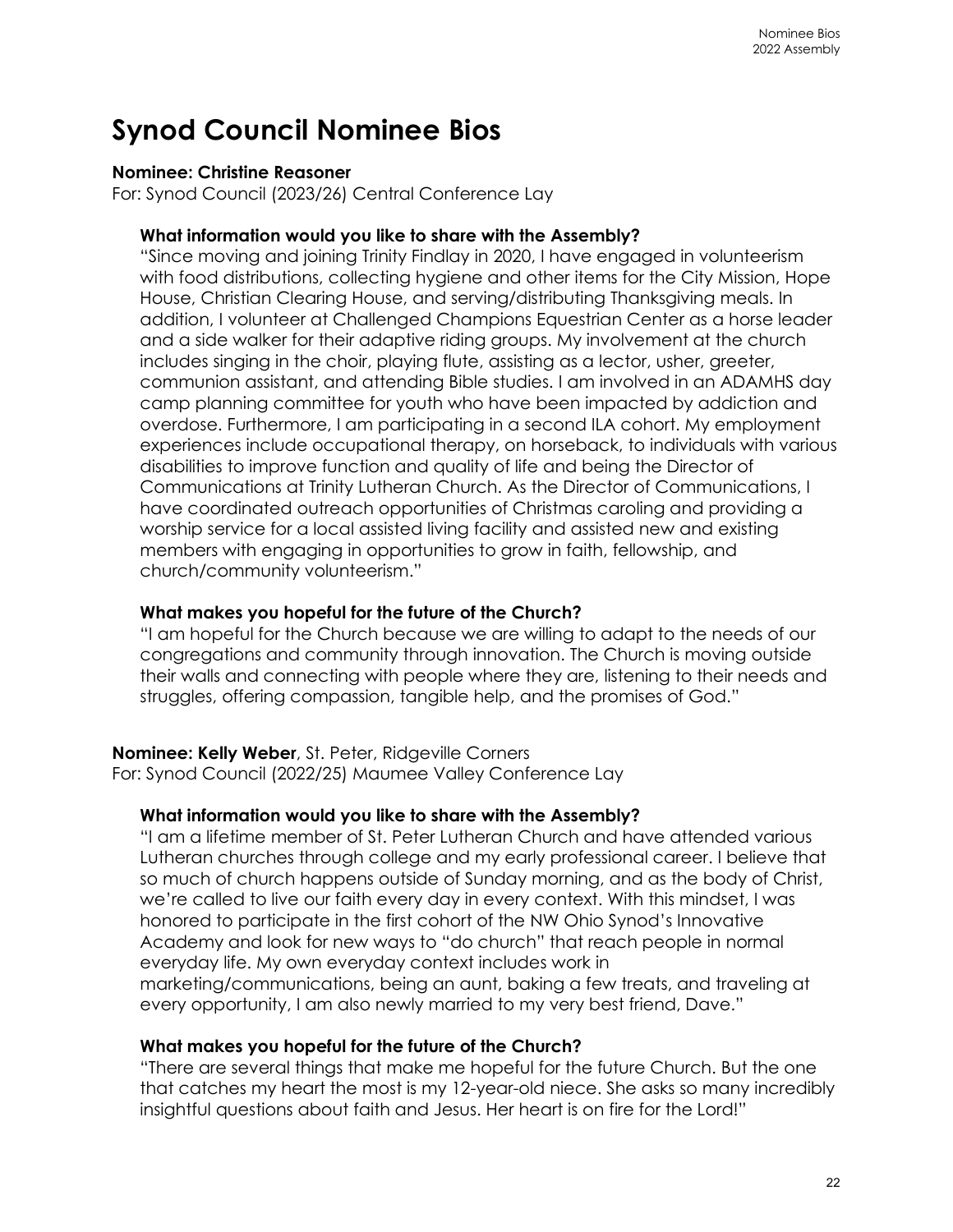**Nominee: Mary A. Boals**, Zion's Defiance

For: Synod Council (2022/25) Maumee Valley Conference Lay

#### **What information would you like to share with the Assembly?**

"I feel I am qualified for the position on Synod Council. I am currently serving on Synod council (2021-2022), and previously served from 2008-2019. I served on the synod staff as bookkeeper/accountant from 2014-2019. I have served since 2013, and I am currently serving as a call facilitator for the Maumee Valley Conference. I communicate with church call committees in the call process, communicate and interview pastor candidates looking for a new call, and assist in preparing compensation packages synod wide for churches and pastors to negotiate. In my home church I have served on church council for 12 years as Finance chair. I have served on endowment for six years as treasurer, and I am currently on the Personnel and Finance committees. I also serve as lector and assist with communion."

#### **Nominee: Caitlin Brink,** St John's Findlay

For: Synod Council (2023/26) Central Conference Lay

#### **What information would you like to share with the Assembly?**

"I have been a lifelong member with my congregation. Being one of the youngest members (24 years old) can be a struggle when it comes to having a voice in the congregation. However, I have found that my thoughts and ideas are very welcome and provide a fresh perspective. I have served on church council as a general member and also as the secretary. Previous to my involvement on council, I was very involved with the LOMO church camps, even doing a three-week training camp as a high school student. I was also selected to be part of Trinity's Summer Seminary Sampler. I was lucky enough to attend two youth gatherings (New Orleans and Detroit). I have also been involved with Habitat for Humanity as well as the Backyard Mission Trip for the Hancock County area. I have been blessed to carry out a new community outreach project for my congregation by planning and coordinating a fall festival that was a huge success for a first-time project in 2021." Nominee Bios<br>022 Assembly<br>022 Assembly<br>2013, arence. I<br>the 2013, arence. I<br>the cand<br>expression of the Versonnel<br>"<br>Dungest" in the<br>id as a council, I<br>mmer<br>we Orleans<br>the versing and a 2021."<br>Divide that<br>2021."

#### **What makes you hopeful for the future of the Church?**

"The continued outreach of the Church has provided and continued to provide even with Covid restrictions. The Church is an amazing and devoted family that provides support to everyone."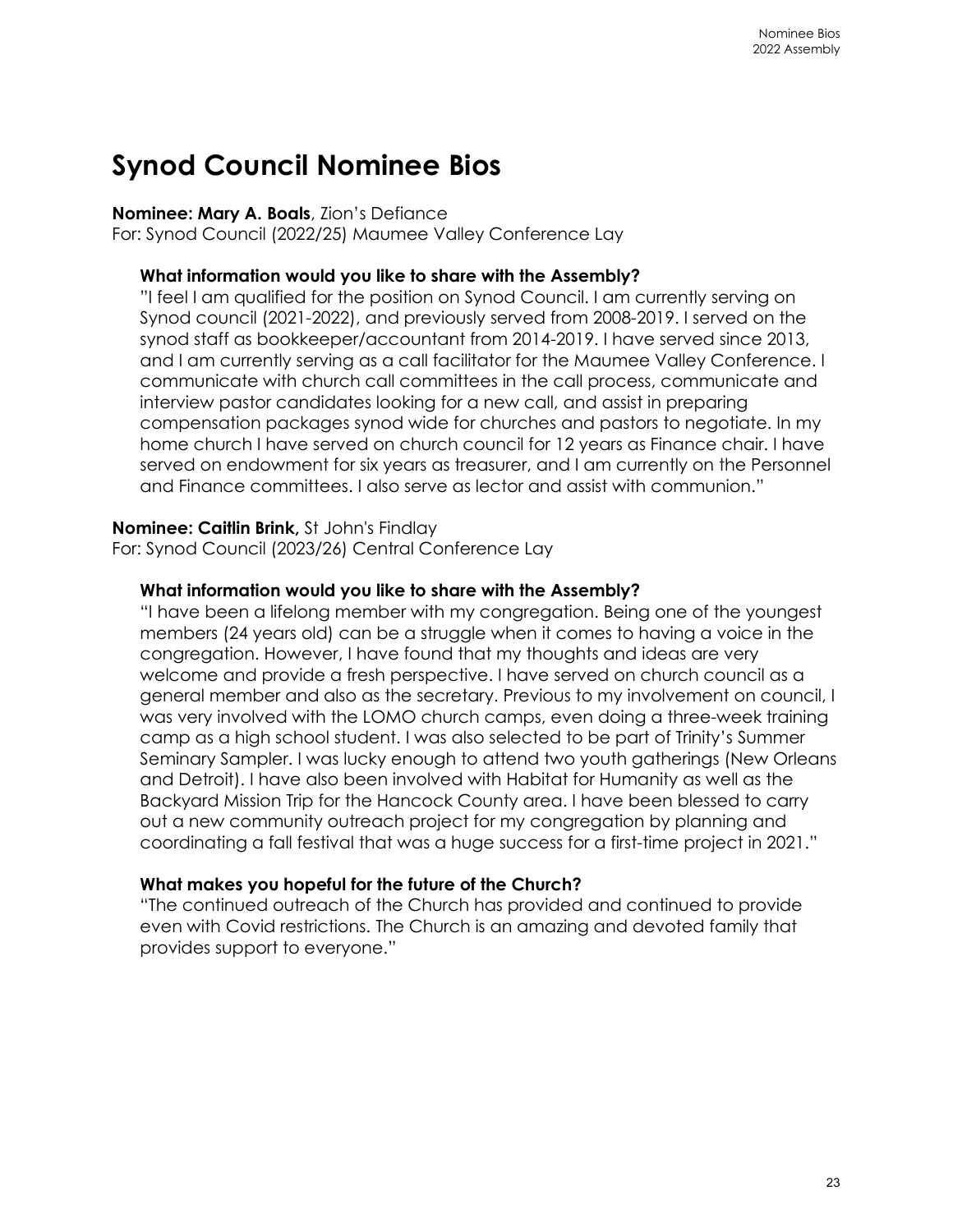### **Nominee: Kathy Jurrus**, Epiphany Toledo

For: Synod Council (2023/26) At Large Lay

#### **What information would you like to share with the Assembly?**

"Currently at Epiphany, I serve as a communion assistant, lector, sing in the choir, and attend Bible Study. I have also been a part of Camp Create (VBS), helped with funeral dinners, and have been part of Epiphany's theater ministry. In my previous congregations I have served on church council, as chairman of the support committee for one of the interns, was a synod delegate for many years and served on the evangelism committee. I have a four-year college degree and recently graduated from the NWOS Diakonia program. I am active in the local Via de Cristo secretariat where I am currently treasurer and registrar. I am a retired registered nurse and have served on my state and national specialty nursing and certification boards."

#### **What makes you hopeful for the future of the Church?**

"I am hopeful because "God is in control." I know it is all part of His plan. As the Church, each person needs to step up and allow their prayer life and study of the Word to direct their actions as they serve to spread the Good News."

### **Nominee: Kevin Swagler**, Community of Christ, Whitehouse

For: Synod Council (2023/26) Toledo Conference Lay

#### **What information would you like to share with the Assembly?**

"I have been a member of Community of Christ for 18 years. I have enjoyed serving on our property committee for the last 15 years, as well as several years on our council. I am in my second year serving as council president. I feel honored to be asked to fill this position, especially in these times of challenge and change. I am also grateful to be involved in our current call process. Working with other members of our congregation toward this goal has been rewarding, as well as a great source of learning and personal growth. My career as a small business owner in the home improvement field has allowed me to interact with many of my church family in their own homes. I enjoy these interactions immensely and feel blessed that I get to grow relationships through worship and career at the same time." Nominee Bios<br>022 Assembly<br>022 Assembly<br>Trevious<br>Trevious<br>Trevious<br>Trevious<br>Cristo<br>endification<br>The viole of the<br>Alforce of the viole of the prome<br>The viole of the same<br>Trevious<br>Trevious<br>Trevious<br>Trevious<br>Trevious<br>Trevious<br>

#### **What makes you hopeful for the future of the Church?**

"I believe the church is the basic foundation for community and guidance. I am energized by the efforts of the Church to continue to reach out to all people, especially those that are in need."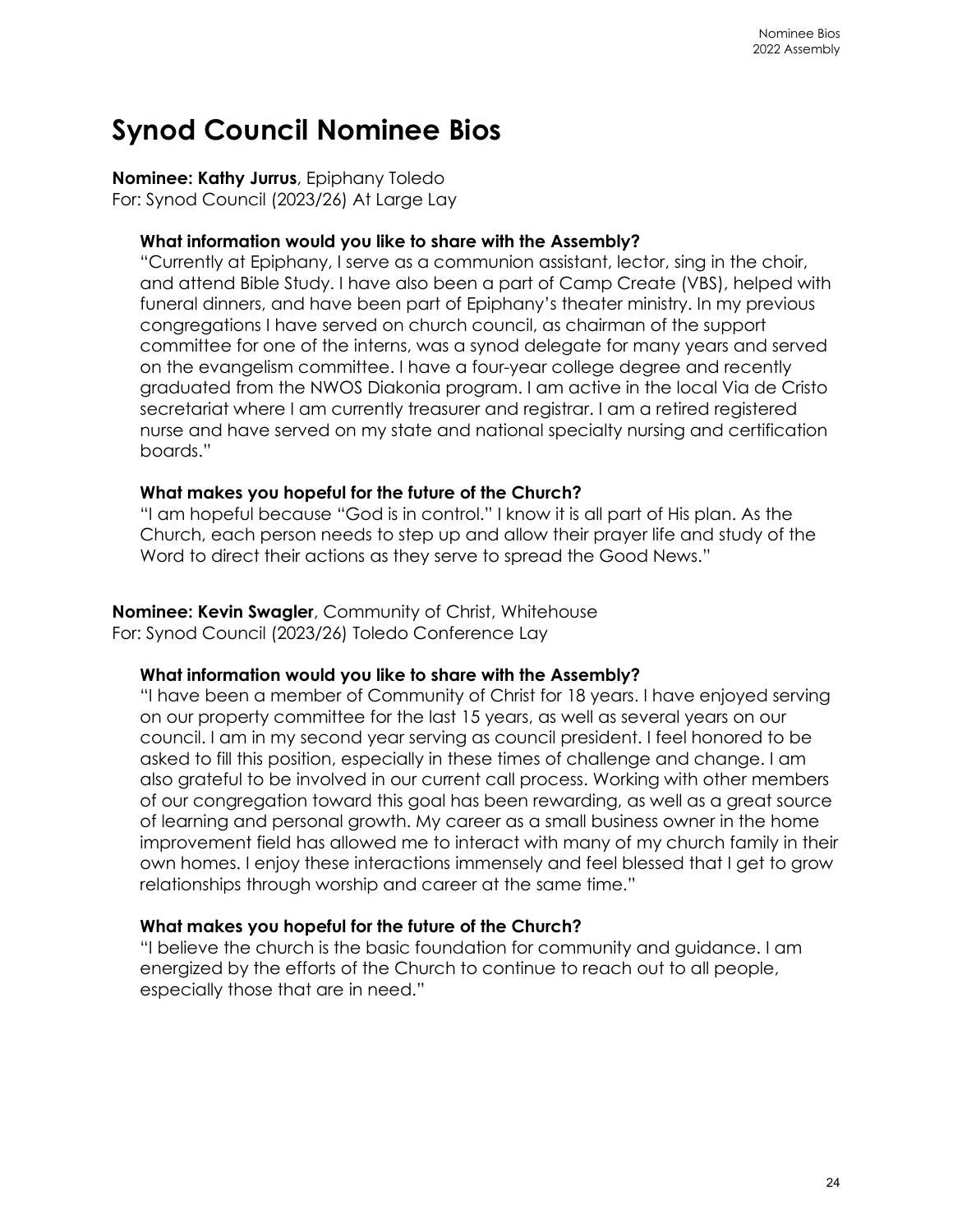**Nominee: Steven Ackerman**, St. John (Windfall), Cardington For: Synod Council (2023/26) Southeastern Conference Lay

#### **What information would you like to share with the Assembly?**

"Lay representative to Synod Council for Southeastern Conference 2015-2016 Diakonia graduate – 2020 Member of church council and/or Sunday school board at Windfall for over 30 years Have taught Sunday school on multiple occasions Member of the Covid safety team at Windfall Have been a registered pharmacist for 42 years Member of the Health and Wellness team for Drum Corps International"

#### **What makes you hopeful for the future of the Church?**

"That the Church is grounded in Word and Sacrament, and that Jesus is its head. There are so many wonderfully gifted people committed to its mission."

#### **Nominee: Jerusha Walker**, Peace, Galion

For: Synod Council (2023/26) Southeastern Conference Lay

#### **What information would you like to share with the Assembly?**

"I have been a part of church leadership for over 25 years, serving as Congregational Church Council President for multiple terms and in the areas of Christian Education and Worship and Music. I have enjoyed many years of serving as a Sunday school teacher, youth choir director, adult choir and bell choir member, assisting minister, cantor, Bible study leader, and VBS study leader. I love participating in worship, book club, Lutheran Partnership Bible studies, and the community meal ministry. In 2017 I completed the NWOS Diakonia program in which I had the opportunity to deepen my faith and understanding with inspiring pastors and fellow students." Nominee Bios<br>022 Assembly<br>22 Assembly<br>25 Nove<br>25 Nove<br>11 Nove<br>125<br>25<br>25<br>25

#### **What makes you hopeful for the future of the Church?**

"The Church shines bright with the light that overcomes the darkness of this world. The Church walks in light and love. The Church is grounded in truth and grace."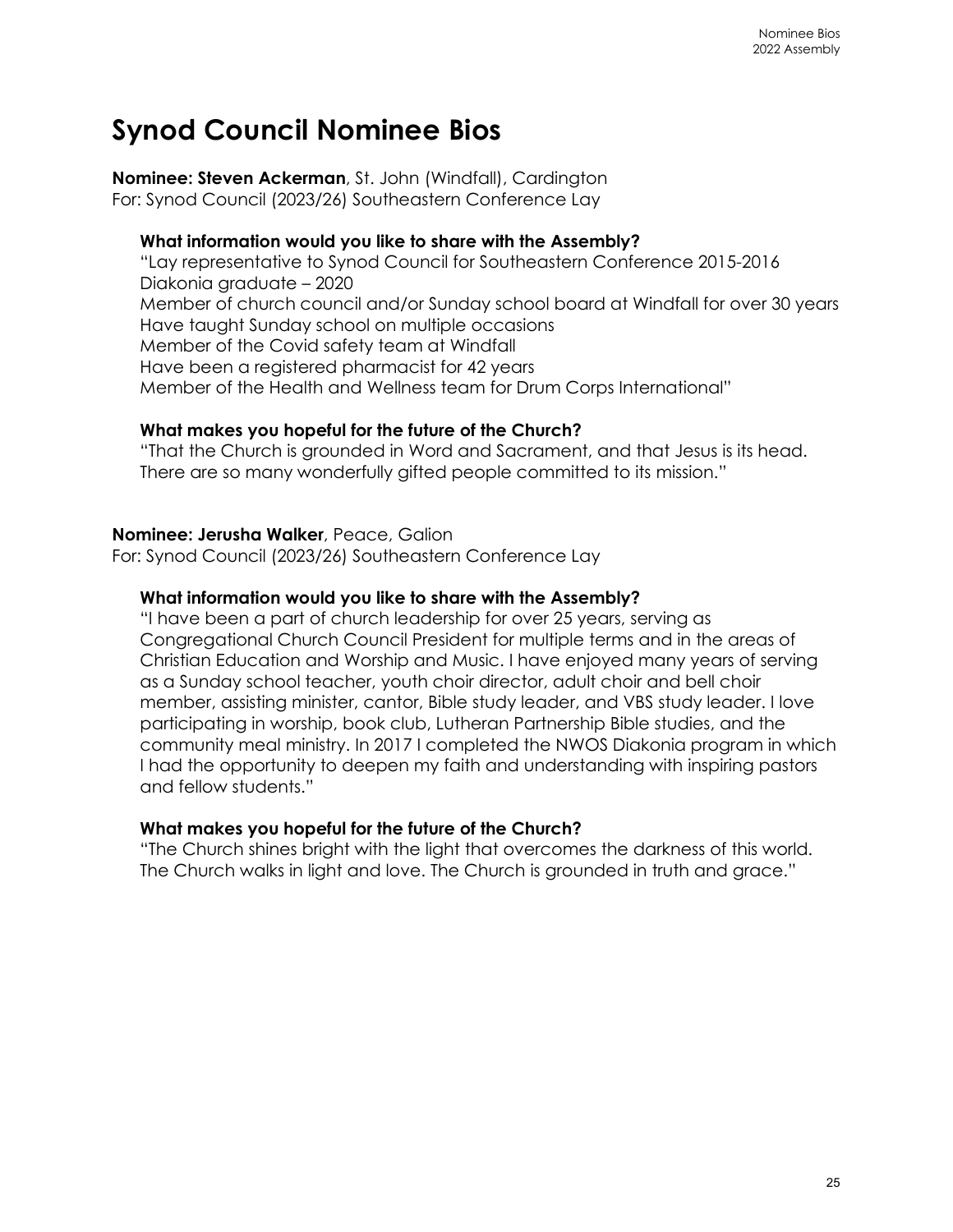#### **Nominee: Wendy Bauer**, Trinity, Moulton

For: Synod Council (2022/25) Southwestern Conference Lay

#### **What information would you like to share with the Assembly?**

"At my congregation I sing in the choir and attend adult Sunday school and weekly prayer group. As grandparents raising two grandchildren, my husband and I have been helping them grow in their faith by their participation in First Communion, Confirmation, and leading Wednesday Lenten worship. I currently volunteer one day a week at Wapakoneta Elementary and am a volunteer for the American Red Cross leading mental health groups. I have worked in psychiatric mental health nursing for over 40 years, serving in agencies in Sandusky, Toledo, and Lima. I have been involved in congregations in three conferences of the NWOS which allows me to see ways in which we are the Church throughout the Synod."

#### **What makes you hopeful for the future of the Church?**

"I know that God continues to work through the Church and is in the world around us, even though His presence may not be readily visible. It is important to take time to see where God is active around us. Look for God moments."

#### **Nominee: Chuck Curry**, First English, Wapakoneta

For: Synod Council (2022/25) Southwestern Conference Lay

#### **What information would you like to share with the Assembly?**

"My name is Chuck. I am a lay leader at First English Lutheran in Wapakoneta. I have done my best to lead our church through a change in pastoral leadership and this pandemic I fully embrace the synod's role of equipping our churches, pastors, and lay leaders, and I have several ideas of how we might better equip the faithful. Can I share a few with you? Well, I greatly appreciate the work the synod did helping us to put together our Parish Plan of Return. Seeing what other churches were doing enabled our congregation to benchmark our policy and identify best practices. Could we do this for other policies and procedures? Also, I have really enjoyed the last two years of Diakonia classes. These classes have been extremely beneficial to me and my church, but I find it difficult to encourage others to participate. I think it would help if candidates would experience it first, "taste and see…" Perhaps we could equip our Diakonia graduates to provide short promotional classes from the curriculum. Lastly, I would like us to be more deliberate about the program goals and outcomes, e.g., we could build a SAM track into the Diakonia curriculum." Nominee Bios<br>022 Assembly<br>022 Assembly<br>1 I have<br>10 Nomes Care Red<br>1 I have<br>1 I have<br>1 I have<br>1 September 20 Assembly<br>1 Assembly<br>1 Assembly<br>1 Assembly<br>1 Assembly<br>1 Assembly<br>1 Assembly<br>1 Assembly<br>1 Assembly<br>1 Assembly<br>1 Asse

#### **What makes you hopeful for the future of the Church?**

"I have hope for the future of the Church because I believe that we are being called to embrace the discipleship, lay leadership, and spirituality of the early Church, and I trust that God has already provided us with all we need to face the future; the gospels of Jesus, the Book of Acts, and His Holy Spirit."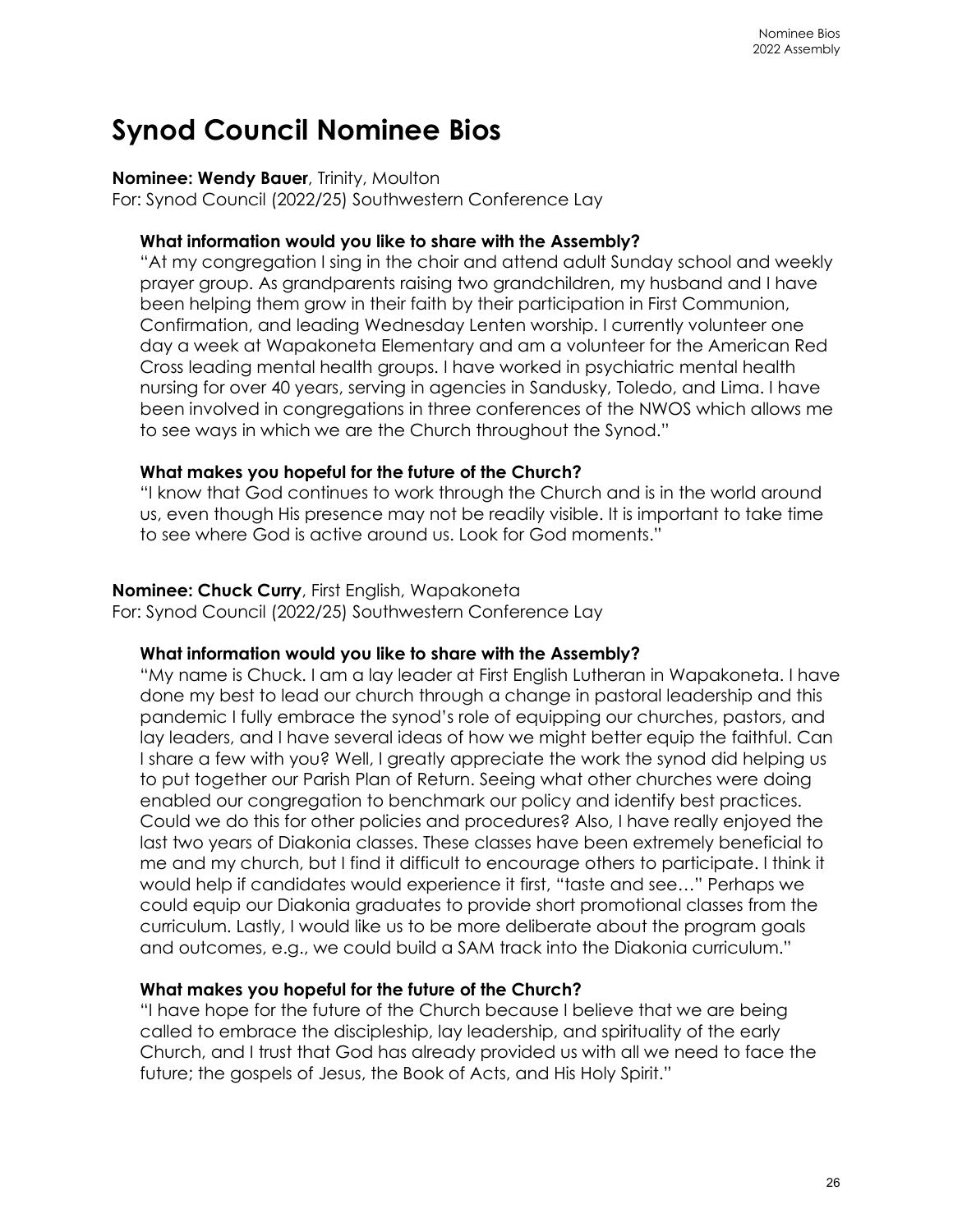#### **Nominee: Michelle Schaffer**, St Peter Norwalk

For: Synod Council (2022/25) Eastern Conference Lay

#### **What information would you like to share with the Assembly?**

"I am presently the director of Christian Day Nursery School which is owned by St Peter. I am enrolled with the Women of St. Peter, quilt for LWR, on the Music and Worship Committee, Evangelism, part of the Liturgical Arts team, assisting minister, sing in the choir, make prayer shawls, and organize funeral luncheons. I have taught Sunday school and served on church council, past president of the NW Ohio Women of the ELCA, and I just finished the Innovator Academy. I am also a member of the Huron County Chapter of the Ohio Genealogy Society Daughter of the American Revolution."

#### **What makes you hopeful for the future of the Church?**

"We as a Church are looking at worship in a new light. It is time to pivot and explore the new world. We are venturing out of our walls and taking the Word of God into our communities."

#### **Nominee: Jillian Russell**, St Paul's Waldo

For: Synod Council (2022/25) Youth/Young Adult

#### **What information would you like to share with the Assembly?**

"I will be graduating from Capital University in Columbus, Ohio with my Bachelor's in Youth and Family Ministry along with my Bachelor's in Psychology and a Pre-Seminary focus. My hope is to attend seminary in the fall of 2023, but I will currently be taking a gap year where I will be working at Rainbow Trail Lutheran Camp in Colorado for the summer as a travel director and will be returning to Ohio in the fall to work at a camp in Northwest Ohio. I have been a member of St. Paul for over ten years and have held numerous positions on the church council, as well as being a voting member to synod assembly twice and as a voting member for the synod in 2019. I have also worked as the office manager for the Center of Faith and Learning at Capital University for the last four years." Nominee Bios<br>022 Assembly<br>022 Assembly<br>22 Assembly<br>10<br>11 member<br>the<br>22<br>27<br>10 member of the fall<br>20<br>27<br>27<br>27<br>27<br>27

#### **What makes you hopeful for the future of the Church?**

"I am hopeful for the church because I have been able to see firsthand the young adults and youth who dedicated to the new and unique work within the church. I am hopeful that the church will be able to take these new ideas and really change the world and make an impact."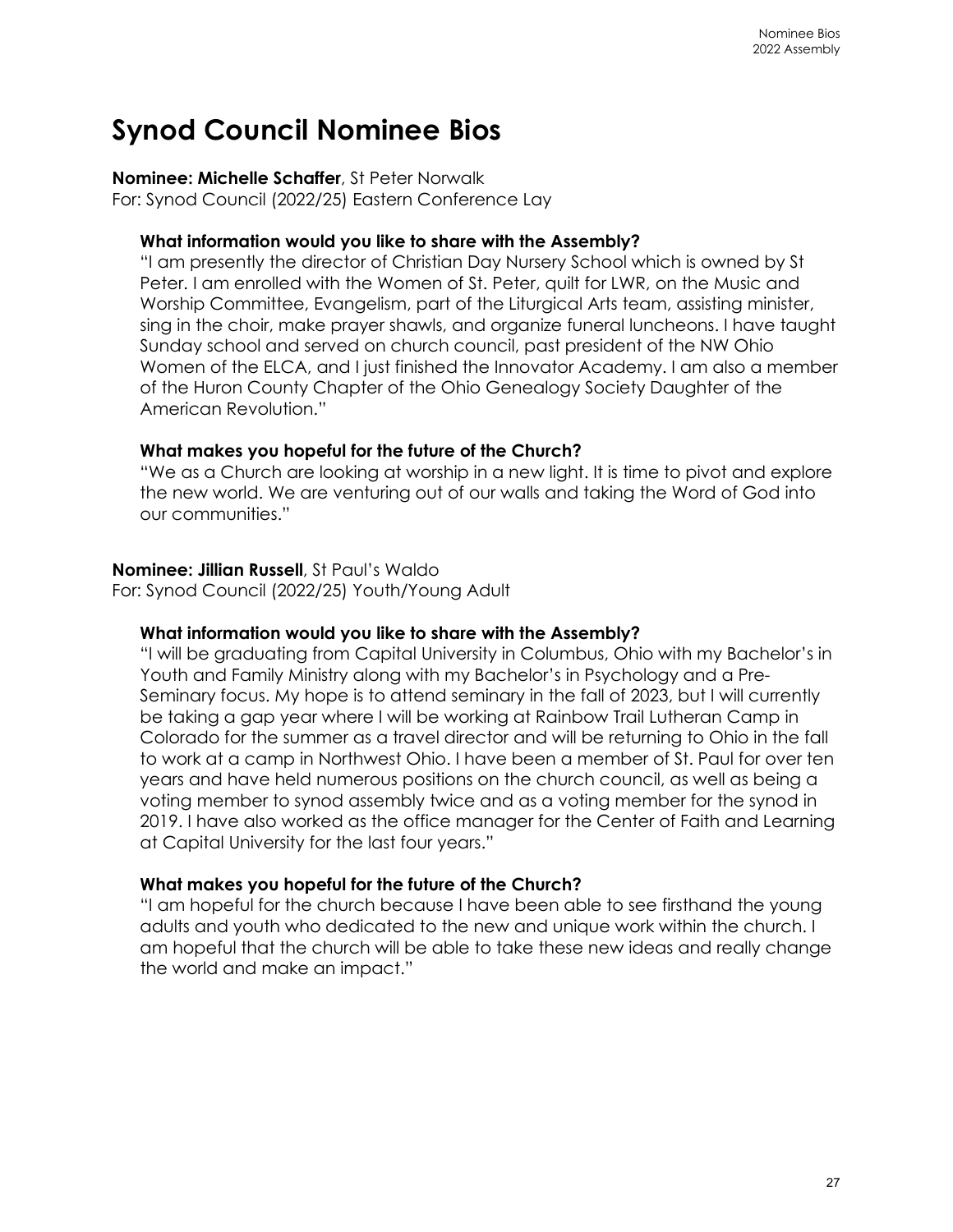#### **Nominee: Mark Hill**, Glenwood, Toledo

For: Consultation Committee (2022/28) At Large Lay

#### **What information would you like to share with the Assembly?**

"I am originally from Elyria, Ohio, which is near Cleveland. I graduated from the University of Toledo, majoring in Business Management and minoring in International Business. I'm currently serving my second year as the council president at Glenwood and my first as a board member of the Better Business Bureau of Northwest Ohio. In my role as a small business owner, we are required to complete an ethics course yearly as a prerequisite to license renewal. One of my favorite volunteer situations was a summer camp for individuals with disabilities. I am highly active within my church and work well in team atmospheres. I am honest and a good listener. I am also willing and able to have difficult discussions, such as those our council had while passing a statement on racial equity." Nominee Bios<br>022 Assembly<br>22 Assembly<br>22 Assembly<br>22 Assembly<br>20 Dio. In<br>20 Dio. In<br>20 Dio. In Mad<br>20 Pople<br>20 Dions and<br>20 Pople<br>20 Pople<br>20 Pople Dions and<br>20 Pople Dions and<br>28<br>28<br>28<br>28

#### **What makes you hopeful for the future of the Church?**

"My church is made up of people who are all different. I have witnessed people putting personal opinions and egos aside for the greater good. Conversations and efforts equate to change and they should start in the Church."

#### **Nominee: David Myerholtz**, Zion, Gibsonburg

For: Consultation Committee (2022/28) At Large Lay

#### **What information would you like to share with the Assembly?**

"I am a full time farmer and have been a member of Zion, Gibsonburg, for my entire life. I have served in numerous positions within the congregation from Budget Committee to council president. Currently I am a member of the Executive Committee and sharing the responsibility of staff management. As a member of the Synod Consultation Committee I will be able to share my experience and talents to assist with sister congregations."

#### **What makes you hopeful for the future of the Church?**

"The continuation of my Christian brothers and sisters being advocates for Christ as we all adapt to the changes in our lifestyles and opinions of others." Do nothing out of selfish ambition or vanity, but humbly regard others as better than yourselves. Be concerned not only with your own interests but also with those of others." (Philippians 2:3-4)"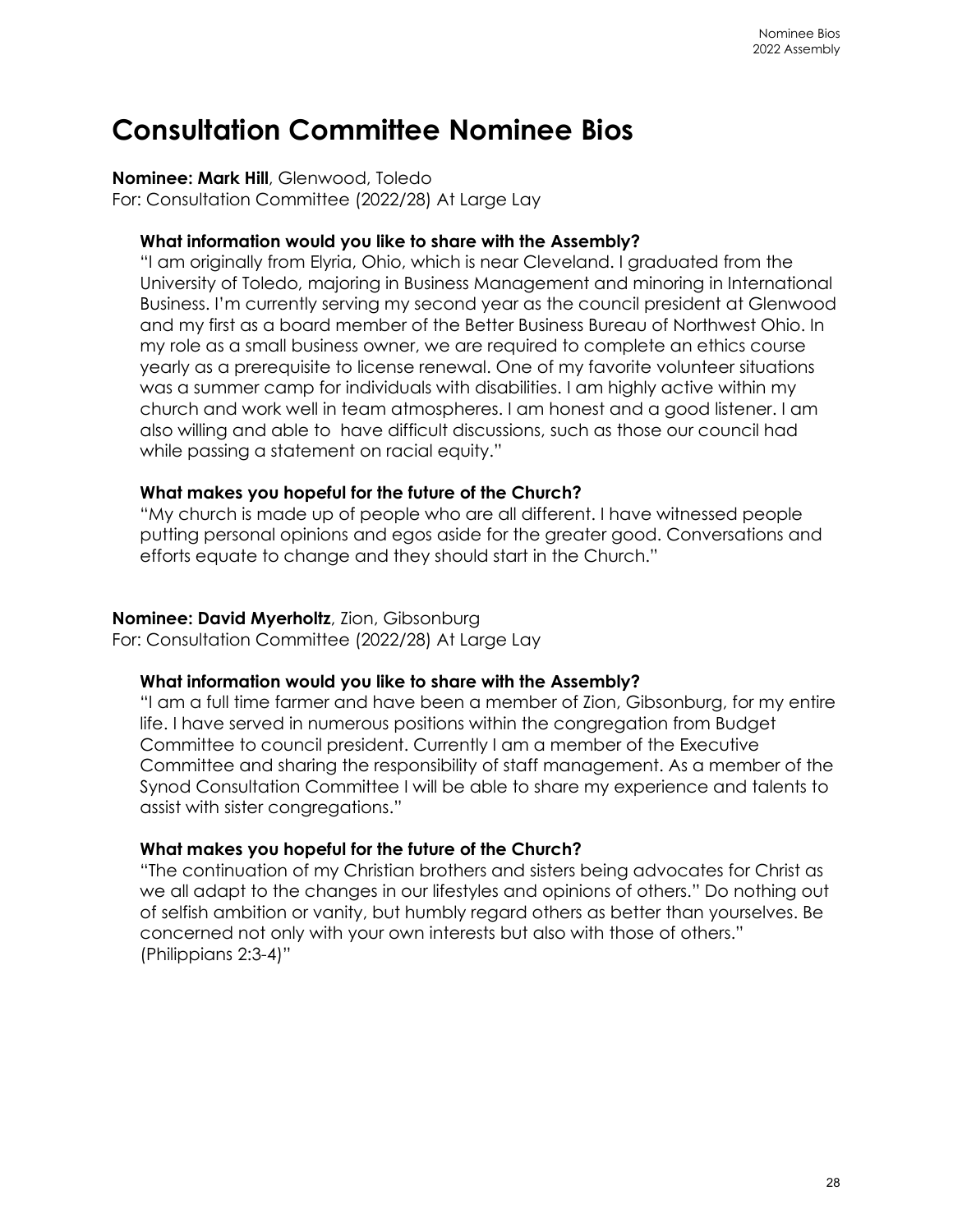#### **Nominee: Glenn Richter**, Zoar, Perrysburg

For: Consultation Committee (2022/28) At Large Lay

#### **What information would you like to share with the Assembly?**

"Various congregational committees: Endowment, Worship and Music, Stewardship, capital fund raising

Recent community involvement: Toledo School for the Arts

Employment: 30+ years as a United Way professional in three communities (17 years as president of the United Way of Greater Toledo) family commercial real estate business

Education: Bachelor of Arts, Master of Divinity, Master of Social Work"

#### **What makes you hopeful for the future of the Church?**

"Depends on what is meant by "the Church." Churches as human institutions come and go. But the promises of God (redemption, forgiveness, peace, good news for the poor, salvation, love) are dependable and permanent. Churches that live God's rule and promises will be here in the future."

**Nominee: Vicar Carol Pretorius**, St. Peter, Delphos (expected ordination 2022) For: Consultation Committee (2023/29) Rostered Minister

#### **What information would you like to share with the Assembly?**

"I have served as a synodically authorized minister for St. Peter Lutheran Church since September 12, 2019. I am finishing the TEEM program and expect to be approved for ordination this summer. I have been a pastor's wife for 38 years and have used my gifts to support the ministry of the church. I retired from education in 2013 to pursue a second master's degree, this time in clinical mental health counseling. Prior to entering the TEEM program I worked with clients in the area of addiction and trauma. I hold separate certification in healing prayer practices, and have many opportunities to work with staff, parents, and students to resolve conflicts. I have many experiences coming alongside people to listen and encourage them on their journeys, Serving on the Consultation Committee would tap into the strengths of my ability to listen, connect with people, and encourage positive outcomes." Nominee Bios<br>022 Assembly<br>022 Assembly<br>2022 Assembly<br>117 years<br>sstate<br>112 State<br>12 State<br>12 Or State<br>12 State<br>12 State<br>9<br>12 Would<br>20<br>29<br>29<br>29<br>29<br>29

#### **What makes you hopeful for the future of the Church?**

"First and foremost, I believe that God is faithful. Even though the church is going through a period of change, I have faith that God is still at work to open the hearts of people to gather as they worship and seek mercy, justice, and love."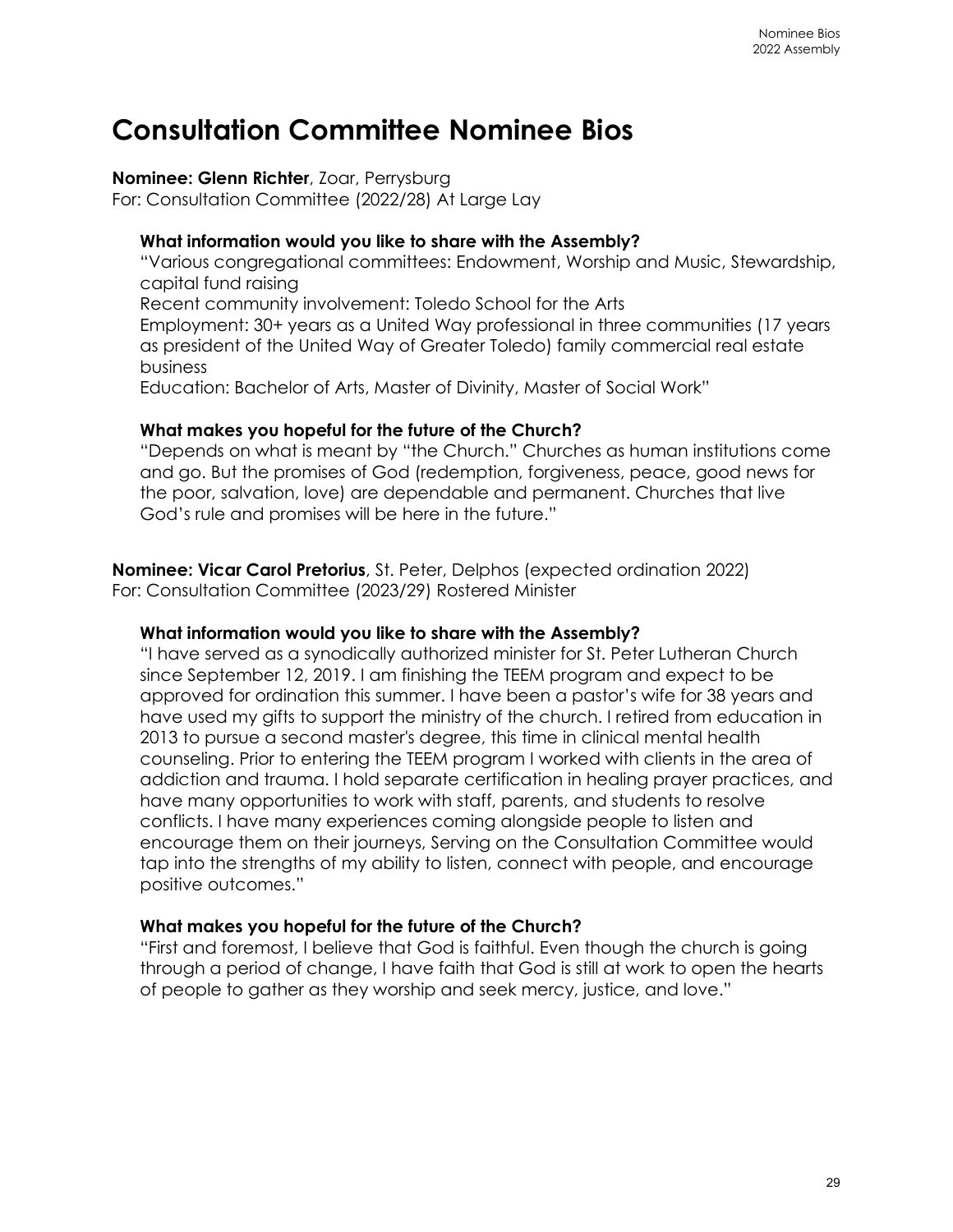**Nominee: Vicar Robin Small**, St. Mark's, Bowling Green (expected ordination 2022) For: Consultation Committee (2023/29) Rostered Minister

#### **What information would you like to share with the Assembly?**

"I am currently a Synodically Authorized Minister (SAM) serving as the Vicar and Director of Christian Education at St. Mark's Lutheran Church in Bowling Green. I am a May 2022 graduate from Pacific Lutheran Theological Seminary and will be ordained in September 2022. Prior to joining the staff at St. Mark's in 2016, I spent many years in leadership positions in education, senior citizen's services, and senior living communities. I served as a part-time lay Call Process Facilitator for the NWOS in the mid 2000's. I am active in the community, serving on several social services boards in Wood County: Wood County Ministries ((WAM), Continuum of Care, Project Connect and Bowling Green Ministerial Association. IN 2017 I completed Stephen Ministry Leadership Training." Nominee Bios<br>022 Assembly<br>022 Assembly<br>30 Nomes<br>spent d senior<br>3<br>Pent Senior<br>Inces<br>1<br>Inces<br>1<br>Pent of Senior<br>1<br>And Vice<br>2<br>2<br>Phave d Vice<br>2<br>2<br>Phave d Vice<br>2<br>2<br>Phave d Vice<br>2<br>2<br>2<br>2<br>2<br>Phave d enter, 2<br>2<br>2<br>2<br>2<br>2<br>2<br>2<br>2<br>2<br>2<br>2<br>2<br>2

#### **What makes you hopeful for the future of the Church?**

"I am hopeful because, looking back, church history tells of the ways the light of Christ shined brightly even in the darkest days. The Church must be the beacon of hope for humankind for the future."

#### **Nominee: Amy Hoffman**, Memorial, Toledo

For: Consultation Committee (2023/29) Lay

#### **What information would you like to share with the Assembly?**

"I have been a member most of my life. Baptized, confirmed, and married. I have served on council for many years – Education, Youth, Financial Secretary and Vice President. I was the transition chair as well as the call committee chair. I sit on the Executive Board of the YWCA of Northwest Ohio and currently their Milestones chair. I have gone on five international mission trips with Habitat/Thrivent builds. I worked 16 years at the Toledo Regional Chamber of Commerce as Member Relations manager and now have worked ten years as an Energy Consultant to large energy users in the public sector as well as government sector."

#### **What makes you hopeful for the future of the Church?**

"What makes me hopeful is what we are doing as a Church outside of the churches walls – out in the community giving ourselves to others."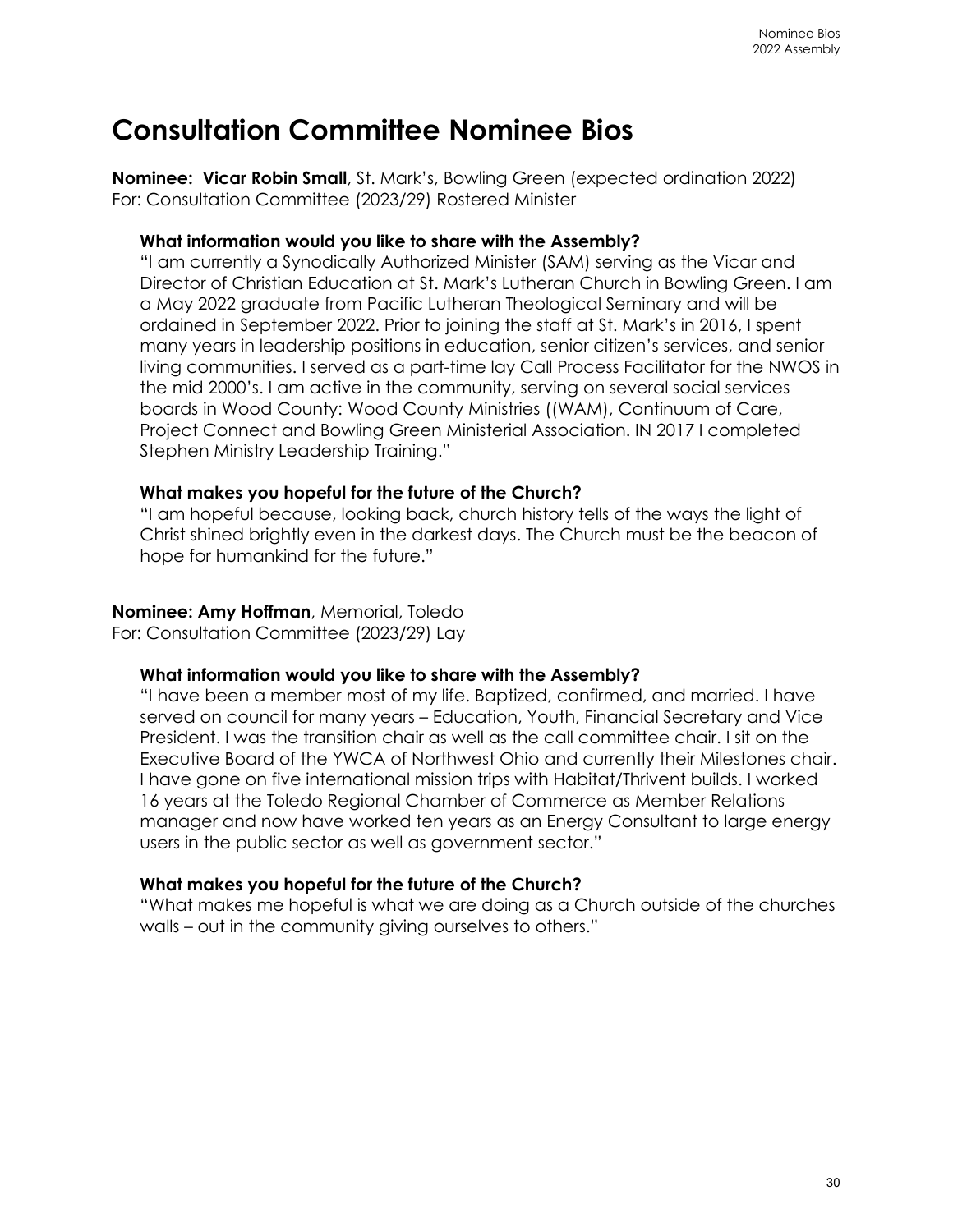### **Nominee: Tenesha Ulrich**, St. John's Findlay

For: Consultation Committee (2023/29) Lay

#### **What information would you like to share with the Assembly?**

"I volunteer at my church by singing in the choir, serve as an assisting minister, help with the Facebook page, edited all of our videos during Covid, assist the choir director, sing solos sometimes, and help to take care of the plants." Nominee Bios<br>022 Assembly<br>er, help<br>noir<br>ds and I

#### **What makes you hopeful for the future of the Church?**

"I am hopeful for the future of the Church because I know it's in Jesus' hands and I have faith in Him."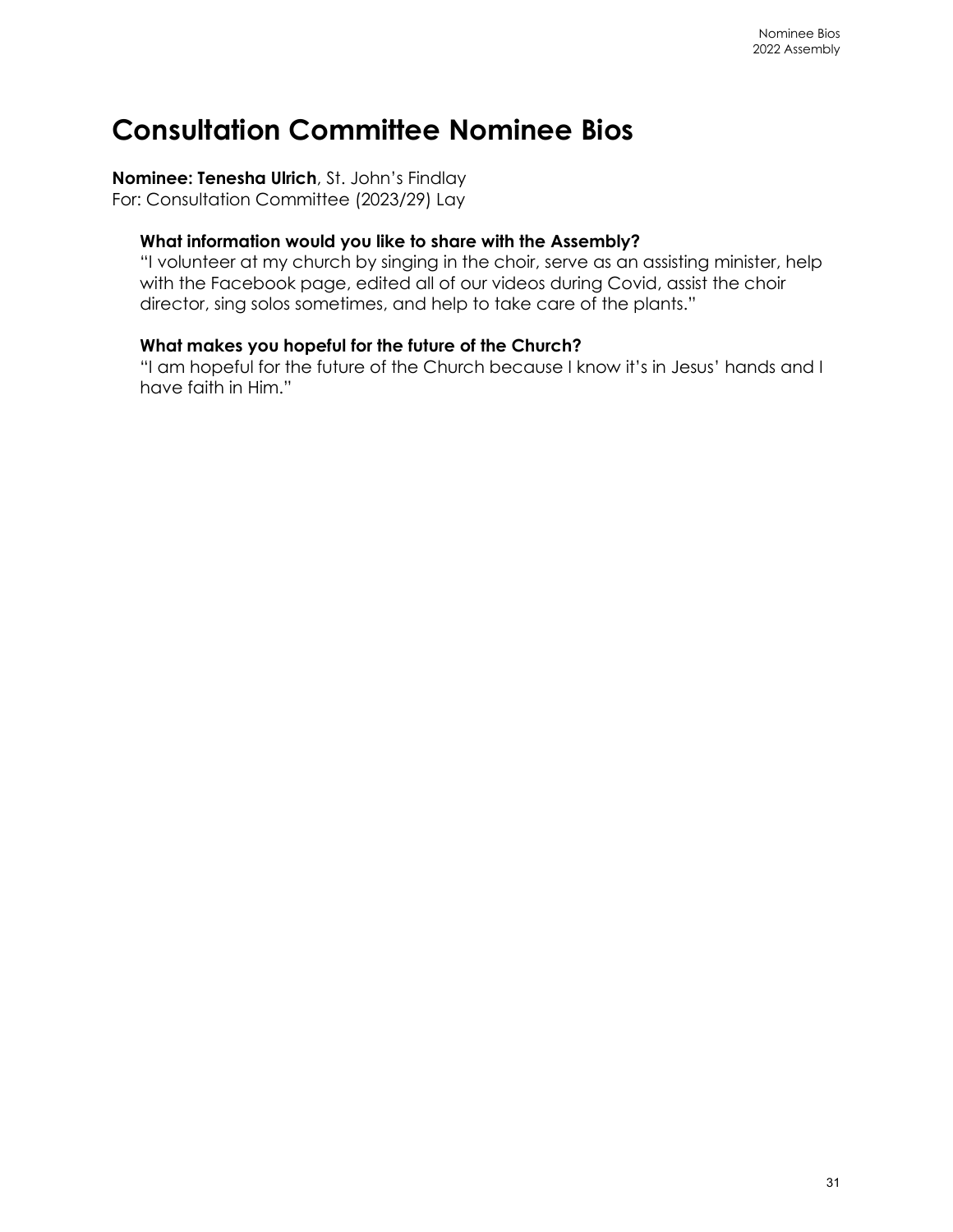#### **Nominee: Pastor Jeffery Gramza**, St. John, Celina

For: Discipline Committee (2022-28) At Large Rostered Minister of Word and Sacrament

#### **What information would you like to share with the Assembly?**

"I earned my MDiv at Trinity Lutheran Seminary in Columbus, my Doctor of Ministry at United Seminary in Dayton. The focus of my doctoral work was clergy and congregational health. I am a Facilitator Trainer in the Healthy Congregations program and a trainer in the Bridgebuilder conflict management program. I serve on the executive board of the local addiction program and volunteer as chaplain at our local hospital."

#### **What makes you hopeful for the future of the Church?**

"God is on the move and doing something new. It's exciting to watch the Holy Spirit at work!"

#### **Nominee: Pastor Doris Mars**, St. John, Findlay

For: Discipline Committee (2022-28) At Large Rostered Minister of Word and Sacrament and Nominating Committee (2022/25) Central

#### **What information would you like to share with the Assembly?**

"Ordained pastor of Word and Sacrament since 2003. I have served with St. John's, Findlay, for five years as Intentional Interim and now as called pastor. Transitional/redevelopment/intentional interim ministry is my mission call. I engage traditional Lutheran theology and liturgy with cross-cultural (African American) worship/music and preaching. I am passionate about constitutional guidance, guidelines and disciplines, and ELCA social messages and statements that raise awareness, give direction, and challenge the Church on issues of inclusion, equality and justice. Social, cultural, and community consciousness has served me well as pastor, teacher, and supervisor. Also, my skills for listening, collaborating and consulting as leader and team player are transferable for the work of the Discipline Committee" Nominee Bios<br>022 Assembly<br>022 Assembly<br>1 Serve<br>1 Serve<br>1 Serve<br>1 Serve<br>1 Crament<br>1 Crament<br>1 Crament<br>1 Crament<br>1 Crament<br>1 Crament<br>1 Crament<br>1 Crament<br>1 Crament<br>1 Crament<br>1 Crament<br>1 Servell as<br>1 Sicipline<br>1 Servell as<br>1 S

#### **What makes you hopeful for the future of the Church?**

"I'm hopeful when I witness small or large communities of faith living a uniquely discerned mission of Christ in their context, and they boldly seek partnerships with congregations and community organizations to address the needs of the community."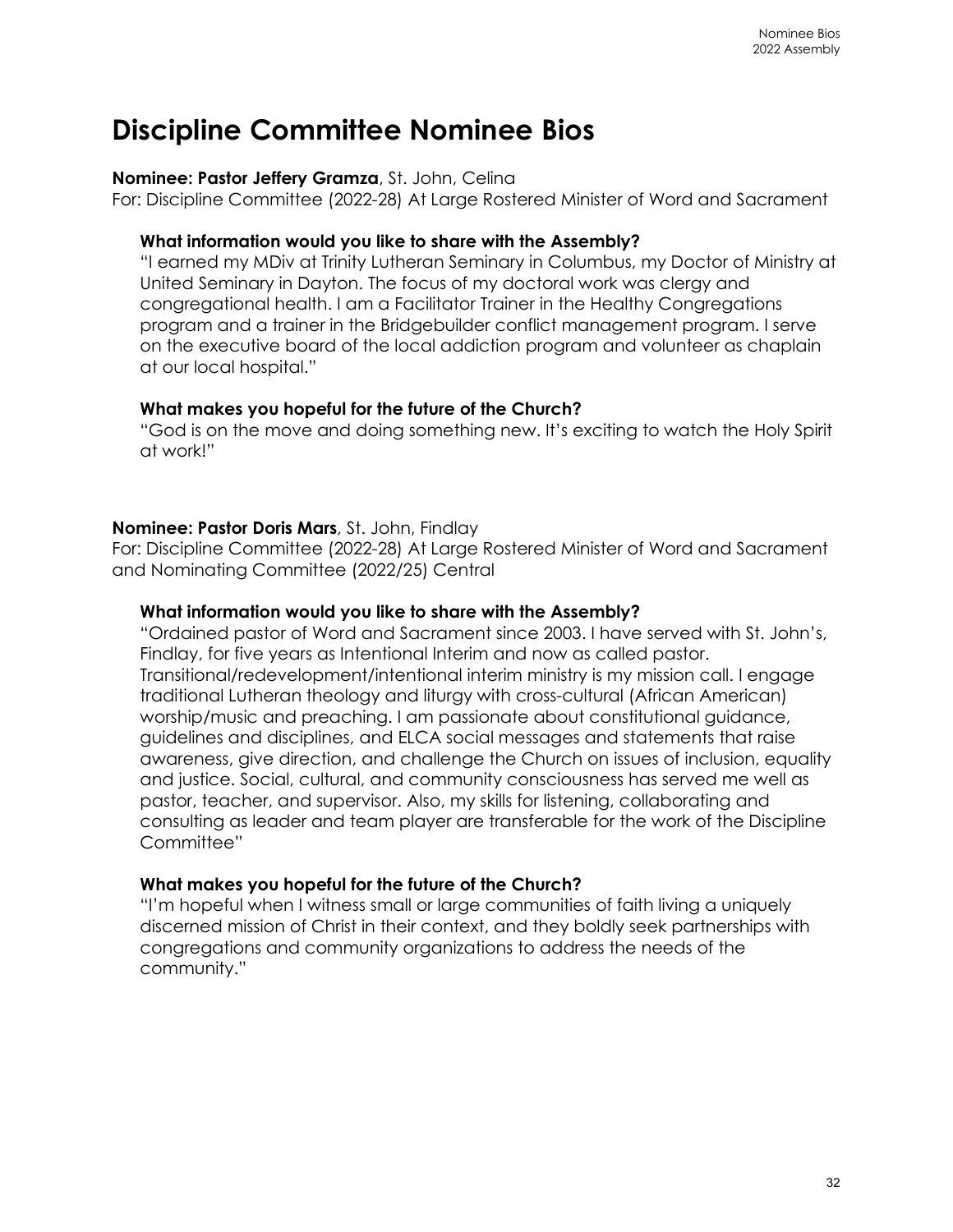**Nominee: Amy L. Schroeder**, St. Mark's, Bowling Green For: Discipline Committee (2022/28) At Large Lay

#### **What information would you like to share with the Assembly?**

"I have been blessed to serve St. Mark's in many different ways: call committee chair, past Sunday school teacher, past women's Bible study facilitator, and altar guild just to name a few. I was the coordinator for a women's weekend Bible retreat at St. Mark's. I have served my community by volunteering for Project Connect, team mom for my daughter's volleyball teams, and donated blood through the Red Cross. I have a paralegal degree from the University of Toledo and have worked at the U.S. District Court for two district judges for the past 27 years. I believe that between my faith foundation and the numerous years of experience in the courtroom, I have a great sense of importance of this committee and will ensure that steadfast prayer and committee guidelines are followed." 33 Nominee Bios

#### **What makes you hopeful for the future of the Church?**

"I have great hope in the Church and Jesus Christ our Savior. Each day the Lord provides us with seen and unseen blessings, accompanied by His grace and love. God's Word challenges us all to go out, be His disciples, and to love one another. What an honor and blessing it is to fulfill His mission!"

#### **Nominee: Brenda Shibler**, St. Martin's, Archbold

For: Discipline Committee (2022/28) At Large Lay

#### **What information would you like to share with the Assembly?**

"I graduated from Trinity Seminary, Columbus in 1995 with a Master of Arts in Lay Ministry. I have served as office manager at my home congregation since 1995. I have served on the Women of Northwestern Ohio Synodical Board and Sonlight editor. I have served as delegate from our congregation to several Synod assemblies. I worked at Sauder Village, Archbold, for many years as a guide and area supervisor."

#### **What makes you hopeful for the future of the Church?**

"God has blessed the ELCA as they carry our His work in the churches, conferences, synods, and the world. The ELCA has been on the front lines bringing the Gospel to all."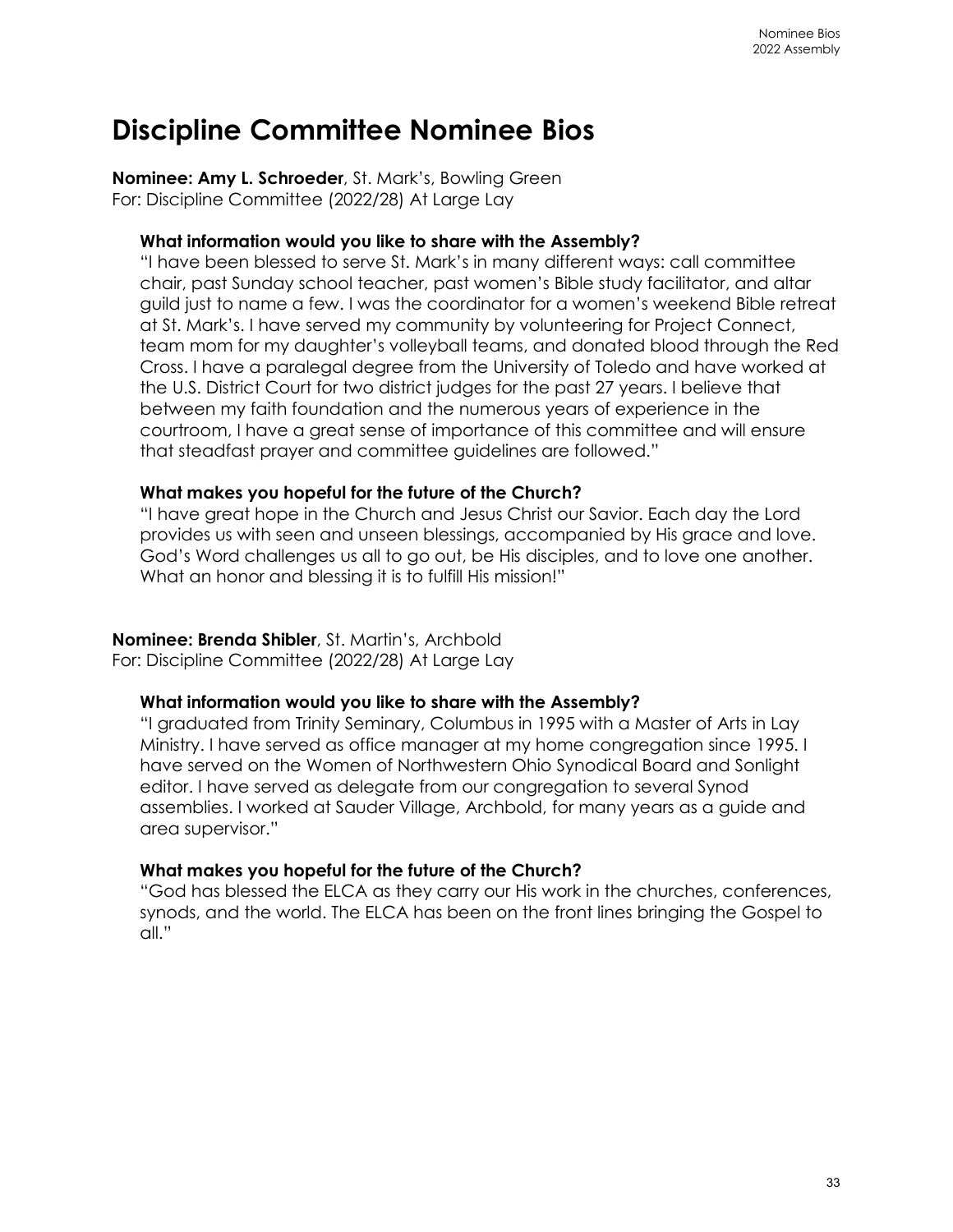#### **Nominee: Pastor Melodi Hagen**, Trinity, Wapakoneta

For: Discipline Committee (2023/29) Rostered Minister of Word and Sacrament

#### **What information would you like to share with the Assembly?**

"I have been an ordained Pastor for over 13 years and I have been a mother for 13 years as well. Discipline, having good healthy boundaries, having empathy and compassion when we cross those boundaries is not easy. Being a faithful parent and a healthy leader in the church at the same time is not easy, but that's my purpose to be a role model to my family and to my church. I don't have all the answers, but I have healthy role models in my life and they support me in deep listening for God's wisdom and guidance in my day to day life."

#### **What makes you hopeful for the future of the Church?**

"My hope is always in God's redemptive power in our day to day lives. The Church will look different, but God's grace and love in the Church always remains."

**Nominee: Vicar Rebecca West-Estell**, Glenwood, Toledo (expected ordination 2022) For: Discipline Committee (2023/29) Rostered Minister of Word and Sacrament

#### **What information would you like to share with the Assembly?**

"I am a Child Protective Services Attorney Monday through Friday from 8:30-4:40. All other times I am a student pastor for the Monroe Corridor which includes Glenwood, Memorial, and St. Paul Lutheran churches in Toledo, Ohio. I am a consecrated minister of Word and Service through the Lutheran Diaconal Association in Valparaiso, Indiana. My consecration date was 12/5/2009. I am in my third year in the TEEM program through PLTS. I have one semester left and am completing my two-year internship in August, 2022. I am eligible for graduation this May despite having one more semester left. I am a US Army and US Air Force veteran with honorable discharges from both branches. I have served o many non-profit boards. I am married to Rodney West-Estell, an elementary school teacher who is finishing up his formation as a Minister of Word and Service." Nominee Bios<br>022 Assembly<br>022 Assembly<br>2022 Assembly<br>2022 Assembly<br>2022 Church<br>"20222 Church"<br>"20222 Church"<br>"20222 Church"<br>"20222 Church"<br>"20222 Church"<br>"20222 Church"<br>"20222 Church"<br>"20222 Church"<br>"Bing my<br>spite<br>"10 Spit

#### **What makes you hopeful for the future of the Church?**

"The Church is moving outside of its walls into the community sharing the Gospel in all venues. The Church is truly in the community ministering as Jesus ministered, with the people. The Church is loving and serving."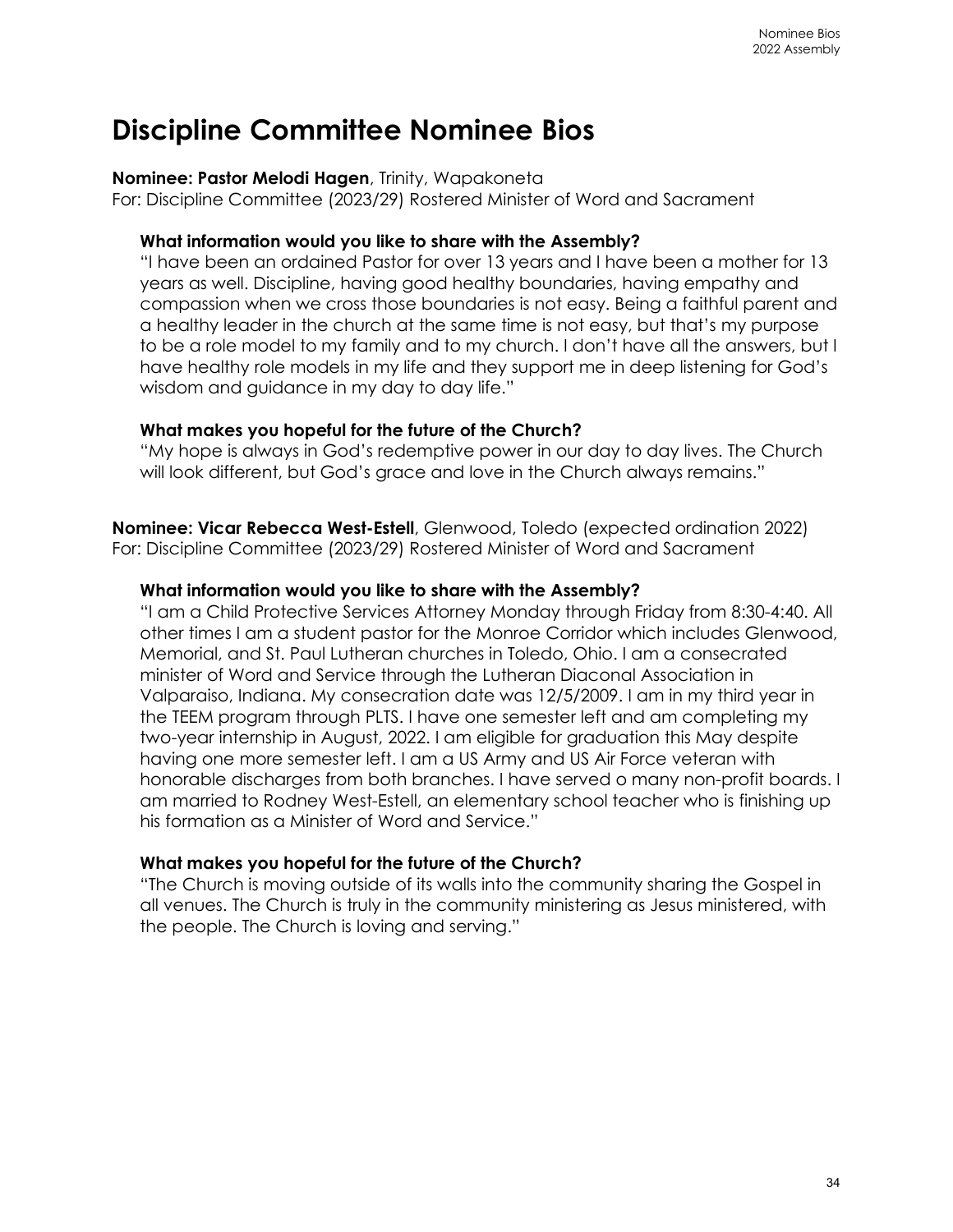**Nominee: Milt Pommeranz**, Memorial, Toledo For: Discipline Committee (2023/29) Lay

#### **What information would you like to share with the Assembly?**

"I have been employed as an attorney in Toledo for nearly 20 years. I have previously served as Vice President and President of Memorial church council, as well as on the Board of Trustees for Leadership Toledo. I currently serve on the Bar Admissions Committee of the Toledo Bar Association where I conduct character and fitness interviews of Ohio Bar applicants. My legal experience makes me especially suited for this position." Nominee Bios<br>022 Assembly<br>acter<br>acter<br>Focused<br>Electric<br>eam<br>1<br>y.''

#### **What makes you hopeful for the future of the Church?**

"Having younger people in leadership roles shows that the Church is future-focused and just as relevant now as it ever has been."

#### **Nominee: Paul Beineke**, St. Paul's, Waldo

For: Discipline Committee (2023/29) Lay

#### **What information would you like to share with the Assembly?**

"Retired Air Force Officer, currently River Valley HS Aviation Tech instructor, Electric Cooperative trustee, church council president, congregation audio visual team leader, choir member. I served a tour as the Inspector General for the North American Aerospace Defense Command (NORAD)."

#### **What makes you hopeful for the future of the Church?**

"We serve a living God. He is active in our world and communities each day."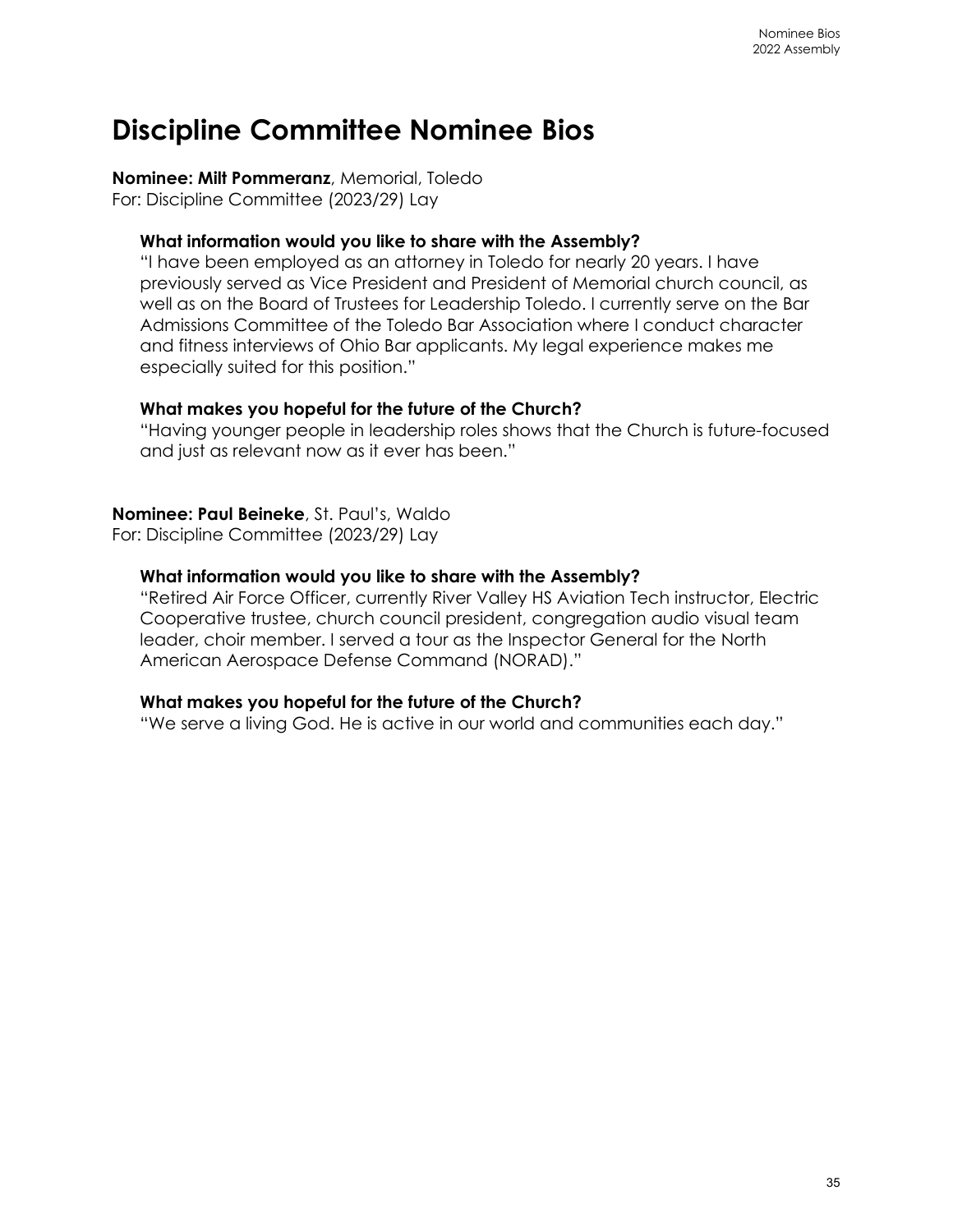### **Nominating Committee Nominee Bios**

#### **Nominee: Tom Ritter**, St. Mark, Toledo

For: Nominating Committee (2022/25) Central

#### **What information would you like to share with the Assembly?**

"I have been a member of Synod Council for many years. I serve the synod as a member of the Synod Executive Committee. I am also the congregation's council president, member of the traditional choir and member of our praise band. I have served on the synod's nominating committee this year (2022)."

#### **What makes you hopeful for the future of the Church?**

"By looking at new ways to reach people; building relationships with the communities in which we serve, taking the Gospel to where the people are in addition to be the place where people come."

#### **Nominee: Diane Ninke**, Zoar, Perrysburg

For: Nominating Committee (2023/26) At Large

#### **What information would you like to share with the Assembly?**

"I have been a Lutheran all my life and have served the local church, synod, and church-wide in several ways. From teaching to serving on committees locally to serving on Synod Council, to twice being a voting member for Churchwide assemblies, I have worked to spread the Gospel in ways that fit my talents and interests. My current focus is on small group studies as another expression of Church."

#### **What makes you hopeful for the future of the Church?**

"The pandemic has highlighted the needs of the world through Church, and it also highlighted our failures to address those needs in meaningful ways to those currently NON-members. The potential for revival and renewal in the Church is amazing, but also a bit scary. God has opened the door to fresh ideas and new ways to spread His Word. It is time to go through that door." Nominee Bios<br>022 Assembly<br>022 Assembly<br>. I have<br>.<br>.<br>ing, but<br>ing, but<br>spread<br>36<br>36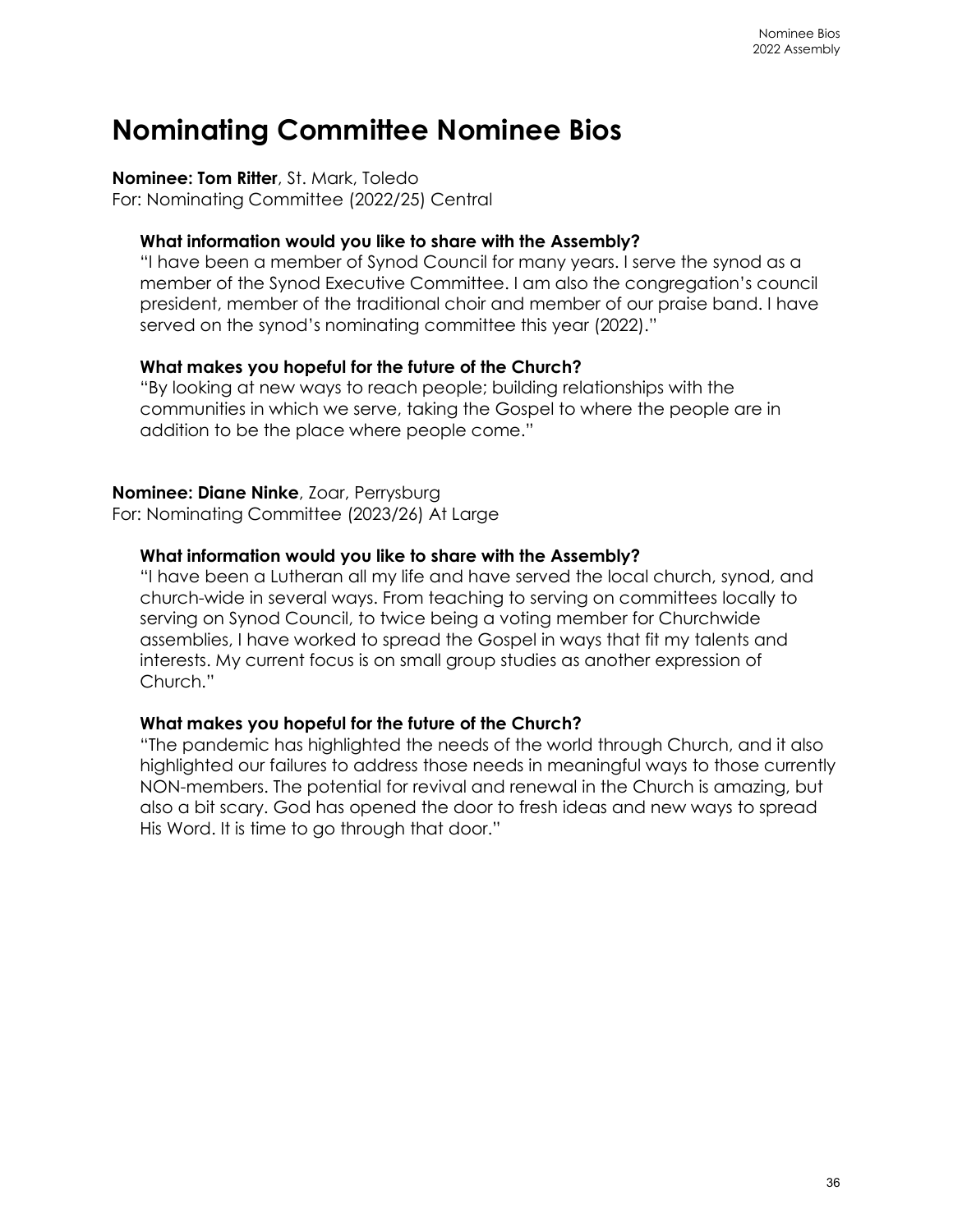# **Nominating Committee Nominee Bios**

**Nominee: Pastor Matt Wheeler**, St John's Fremont

For: Nominating Committee (2023/26) Eastern Conference

#### **What information would you like to share with the Assembly?**

"I've been greatly enriched by the relationships cultivated throughout God's Northwestern Ohio Synod throughout this journey in life and faith. Serving with synod council from 2008 through 2014 served as a time of great learning for me in terms of personal discipleship, as well as seeing the gifts of God ad work though the wider connectedness of Northwest Ohio. I hope to pass something of this belling on to others by continuing to serve with the Nominating Committee. Nominee Bios<br>022 Assembly<br>1's<br>tith synod<br>terms of<br>whess in<br>ad

#### **What makes you hopeful for the future of the Church?**

"The crucified and risen Christ promises to make all things new! I see this newness in the creativity and holy imagination of our synod's leadership. There is joy and enthusiasm here!

#### **Nominee: Pastor Doris Mars**, St John's Findlay

For: Nominating Committee (2022/25)

*[see Pastor Doris's bio under Discipline Committee nominees on pg32]*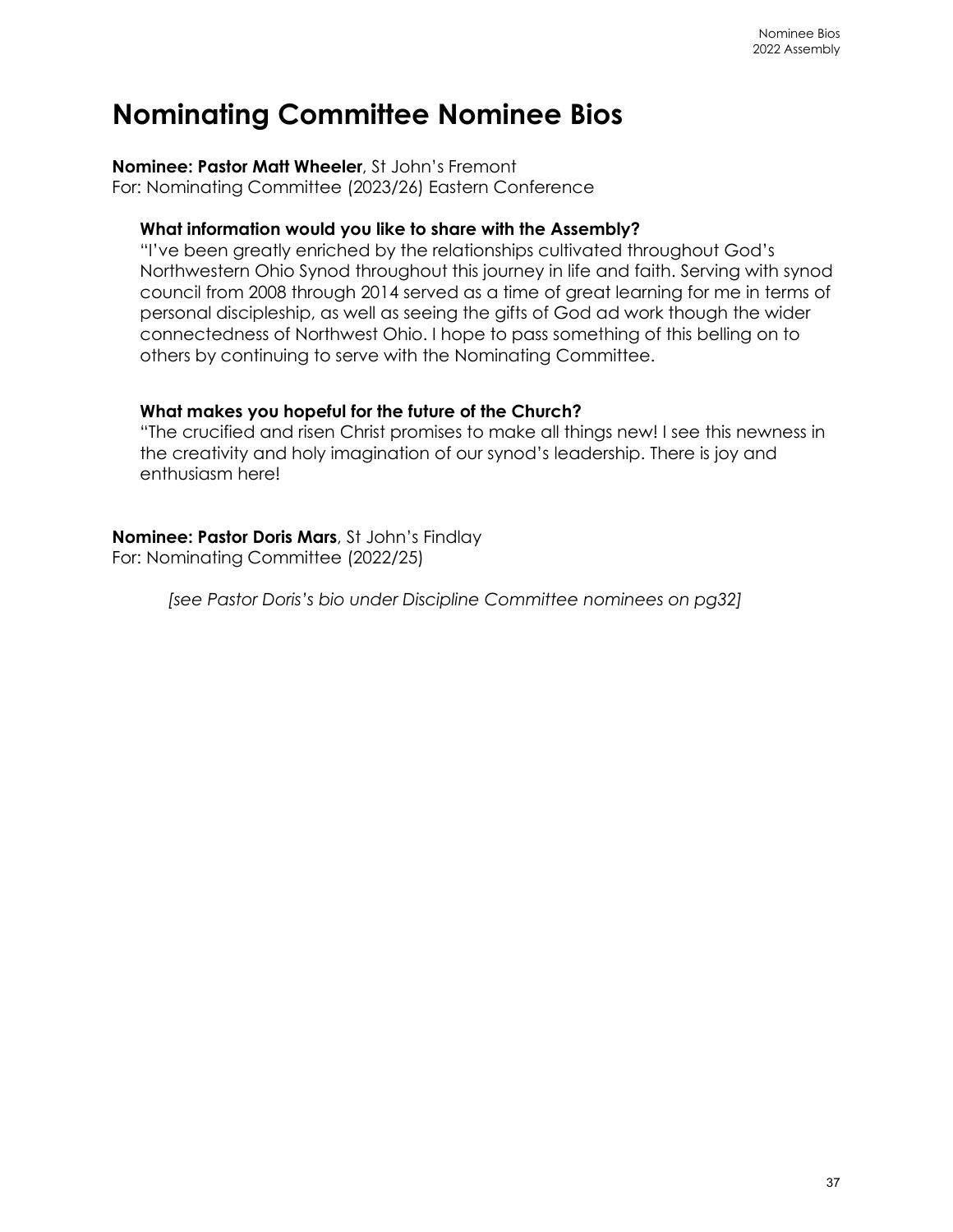# **ELCA Church Council Lay Male Nominee Bio**

**Nominee: Alan Fuhrhop**, St. Stephens Hamler For: ELCA Church Council Lay Male Nominee

#### **What information would you like to share with the Assembly?**

I have been a life-long Lutheran: The past four years have found my wife and I back in the congregation in which I was born, baptized, raised and confirmed. We were also married in St Stephen 48 years ago. During the years my professional career has taken my family and me through several states and multiple congregations. I have held several offices of leadership and service in the various congregations, including council positions, and along with my wife, youth leaders, Sunday School teachers and choir members. Since covid, my wife and I have led the implementation of social media to our church building for our congregation, live streaming God's word to social media platforms and starting fm radio transmission to our local community. Most recently I have served as vice-president of our congregation. I am an active SAM for my home church, St Stephen, and am currently completing my first year of Diakonia training. I appreciate being considered for this opportunity to expand my service to God's church beyond the local community and church. After a career in sales and service, with the guidance of the Holy Spirit, I believe I can help market God's word and Jesus' gift of salvation for us to the larger community and Church. Nominee Bios<br>022 Assembly<br>022 Assembly<br>32 Assembly<br>3. I have<br>including<br>achers<br>30 Nord<br>30 Nord munity.<br>active<br>4 Nord my<br>care in market<br>Church.<br>Jidance<br>the first<br>30 f the<br>elected<br>0 we<br>20 n the

#### **What makes you hopeful for the future of the church?**

Faith in God, the story of Jesus' death and resurrection, (Easter), and the guidance of the Holy Spirit keep me hopeful. Also, after our recent Diakonia study of the first 400 years of Christianity, I have strong faith and hope in the perseverance of the Power of the Cross.

*Note – Due to a mis-communication with the Office of Secretary last year, we elected one nominee (Hans Giller of St Mark Toledo) at the 2021 NWOS Assembly when we should have elected two. If elected, Alan Fuhrhop and Hans Giller will appear on the ballot for consideration by the 2022 Churchwide Assembly.*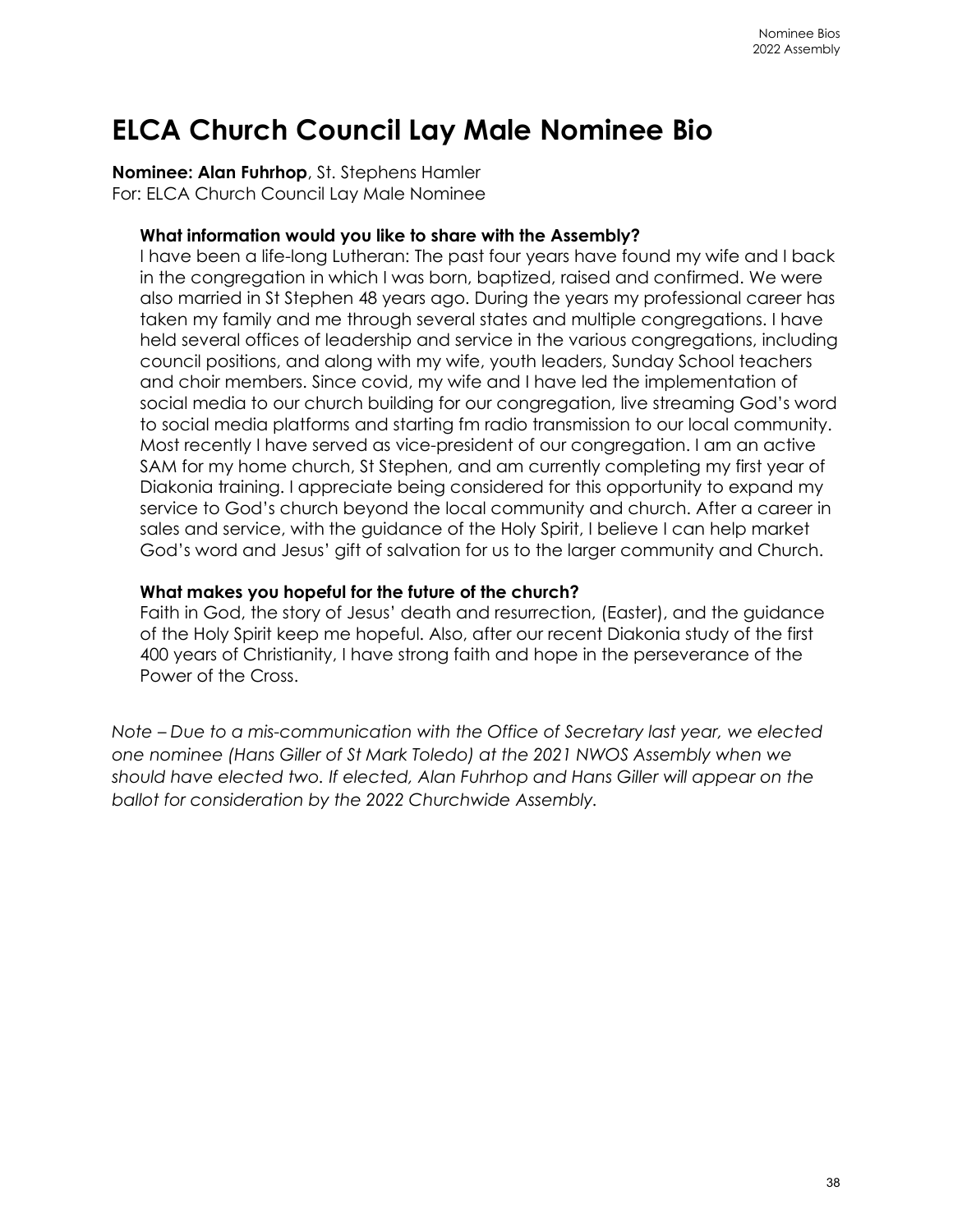# **Proposed 2023-2025 Mission Spending Plan**

## **2022 Northwestern Ohio Synod Assembly**

|                                                                                   |                                                                                                        |                                    |                     |                            | 2022 Assembly          |
|-----------------------------------------------------------------------------------|--------------------------------------------------------------------------------------------------------|------------------------------------|---------------------|----------------------------|------------------------|
|                                                                                   |                                                                                                        |                                    |                     |                            |                        |
| Proposed 2023-2025 Mission Spending Plan<br>2022 Northwestern Ohio Synod Assembly |                                                                                                        |                                    |                     |                            |                        |
|                                                                                   | 2021/22                                                                                                | 2022/23<br><b>Actuals Approved</b> | 2023/24<br>Proposed | 2024/25<br><b>Proposed</b> | <b>Notes</b>           |
| <b>Operating Revenues</b><br>Mission Support                                      | 1,473,340                                                                                              | 1,500,000                          | 1,500,000           | 1,475,000                  | estimated decrease     |
| Investment Income                                                                 | 111,813                                                                                                | 50,000                             | 50,000              | 50,000                     |                        |
| Synod Use Only                                                                    | 31,116                                                                                                 | 31,500                             | 34,000              | 39,000                     | estimated increases    |
| Churchwide POS for DEM                                                            | 105,906                                                                                                | 106,116                            | 108,238             | 110,403                    | estimated increases    |
| Annual Fund<br><b>Total Revenues</b>                                              | 39,832<br>1,762,007                                                                                    | 24,000<br>1,711,616                | 27,000<br>1,719,238 | 30,000<br>1,704,403        | estimated increases    |
|                                                                                   |                                                                                                        |                                    |                     |                            |                        |
| <b>OperatingExpenses</b>                                                          |                                                                                                        |                                    |                     |                            |                        |
| Transforming the World                                                            |                                                                                                        |                                    |                     |                            |                        |
| <b>ELCA Proportionate Share</b>                                                   | 751,403                                                                                                | 765,000                            | 765,000             | 752,250                    | 51% of Mission Support |
| Ohio Council of Churches<br>Subtotal Transforming the World                       | 2,500<br>753,903                                                                                       | 2,500<br>767,500                   | 2,500<br>767,500    | 2,500<br>754,750           |                        |
|                                                                                   |                                                                                                        |                                    |                     |                            |                        |
| <b>Developing Disciples</b>                                                       |                                                                                                        |                                    |                     |                            |                        |
| <b>Trinity Lutheran Seminary</b><br>Lutheran Outdoor Ministries                   | 20,000<br>20,000                                                                                       | 20,000<br>20,000                   | 20,000<br>20,000    | 20,000<br>20,000           |                        |
| Candidacy                                                                         | 13,192                                                                                                 | 10,000                             | 10,000              | 10,000                     |                        |
| <b>TEEM Program Scholarships</b>                                                  |                                                                                                        | 10,000                             | 10,000              | 10,000                     |                        |
| Ohio Luth. Campus Ministries                                                      | 7,500                                                                                                  | 6,400                              | 6,400               | 6,400                      |                        |
| <b>ELCA Ohio Universities</b>                                                     | 5,000                                                                                                  | 5,000                              | 5,000               | 5,000                      |                        |
| <b>Special Events</b>                                                             | 4,223                                                                                                  | 3,000                              | 3,000               | 3,000                      |                        |
| <b>Subtotal Developing Disciples</b>                                              | 69,915                                                                                                 | 74,400                             | 74,400              | 74,400                     |                        |
| <b>Strengthening Parishes</b>                                                     |                                                                                                        |                                    |                     |                            |                        |
| Grant: Redeemer, Toledo                                                           | 10,000                                                                                                 | 10,000                             | 10,000              | 10,000                     |                        |
| Grant: Salem, Toledo                                                              | 10,000                                                                                                 | 10,000                             | 10,000              | 10,000                     |                        |
| Grant: Camino de Vida<br>Grant: St. John's at Bay                                 | 10,000<br>2,000                                                                                        | 10,000<br>2,000                    | 10,000<br>2,000     | 10,000<br>2,000            |                        |
| Deans, Call Facilitators, Teams                                                   | 18,500                                                                                                 | 21,000                             | 21,000              | 21,000                     |                        |
| <b>Subtotal Strengthening Parishes</b>                                            | 50,500                                                                                                 | 53,000                             | 53,000              | 53,000                     |                        |
|                                                                                   |                                                                                                        |                                    |                     |                            |                        |
| Administration and Operations<br><b>Staff Salaries</b>                            | 440,857                                                                                                | 437,000                            | 445,740             | 454,655                    | estimated increases    |
| <b>Benefits</b>                                                                   | 141,300                                                                                                | 149,000                            | 153,470             | 158,074                    | estimated increases    |
| Accounting, Auditing, & Fees                                                      | 61,382                                                                                                 | 58,000                             | 59,000              | 59,000                     | estimated increases    |
| Technology & Support                                                              | 31,572                                                                                                 | 33,000                             | 33,000              | 33,000                     |                        |
| Payroll Taxes & Expenses                                                          | 23,903                                                                                                 | 25,000                             | 25,000              | 25,000                     |                        |
| Professional Exp. & Cont. Edu.                                                    | 15,923                                                                                                 | 17,500                             | 17,500              | 16,000                     | estimated decrease     |
| <b>Building &amp; Grounds</b>                                                     | 19,741                                                                                                 | 21,850                             | 18,000              | 12,000                     | estimated decrease     |
| Insurance<br>Auto Expenses                                                        | 9,592<br>18,347                                                                                        | 11,000<br>14,000                   | 11,000<br>12,000    | 11,000<br>10,000           | estimated decrease     |
| Supplies & Resources                                                              | 14,242                                                                                                 | 12,766                             | 12,628              | 9,024                      | estimated decrease     |
| Region 6 Archives                                                                 | 3,176                                                                                                  | 9,600                              | 9,500               | 9,500                      | estimated decrease     |
| Auto Depreciation                                                                 | 3,799                                                                                                  | 8,500                              | 8,500               | 7,000                      | estimated decrease     |
| <b>Equipment Depreciation</b>                                                     | 4,427                                                                                                  | 4,000                              | 3,500               | 2,500                      | estimated decrease     |
| Legal Fees & Consulting                                                           | 2,770                                                                                                  | 3,500                              | 3,500               | 3,500                      |                        |
| Subtotal Admin. & Operations                                                      | 791,031                                                                                                | 804,716                            | 812,338             | 810,253                    |                        |
| <b>Total Operating Expenses</b>                                                   | 1,665,349                                                                                              | 1,699,616                          | 1,707,238           | 1,692,403                  |                        |
| <b>Non-Cash Items</b>                                                             |                                                                                                        |                                    |                     |                            |                        |
| <b>Building Depreciation</b>                                                      | 10,015                                                                                                 | 12,000                             | 12,000              | 12,000                     |                        |
| <b>Total Expenses &amp; Non-Cash Items</b>                                        | 1,675,364                                                                                              | 1,711,616                          | 1,719,238           | 1,704,403                  |                        |
| <b>Net Operating Total*</b>                                                       | 86,643                                                                                                 |                                    |                     |                            |                        |
|                                                                                   | *net change from this Spending Plan is recorded to "Unrestricted Reserves" on the financial statements |                                    |                     |                            |                        |

*from investments and does not represent actual cash received from investments.*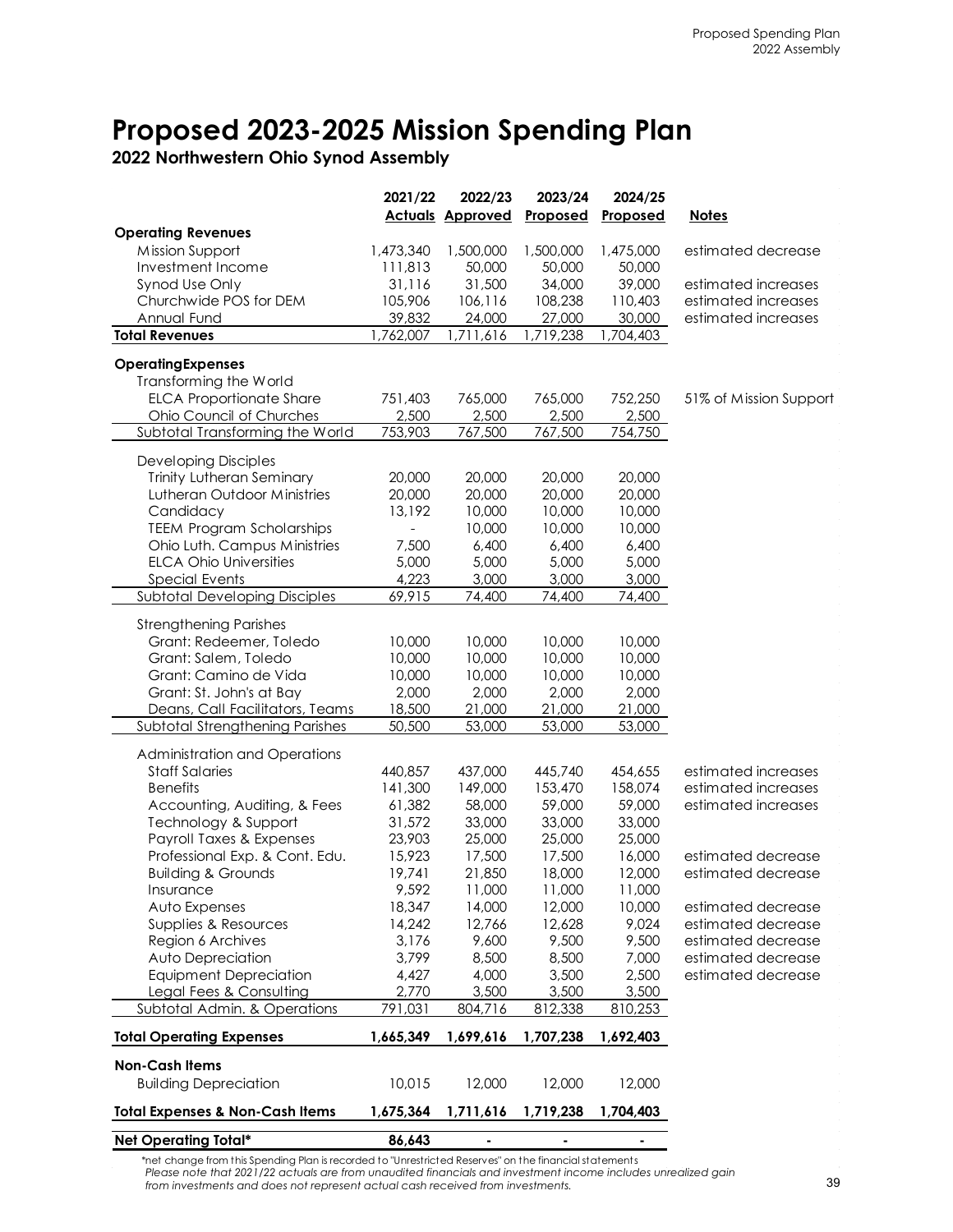# **Resolutions and Memorials**

#### **2022 Northwestern Ohio Synod Assembly**

Individuals, congregations, and councils may submit requested action items for consideration by the Assembly. These actions are classified as a **Resolution** or a **Memorial**.

A **resolution** is a formal action from a synod assembly to request action within the synod. Alternatively, a resolution can be formal action from a synod council directed to the Churchwide Council requesting action.

A **memorial** is a type of resolution in which a synod assembly formally requests the Churchwide Assembly (the highest body in the national ELCA) to consider certain action. Due to the inter-dependent nature of our church structure, a Memorial from a synod cannot direct or demand action from the Churchwide Assembly or organization (the national ELCA body). A memorial can only request or suggest action.

The 2022 Northwestern Ohio Synod Assembly has received two Memorials for consideration. These memorials request that the 2022 Churchwide Assembly consider acting on specific items. The Reference and Counsel Committee has reviewed the memorials to ensure they are in order – that is, the committee has reviewed the memorials to ensure they do not conflict with the governing documents of this Church. The committee makes no recommendation nor does it express any opinion to the Assembly regarding memorials.

The first memorial received is titled "A Memorial Regarding Non-Disclosure and Non-Disparagement Agreements". The committee reviewed this memorial and found it in order and received on time. The committee suggested that the authors consider some edits for clarification and this final version is included on page 41 and is included in the Order of Business for Assembly debate. The original version as submitted by the authors is included on page 42 for reference.

The second memorial received is titled "Changing the On Leave from Call Removal Process". The committee found the version submitted by the authors to be out of order but received by the deadline. One resolved clause was out of order because it directed the synod and bishop to take action that was in conflict with the governing documents of this Church – specifically the original clause conflicted with 7.31.07 and 7.61.08 of the ELCA constitution. The committee suggested this clause be removed.

Additionally, the original version combined a resolution and memorial into one action. This was also out of order as a resolution and memorial are directed to two different audiences (as explained above) and therefore need to be separate. The committee suggested the authors reclassify this as a memorial given that the resolution portion was out of order yet the memorial portion was in order. The committee also recommended revisions for clarity and accuracy and the final revised version will be posted to the Assembly webpage once it has been received and reviewed. The original version as submitted by the authors is included on page 45 for reference. Resolutions and Memorials<br>
2022 Assembly<br>
2022 Assembly<br>
2022 Assembly<br>
2022 Assembly<br>
10 Product directed to<br>
10 Product directed to<br>
10 Production<br>
10 Production<br>
10 Product and Solution<br>
10 Product and Solution<br>
10 Prod

Submitted by the Reference and Counsel Committee: Melissa Peper Firestone, Vicar Rebecca West-Estell, and Jacob Henry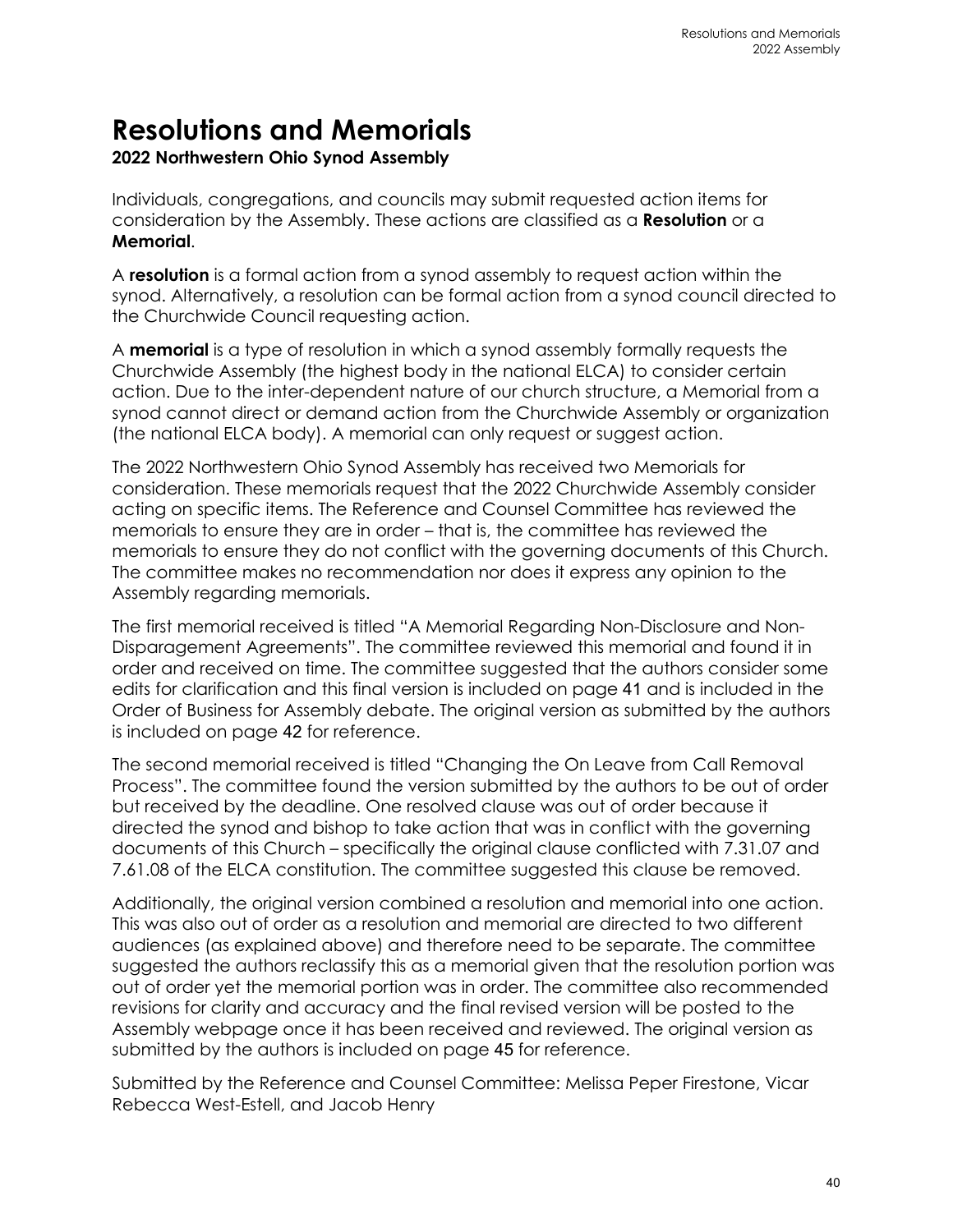#### **REVISED MEMORIAL FOR ASSEMBLY DEBATE:**

#### 1 **A Memorial Regarding Non-Disclosure and Non-Disparagement Agreements** 2

3 WHEREAS being called to embody God's beloved community, all expressions

- 4 (congregations, synods, and churchwide organization) of the ELCA should utilize human
- 5 resource practices that reflect ELCA core beliefs and current mission; and
- 6

7 WHEREAS some current practices that include a financial settlement contingent on an 8 NDA prevent even fair critique of the employer; and Resolutions and Memorials<br>
2022 Assembly<br>
2022 Assembly<br>
2022 Assembly<br>
1022 Assembly<br>
1022 Assembly<br>
1022 Assembly<br>
2022 Assembly<br>
2022 Assembly<br>
2022 Assembly<br>
1022 Assembly<br>
1022 Assembly<br>
1022 Significant of the signal

- 9
- 10 WHEREAS any concern that information received through pastoral care could be
- 11 shared is protected in the document Definitions and Guidelines for Discipline, "Ministers
- 12 of Word and Sacrament must comply with 7.45.7 of this church's constitution and not
- 13 disclose information protected by that provision unless expressly permitted by that
- 14 provision. All rostered ministers must respect and protect other confidential information
- 15 and not disclose it absent good cause. Good cause includes, but is not limited to,
- 16 permission of those who shared the confidence, disclosure required by law, or
- 17 disclosure necessary to prevent great harm" (p.7);
- 18
- 19 THEREFORE, BE IT RESOLVED that the Northwestern Ohio Synod of the ELCA memorialize
- 20 the 2022 churchwide assembly to include in all constitutions (Constitutions, Bylaws, and
- 21 Continuing Resolutions of the ELCA, Constitution for Synods, and Model Constitution for
- 22 Congregations) that the satisfaction of severance arrangements is to be separate from
- 23 considerations outlined in an NDA (non-disparagement agreements, non-disclosure
- 24 agreements) or any agreements that would prevent someone to speak freely about
- 25 their previous employment situation. And be it further...
- 26
- 27 RESOLVED that mutual consideration must be reflected in separation agreements
- 28 through fair mediation.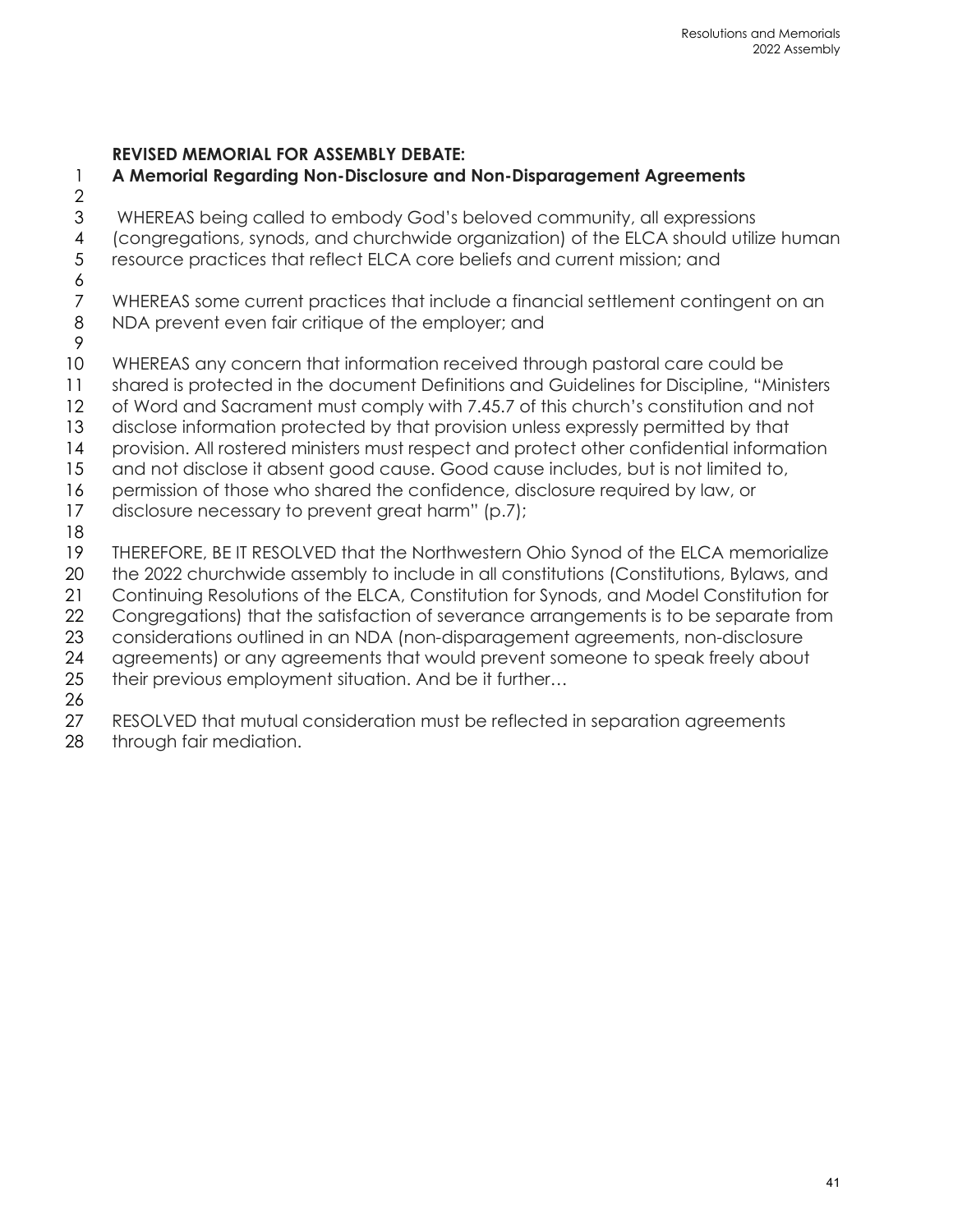#### **ORIGINAL AS SUBMITTED BY AUTHOROS** [included strictly for reference]**: A Memorial Regarding NDA Agreements**

WHEREAS being called to embody God's beloved community, all expressions (congregations, synods, and churchwide organization) of the ELCA should utilize human resource practices that reflect ELCA core beliefs and current mission; and

WHEREAS some current practices include a financial settlement that is contingent on an NDA (non-disparagement, non-disclosure agreements) prevent even fair critique of the employer; and

WHEREAS any concern that information received through pastoral care could be shared is protected in the document Definitions and Guidelines for Discipline, "Ministers of Word and Sacrament must comply with 7.45.7 of this church's constitution and not disclose information protected by that provision unless expressly permitted by that provision. All rostered ministers must respect and protect other confidential information and not disclose it absent good cause. Good cause includes, but is not limited to, permission of those who shared the confidence, disclosure required by law, or disclosure necessary to prevent great harm" (p.7); Resolutions and Memorials<br>
2022 Assembly<br>
2022 Assembly<br>
1:<br>
1:<br>
1:<br>
1:<br>
2:<br>
2: Contingent on an<br>
and<br>
2: Contingent on an<br>
1:<br>
2: Continue of the<br>
2: Continue of the Simulation<br>
2: Continue of the Simulation<br>
2: Continue

THEREFORE, BE IT RESOLVED that the Northwestern Ohio Synod of the ELCA memorialize the 2022 churchwide assembly to include in all constitutions (Constitutions, Bylaws, and Continuing Resolutions of the ELCA, Constitution for Synods, and Model Constitution for Congregations) that the satisfaction of severance arrangements is to be separate from considerations outlined in an NDA (non-disparagement agreements, non-disclosure agreements) or any agreements that would prevent someone to speak freely about their previous employment situation. And be it further…

RESOLVED that mutual consideration must be reflected in separation agreements through fair mediation.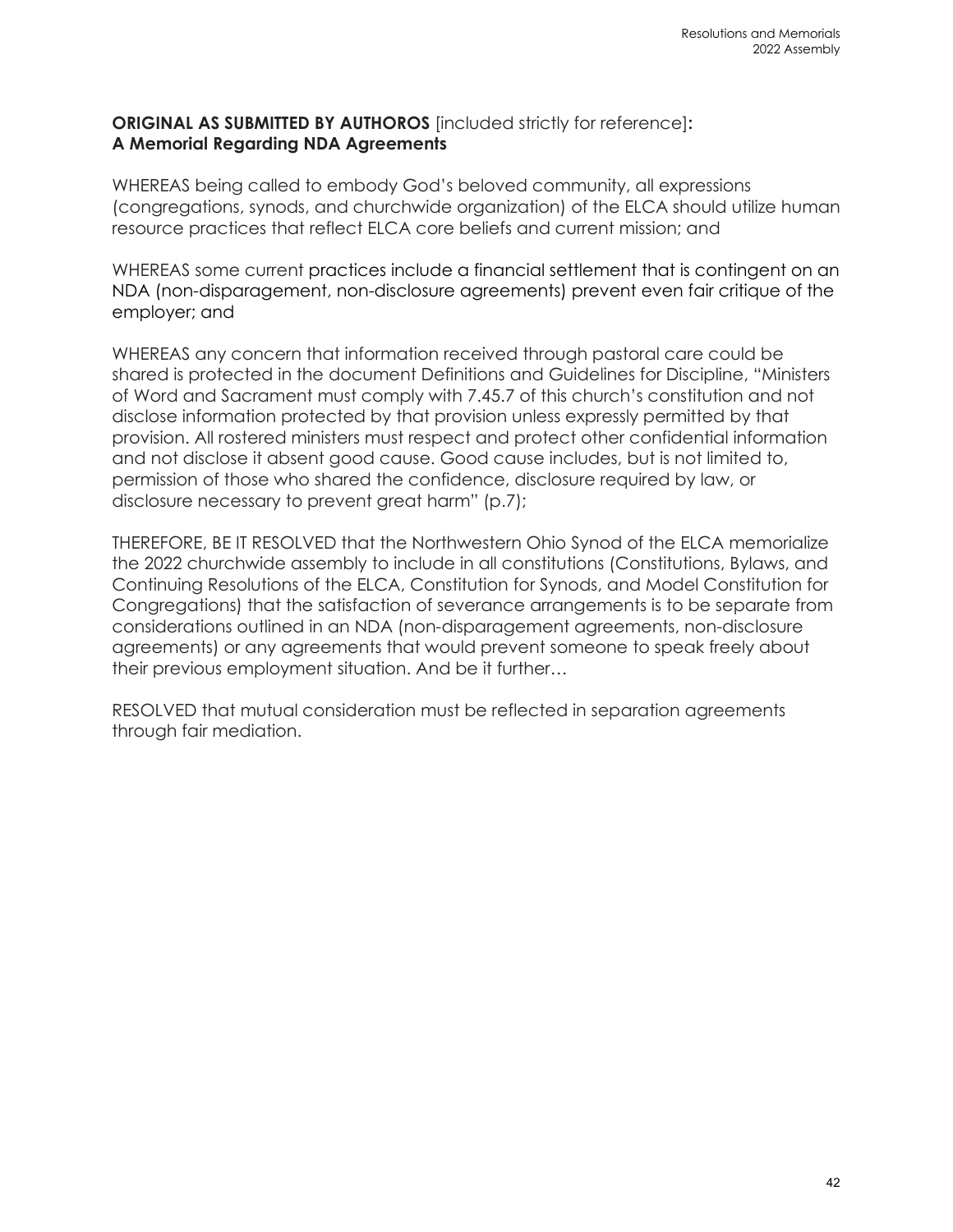#### **Memorial Submission Details** [included with original submission]**:**

Submitted by:

Rev. Adam Sornchai, St. John (Windfall), Cardington Rev. Janine Shearer, Emanuel, Napoleon Rev. Kristin Hunsinger, Hope, Toledo Rev. Kevin Maxey, Hope, Toledo Rev. Matt Musteric, St. Peter Lutheran, Martin and St. Luke's Lutheran, Curtice Deacon Amanda Carpenter, Bethlehem/St. Mark's Lutheran, Defiance Rev. Mary Beth Smith-Gunn, Williams County ELCA Parish - Trinity, Bryan, First, Bryan, and St. Peter's, Edon Rev. Cindy Getzinger, Retired Rev. William Stenke, Trinity, Findlay Rev. Brenda Peconge, McLaren St Luke's Hospital, Maumee Resolutions and Memorials<br>
2022 Assembly<br>
2022 Assembly<br>
Hheran, Curtice<br>
Defiance<br>
of the Resolution if<br>
are church at large<br> **arency and for**<br>
penditures are<br>
purpose of the<br>
his resolution within<br>
As

Answer briefly, the three questions below that describe implications of the Resolution if adopted.

How does the memorial enhance and move forward the mission of the church at large and of this synod?

#### **In all expressions of the ELCA this memorial encourages transparency and for separation agreements to not be used in abusive ways.**

What are the financial implications of this resolution if adopted? If expenditures are required, what sources of income are anticipated to accomplish the purpose of the resolution?

#### **Unknown**

Who do you foresee as being responsible for the implementation of this resolution within this synod, or Churchwide organization?

#### **Churchwide Assembly**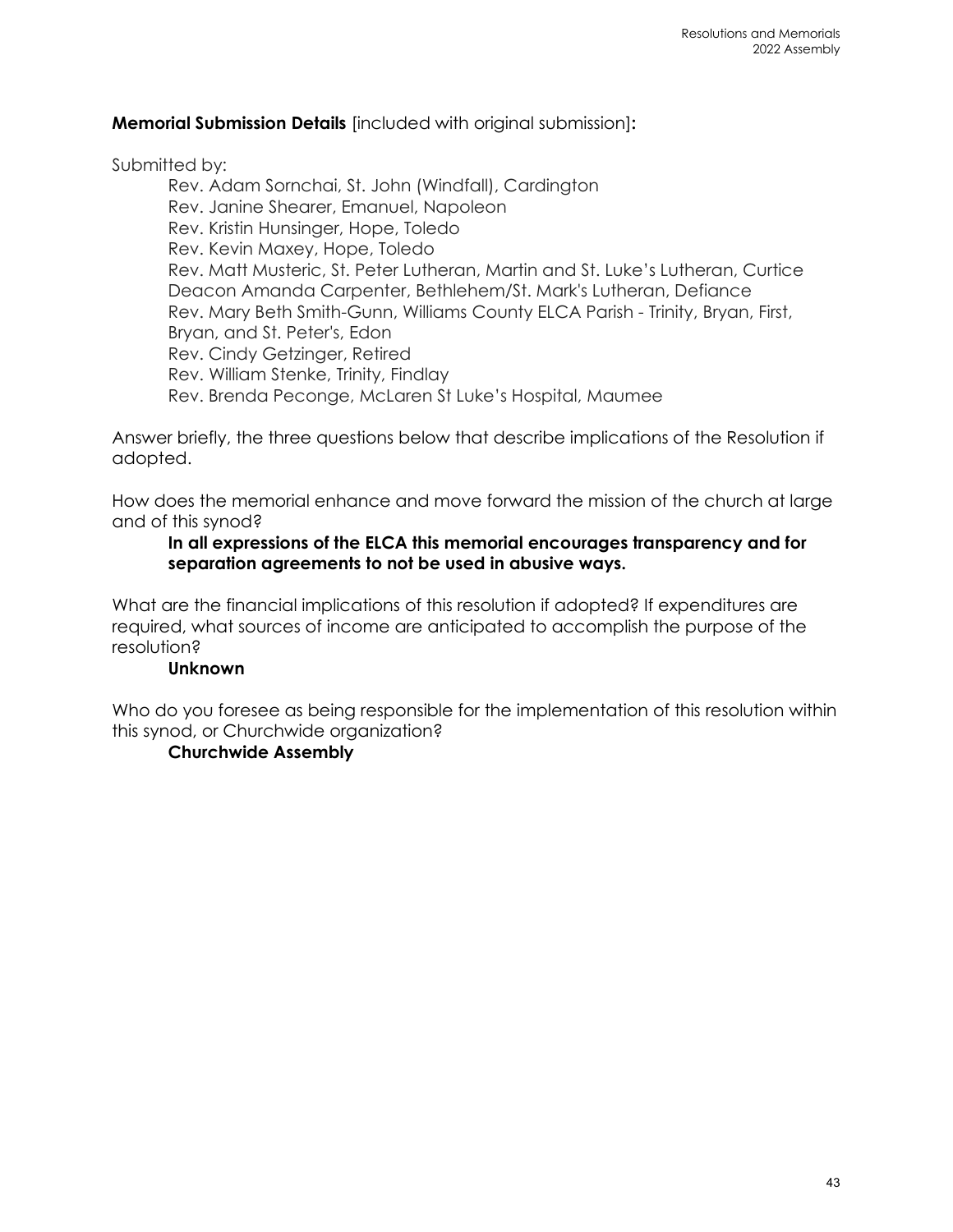#### **REVISED MEMORIAL FOR ASSEMBLY DEBATE: A Memorial: Changing the On Leave from Call Removal Process**

*[The authors are currently working on revisions needed to bring this memorial into order. The revised memorial will be posted separately to the Assembly webpage [www.nwosassembly.org](http://www.nwosassembly.org/) once it has been received and reviewed by Reference and Counsel]* Resolutions and Memorials<br>
2022 Assembly<br>
2022 Assembly<br>
Dage<br>
Reference and<br>
44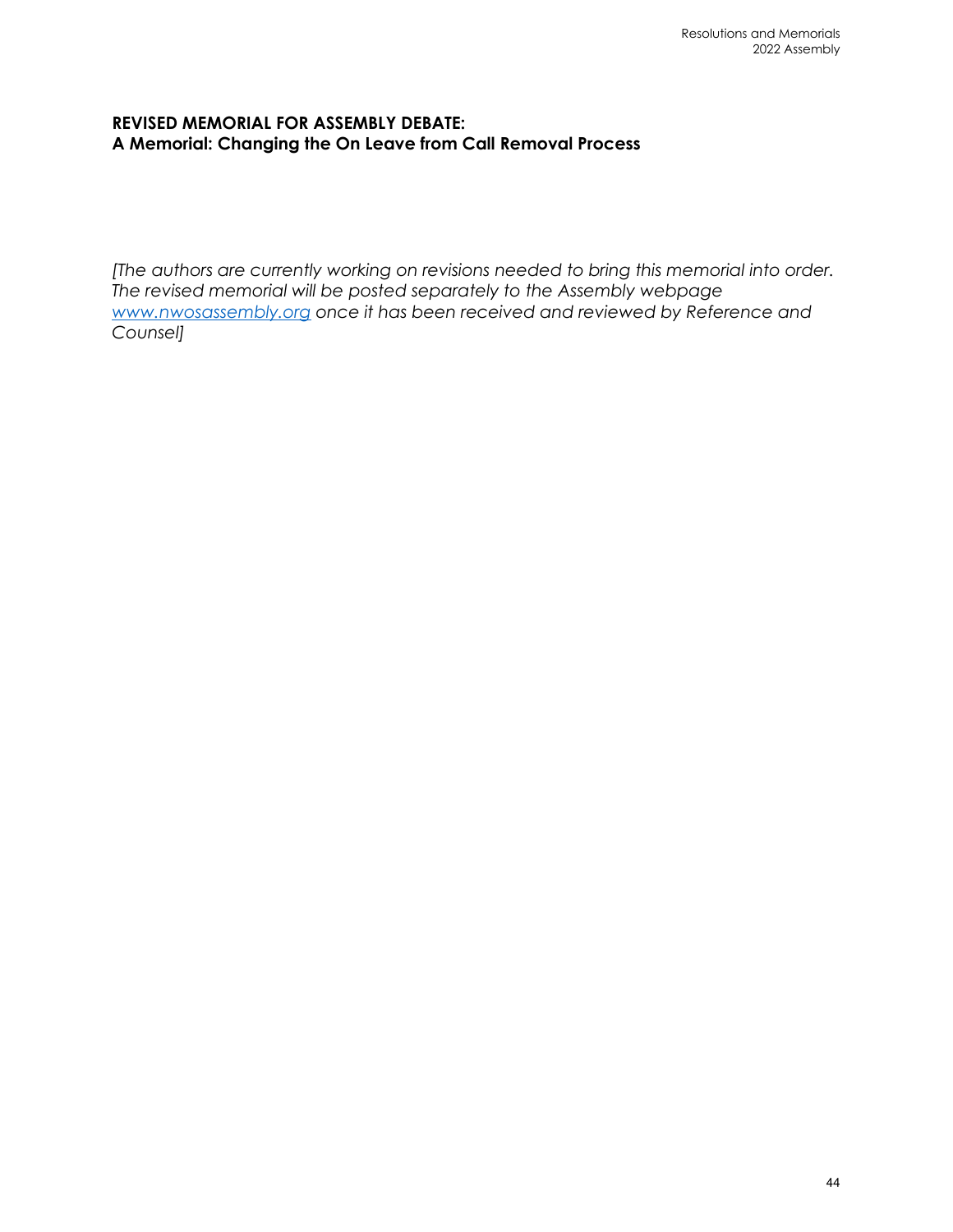#### **AS SUBMITTED BY THE AUTHORS** [included strictly for reference]**: Changing the On Leave From Call Removal Process**

WHEREAS individuals, congregations, synods and the ELCA churchwide organization invest a great time of energy, time, and money into training rostered ministers,

WHEREAS the ELCA churchwide organization and many ELCA synods have been expressing concerns about a clergy shortage for at least 20 years,

WHEREAS the synods of the ELCA handle interim, transitional, term, specialized ministry calls, and On Leave From Call status differently,

WHEREAS some rostered ministers experience toxic and/or abusive calls that are often terminated quickly,

WHEREAS some rostered ministers disproportionately experience extended time in On Leave From Call status,

WHEREAS those removed from the ELCA roster through their On Leave From Call Status not being approved or renewed, have no way to effectively challenge their removal,

BE IT RESOLVED that the Northwestern Ohio Synod Assembly direct the Northwestern Ohio Synod Council and Bishop to suspend removing any rostered minister in the Synod from the ELCA roster due to anything other than formal disciplinary reasons as set forth in the ELCA and Synod Constitution.

AND BE IT FURTHER RESOLVED that the Northwestern Ohio Synod Assembly memorialize the 2022 ELCA Churchwide Assembly to make the necessary Constitutional changes (ELCA Constitution, 7.31.07, 7.61.08) as expediently as possible, prohibiting removal from the ELCA roster due to anything other than formal disciplinary reasons as set forth in the ELCA and Synod Constitutions. Resolutions and Memorials<br>
2022 Assembly<br>
2022 Assembly<br>
45 Programization<br>
ministers,<br>
have been<br>
ecialized ministry<br>
alls that are often<br>
anded time in On<br>
performed from Alexanders<br>
Performed Memorialize<br>
Performed Memo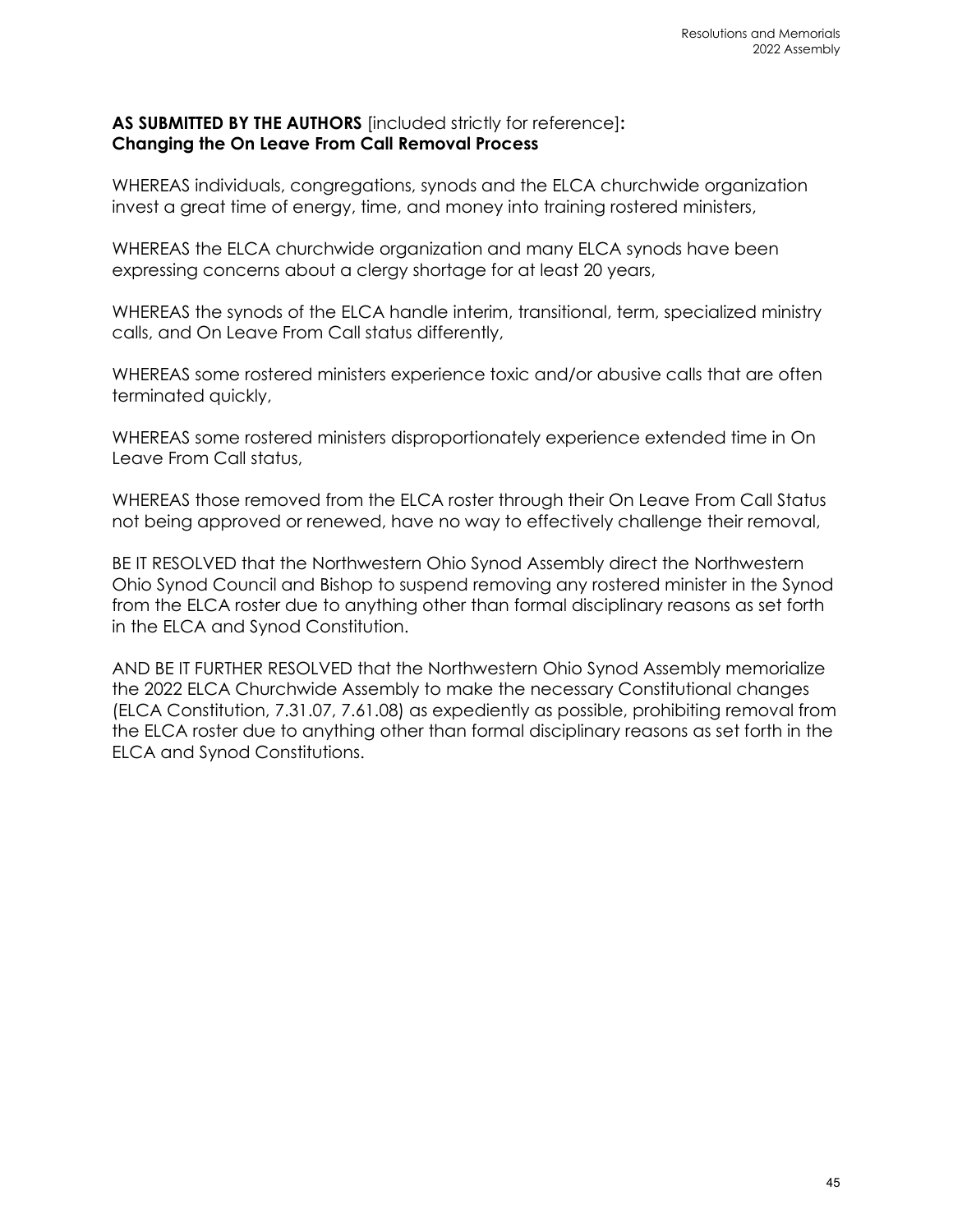#### **Memorial Submission Details** [included with original submission]**:**

Submitted by:

Rev. Matt Musteric, St. Peter Lutheran Church, Martin and St. Luke's Lutheran Church, Curtice Rev. Adam Sornchai, St. John Lutheran (Windfall), Cardington Rev. Kevin Maxey, Hope Lutheran Church, Toledo Deacon Amanda Carpenter, Bethlehem / St. Mark's Lutheran Church, Defiance Rev. Mary Beth Smith-Gunn, Williams County ELCA Parish Rev. Kristin Hunsinger, Hope Lutheran Church, Toledo Resolutions and Memorials<br>
2022 Assembly<br>
2022 Assembly<br>
40 Resolution if<br>
40 Resolution if<br>
40 Resolution if<br>
40 Resolution if<br>
40 Resolution<br>
10 Resolution<br>
10 Resolution<br>
20 Resolution<br>
46 Resolution<br>
46 Resolution<br>
46

Answer briefly, the three questions below that describe implications of the Resolution if adopted.

How does the resolution enhance and move forward the mission of the church at large and of this synod?

**Rostered ministers that are cared for are better able to serve Christ's church. "On leave from call status" is a safeguard that allows clergy to remain on the clergy roster when they are between active calls. It should be routinely granted to ministers who request it. And it should never be used to remove clergy from the roster. There are already policies and procedures in place to remove clergy for disciplinary reasons.**

What are the financial implications of this resolution if adopted? If expenditures are required, what sources of income are anticipated to accomplish the purpose of the resolution?

**The only financial implications of this resolution will be administrative time and expenses related to changing the ELCA Constitution and communicating this decision to the Synod Council.**

Who do you foresee as being responsible for the implementation of this resolution within this synod, or Churchwide organization?

**In our synod it would be the responsibility of the Synod Council. In the ELCA churchwide organization it would be the responsibility of the ELCA Church Council.**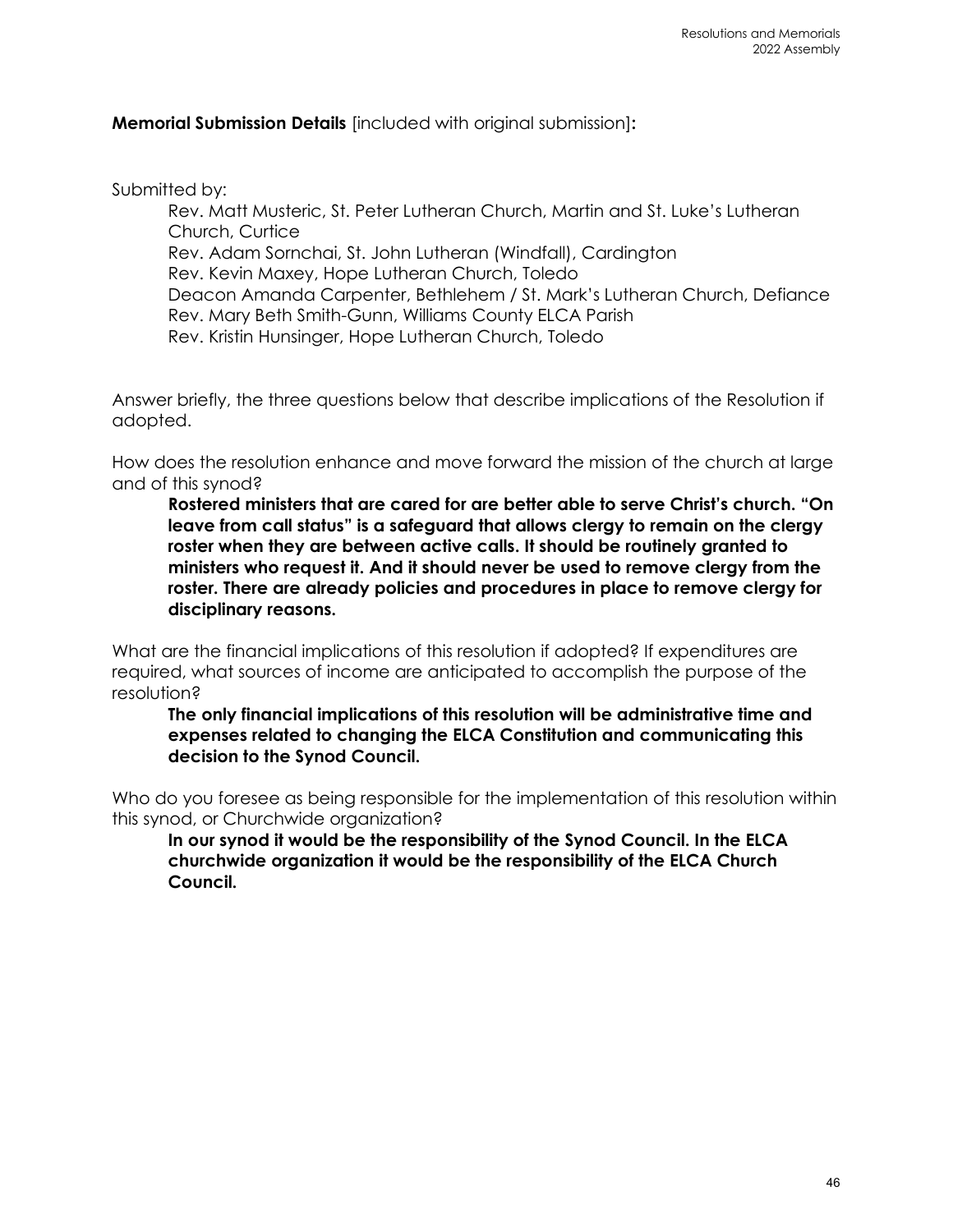# **Proposed 2023/24 Compensation Guidelines**

## **2022 Northwestern Ohio Synod Assembly**

The Compensation Guidelines Team has prepared updated guidelines for consideration by the Assembly, in addition to several areas for consideration for additional study. The primary updates include:

- 1. **Base salary charts reflect 3% increases**. The committee considered several markers to arrive at these increases: salary comparison to masters-educated mid-level education administrators; projected increases in Region 6 synods; and inflation/ cost of living estimates such as available Social Security estimates. The committee considered a simplified format of calculating defined compensation calculations used by other synods (as opposed to base salary and housing allowance), however the committee feels this kind of format requires too many drastic changes that would not be helpful at this time. The committee offers this as an area for extended study and consideration. Proposed Compensation Guidelines<br>
2022 Assemby<br>
2022 Assemby<br>
2022 Assemby<br>
2022 Assemby<br>
10 Considered several<br>
to masters-educated<br>
to masters-educated<br>
to masters-educated<br>
and Security estimates. The<br>
3 defined compens
- 2. **Additional merit compensation**. Examples of the applicability for additional merit compensation has been included. The committee has not recommended any valuation for this, as these areas are very diverse and best left for mutual negotiation.
- 3. **Housing Allowance calculations**. The committee added language to describe the applicability of the two housing allowance calculation methods. The median home value calculation method provides the most geographically responsive and accurate calculation and is suggested for use. The committee recognizes that under certain circumstances a percentage calculation may be useful, and some congregations/ministers currently use this. In recognition of this, the committee recommends this calculation method be phased out in future updates.
- 4. **Weekly time off**. Additional language has been included to clarify the expectation or suggested upper limits to hours worked by ministers.
- 5. **Vacation time**. Additional language has been added regarding the accrual (or lack of accrual) of unused vacation days, and explanation that this is a matter best addressed at the congregational level through personnel policies.
- 6. **Deferred Holiday**. The committee has included a new section on "deferred holidays" to bring additional clarity and flexibility.
- 7. **Family leave**. The committee recommends increasing family or parental leave from four to five weeks, bringing this into line with current policy trends.
- 8. **Interim Pastor Compensation**. Additional language has been added to reflect current practices of calculating interim pastor compensation.
- 9. **Separation Guidelines**. The committee recommends separation guidelines be removed from the compensation guidelines and be formed as a stand-alone policy updated by the Synod Council. This is in line with recent changes in neighboring synods and will ensure that the separation guidelines will be able to be updated more quickly to align with any changes made by Portico that effect benefit calculation and payments in situations of separation.

Submitted by the Compensation Guidelines Taskforce: Pastor Katie Suggitt, Pastor Jeff Gramza, Mary Boals, Deacon Sherry Krieger, and Jacob Henry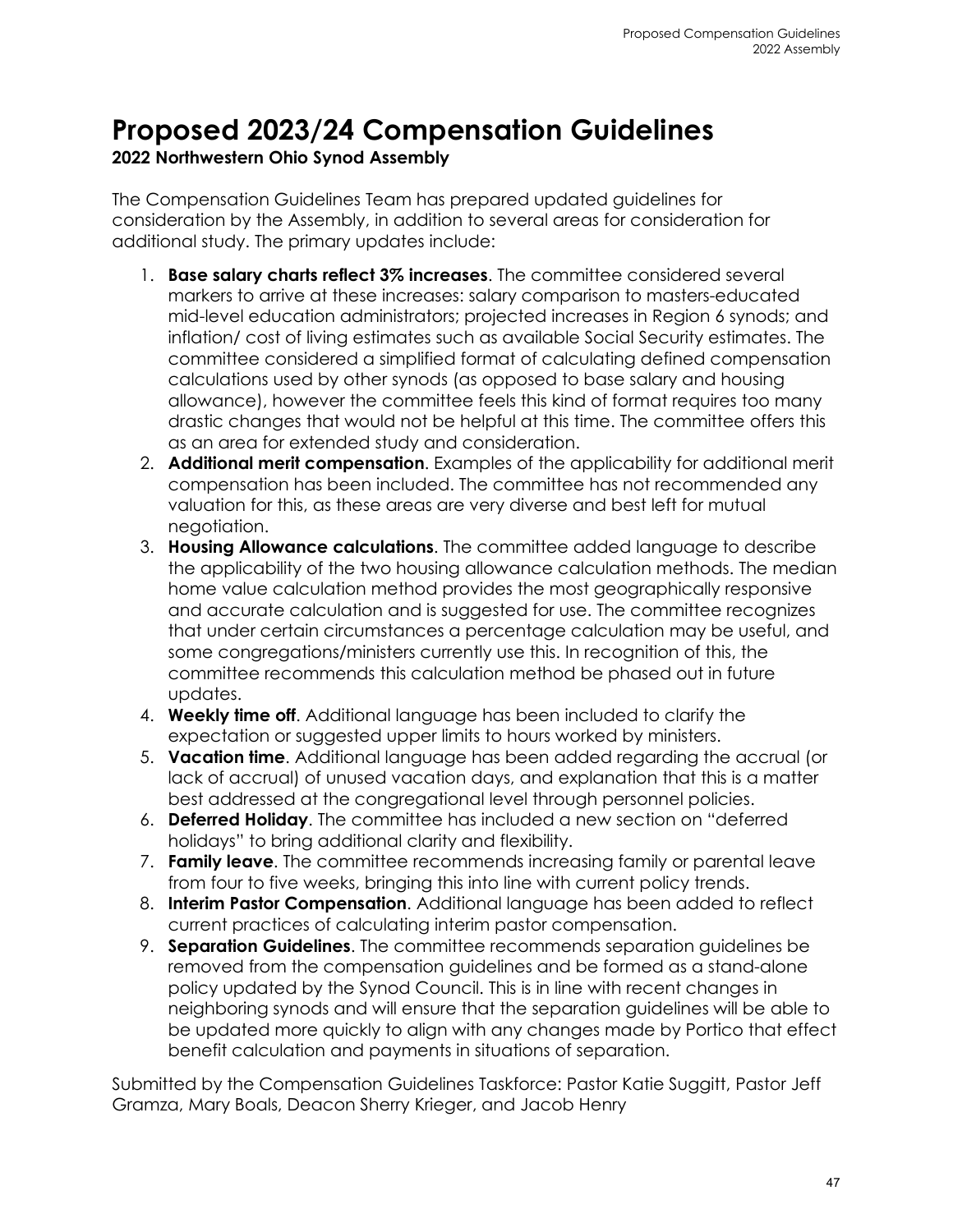

# **2023/24 Compensation Guidelines for Rostered Ministers of the Northwestern Ohio Synod** Proposed Compensation Guidelines<br>
2022 Assembly<br> **Synod<br>
ABREMS**<br>
Propoped Synon<br>
Dome prophets, some<br>
or the work of ministry, for<br>
48

*"The gifts he gave were that some would be apostles, some prophets, some evangelists, some pastors and teachers, to equip the saints for the work of ministry, for building up the body of Christ" (Ephesians 4:11-12)* 

Approved by Synod Assembly through action \_\_\_\_\_\_\_\_\_\_\_\_\_\_\_\_\_\_\_\_\_\_\_\_\_\_\_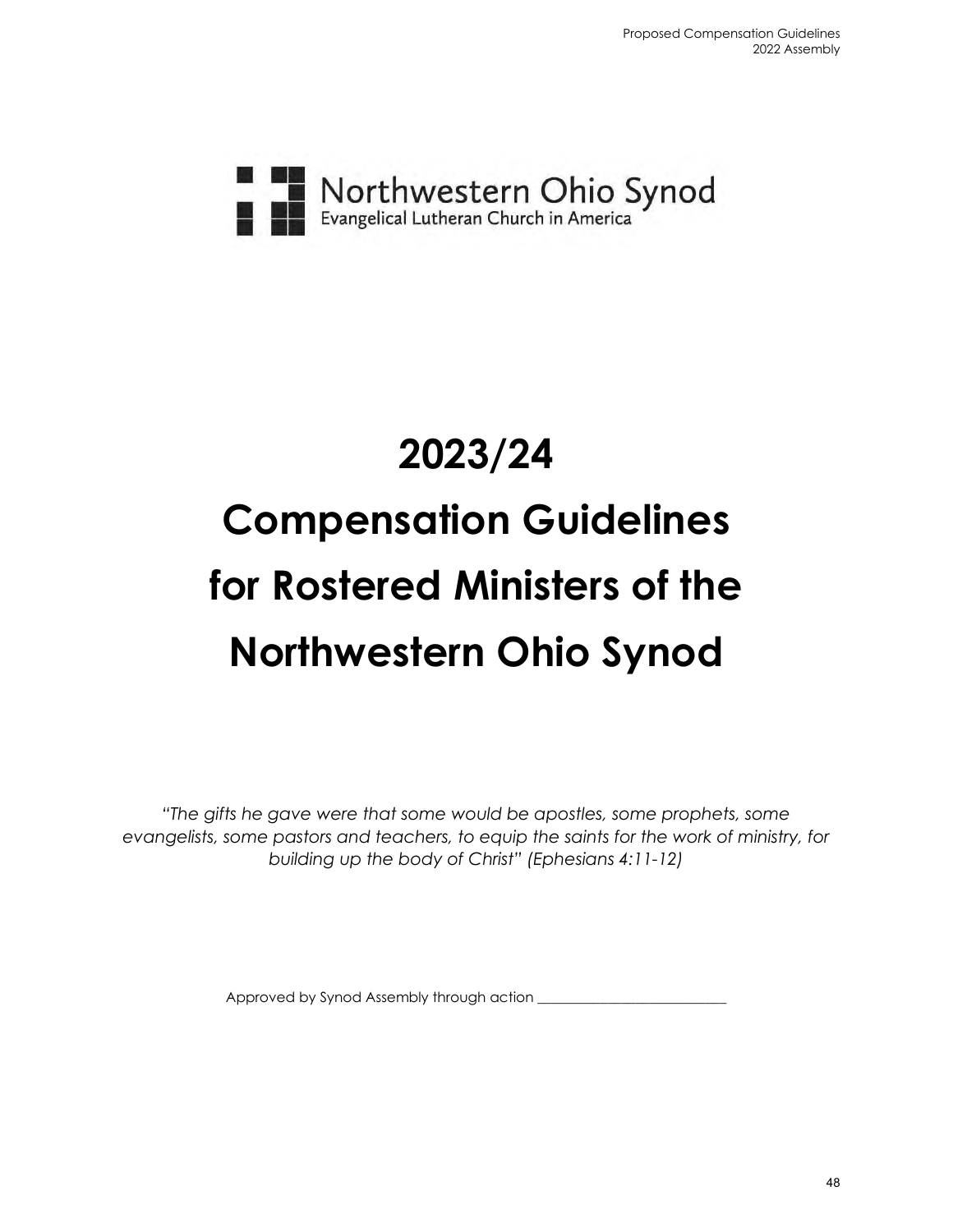# **Contents**

| <b>Proposed Compensation Guidelines</b><br>2022 Assembly                    |
|-----------------------------------------------------------------------------|
|                                                                             |
| <u>Contents</u>                                                             |
|                                                                             |
|                                                                             |
| 2023/24 Recommended Minimum Base Salary for Rostered Ministers (Pastors)7   |
| 2023/24 Recommended Minimum Base Salary for Rostered Ministers (Deacons)  8 |
|                                                                             |
|                                                                             |
|                                                                             |
|                                                                             |
|                                                                             |
|                                                                             |
| Line D: Method 1 for Calculating Housing Allowance Without a Parsonage10    |
| Line E: Method 2 for Calculating Housing Allowance Without a Parsonage10    |
|                                                                             |
|                                                                             |
|                                                                             |
|                                                                             |
|                                                                             |
|                                                                             |
|                                                                             |
|                                                                             |
|                                                                             |
|                                                                             |
|                                                                             |
|                                                                             |
|                                                                             |
|                                                                             |
|                                                                             |
|                                                                             |
|                                                                             |
|                                                                             |
|                                                                             |
|                                                                             |
|                                                                             |
|                                                                             |
| 49                                                                          |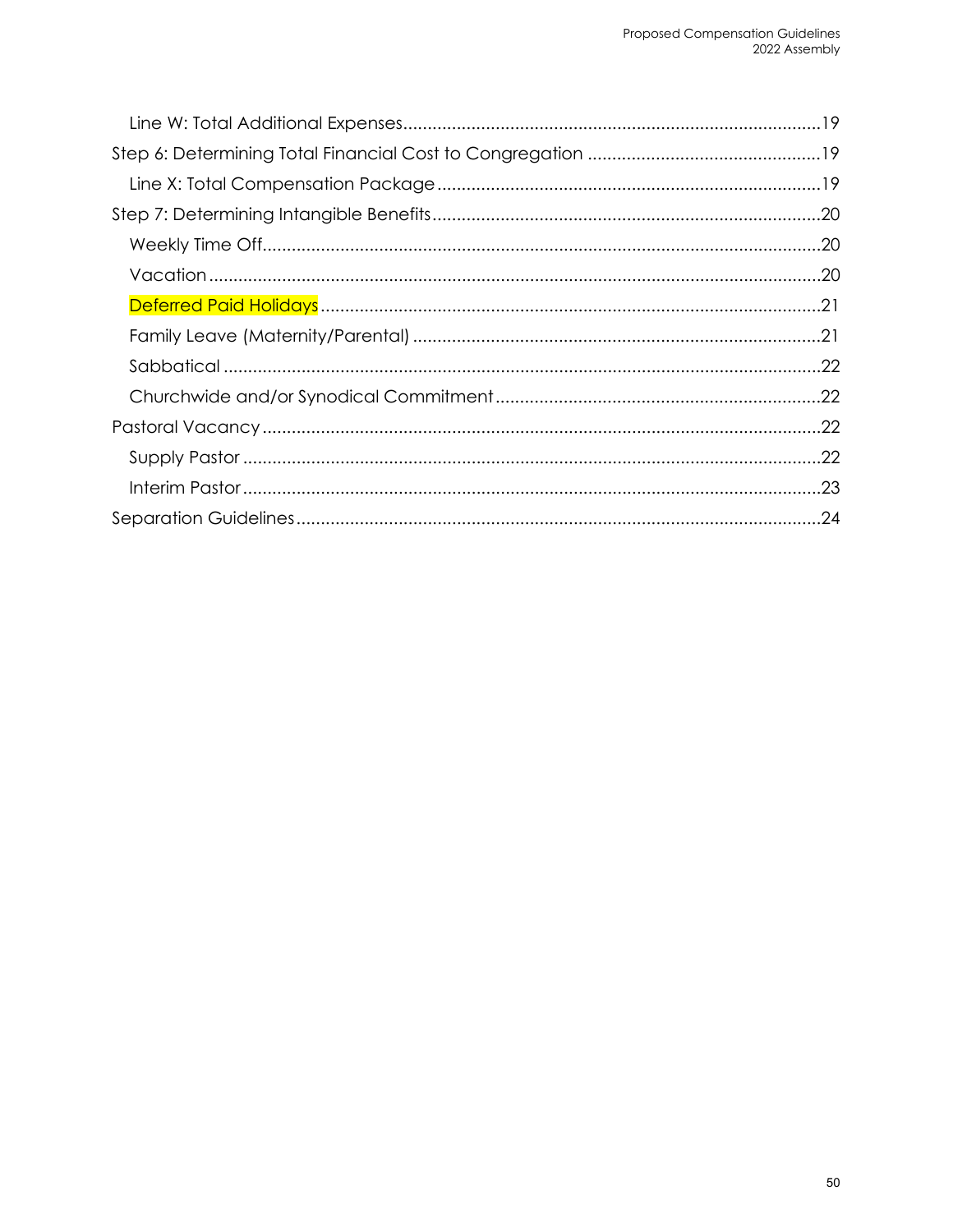# <span id="page-50-0"></span>**Introduction**

Doing God's work in the world calls for leaders who bring a variety of training, skills, interests and life experiences to the work they do in congregations, communities and partner organizations. Many of these leaders are called to serve as ministers on one of the rosters of the ELCA: Ministers of Word and Sacrament and Ministers of Word and Service.

- **Rostered Ministers of Word and Sacrament**. Ordained Pastors serve with active, courageous faith to proclaim the good news of Jesus Christ and offer the hope of the sacraments in congregations and other ministry settings. Some pastors are called to specialized ministries such as chaplaincy and campus ministry.
- **Rostered Ministers of Word and Service.** Deacons serve in congregations and other ministries of the ELCA, including family ministries, youth, administration, volunteer ministry, social services, music, or parish nursing. Deacons connect the church with the needs of the world and work to equip others to lead a living, active and caring Christian life.

Every rostered minister goes through theological training and a candidacy process. The candidacy process raises up, prepares, certifies, and approves public leaders in the ELCA. Family, friends, congregations, ministry organizations, synods, seminaries, and staff from the churchwide organization all play important roles in this process

These compensation guidelines will apply to both types of rostered ministers, however, there are some areas where they will differ, and every attempt has been made to clearly mark these areas. Please contact the synod office should you have questions about which sections apply to which roster.

The Compensation Guidelines for 2022 propose a 3% increase for both 2023 and 2024. It is recommended that congregations follow the suggested salary guidelines for rostered ministers which reflects years of experience and education as indicated in the *2023-24 Recommended Minimum Base Salaries.* 

However, these are guidelines and not requirements. Congregations and ministers are encouraged to negotiate compensation packages that are mutually beneficial while addressing the unique circumstances of congregation and minister. Compensation contains more than mere cash compensation – it also entails health benefits, pension contributions, vacation, professional expenses, continuing education, housing and parsonage, or even student debt assistance. Congregations and ministers are encouraged to explore the breadth of compensation, being creative and flexible in creating compensation packages that work for both parties and address specific contexts. You may also want to visit the ELCA website [\(www.elca.org\)](http://www.elca.org/) for further compensatory information; and the Portico Benefit services website [\(www.porticobenefits.org\)](http://www.porticobenefits.org/) for health benefits rate information. Proposed Compensation Guidelines<br>
2022 Assembly<br>
2022 Assembly<br>
10222 Assembly<br>
10222 Assembly<br>
10222 Assembly<br>
10222 Assembles and Oriented and Oriented and Oriented Market and Oriented Market Computer<br>
1023 Compensions a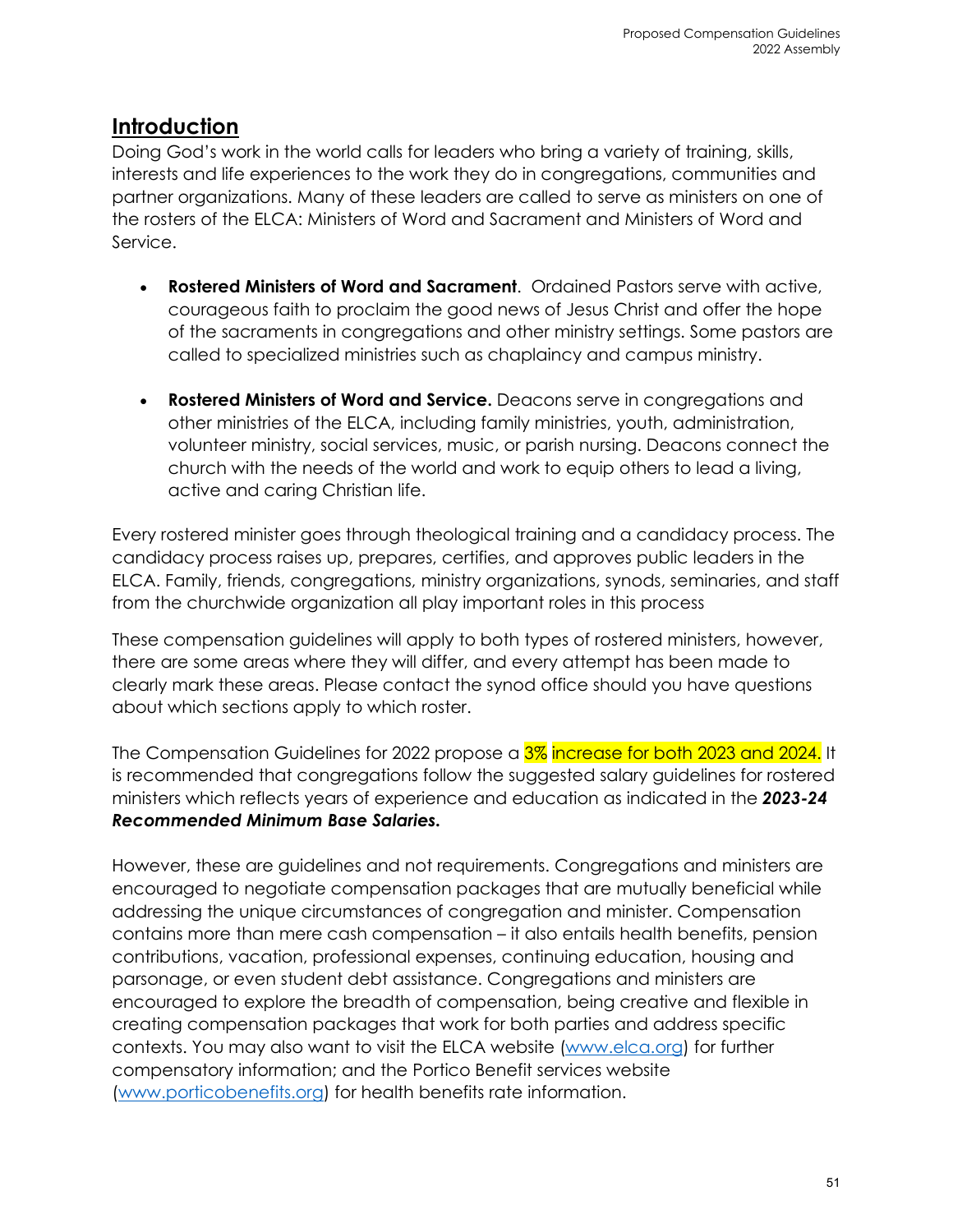These compensation guidelines serve to guide conversations in budgeting for the rostered minister's compensation and to give insight into what is a fair and reasonable compensation package for trained, approved, and called leaders of our church. We often think of ministry in terms of a rostered minister's efforts on behalf of the members of a congregation. In the same way, the ministry of the laity includes the care of the rostered minister and their family. This mutual concern for one another is a witness to what we believe and practice in the life of the church.

#### <span id="page-51-0"></span>*Annual Review of Compensation for Rostered Minister*

The compensation package of each rostered minister (ordained pastor or deacon) under call should be reviewed annually by the congregation's Executive Committee, Congregational Council, or other Finance team. The Congregational Council can then make recommendations to the congregation. Updated compensation agreements should be written out and recorded in the congregation's personnel files on an annual basis.

The key task of the Executive Committee (or other team) is to discuss annually with the rostered minister a fair, honorable, and equitable compensation package. Since the rostered minister depends on the church council and the congregation to make adequate provision for her or his financial needs, the rostered minister needs an opportunity to discuss those needs in an open and supportive forum. The team can receive data from the rostered minister about her or his financial needs and subsequently make recommendations to the Congregational Council for a compensation package. Proposed Compensation Guidelines<br>
2022 Assembly<br>
2022 Assembly<br>
10 budgeting for the<br>
1s a fair and reasonable<br>
1s behalf of the members<br>
1cludes the care of the<br>
canother is a witness to<br>
ed pastor or deacon)<br>
securive Co

At the same time, the minister should recognize the financial realities of the congregation and should make reasonable and realistic requests. If desired compensation is beyond the current means of the congregation, the minister and congregational leaders should formulate a plan to address giving and financial resources.

Both congregation and minister should evaluate their expectations of each other and seek to communicate these clearly so that the compensation package reflects the expectations reasonably. At all times, both congregation and minister should be prepared to and seek to compromise. For example, additional paid time off may be granted in lieu of increased cash salary etc.

Included in the yearly, compensation adjustments (may be different for ordained pastor vs deacon):

- 1. Base Salary based on years of experience
- 2. Social Security Allowance (ordained pastors)
- 3. Housing Allowance for ordained pastors without a parsonage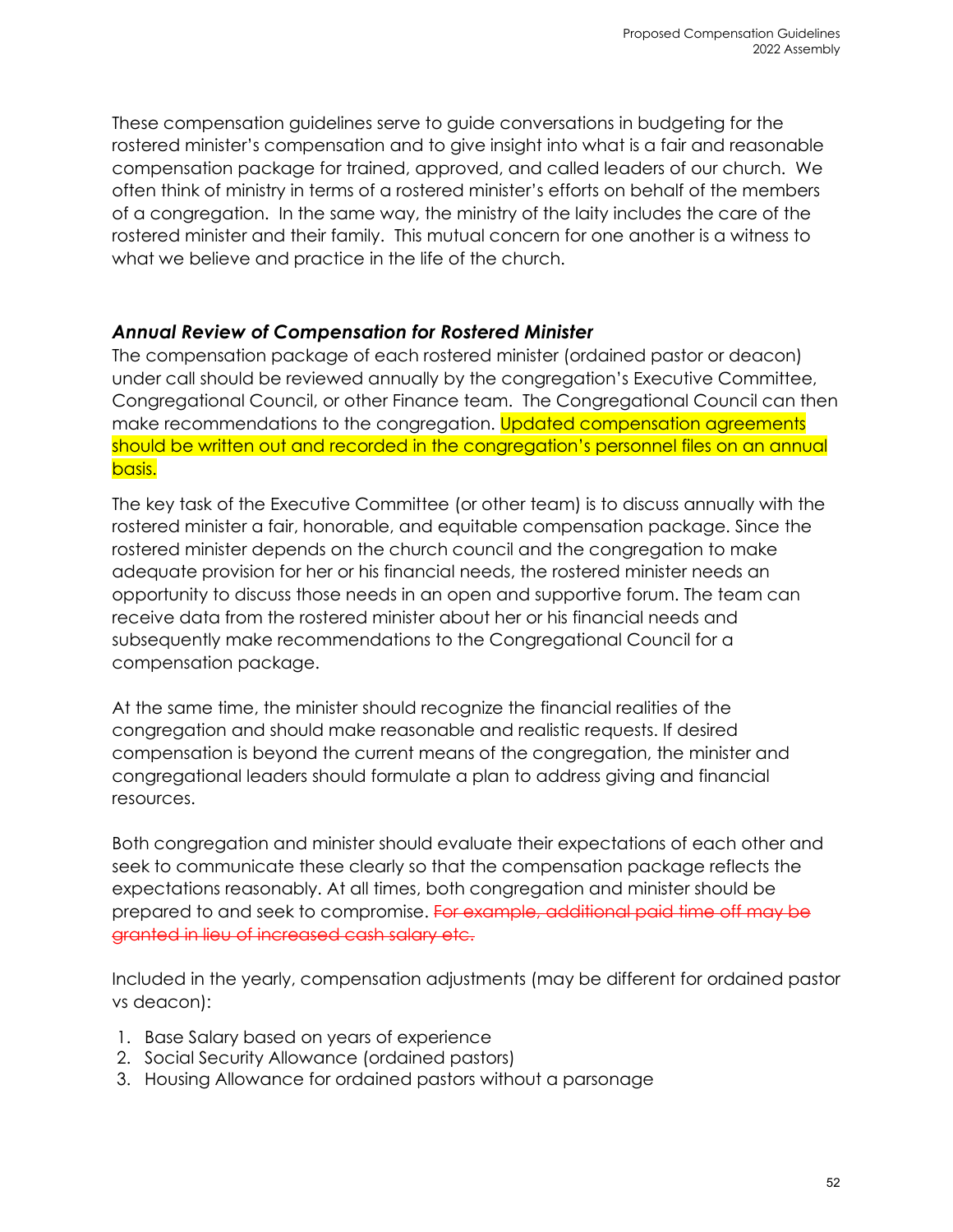4. Health and Medical Benefit adjustments consistent with \*Portico Benefit Services. Each congregation will need to use the Calculators found at [www.PorticoBenefits.org](http://www.porticobenefits.org/) to determine the amount of the rostered minister's benefits. You will need to have your rostered minister's birth date to calculate Portico Benefits. Proposed Compensation Guidelines<br>
2022 Assembly<br>
2016<br>
Continue Benefit Services.<br>
Interviewer of the content of the content of the content<br>
And date to calculate<br>
53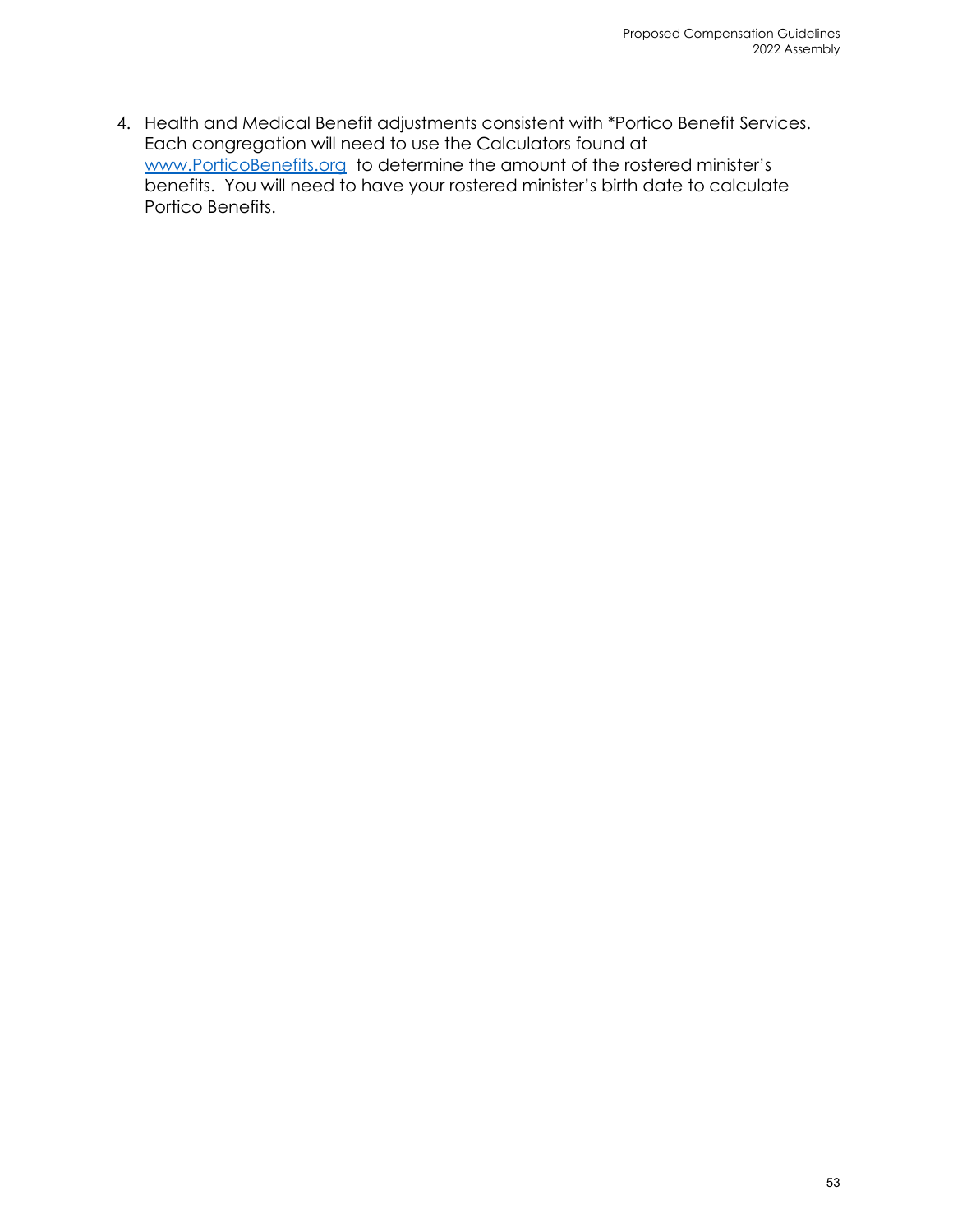# <span id="page-53-0"></span>*2023/24 Recommended Minimum Base Salary for Rostered Ministers (Pastors)*

| 2023 Recommended Minimum<br><b>Base Salary for Rostered</b><br><b>Ministers of Word and</b><br><b>Sacrament (Pastors)</b><br>(for full-time ministry) |                                                       |                                                                                                                           | 2024 Recommended Minimum |                                                       |        |       |         |        |       |         |        |
|-------------------------------------------------------------------------------------------------------------------------------------------------------|-------------------------------------------------------|---------------------------------------------------------------------------------------------------------------------------|--------------------------|-------------------------------------------------------|--------|-------|---------|--------|-------|---------|--------|
|                                                                                                                                                       |                                                       | <b>Base Salary for Rostered</b><br><b>Ministers of Word and</b><br><b>Sacrament (Pastors)</b><br>(for full-time ministry) |                          |                                                       |        |       |         |        |       |         |        |
|                                                                                                                                                       |                                                       |                                                                                                                           |                          |                                                       |        |       |         | Base   |       |         | Base   |
|                                                                                                                                                       |                                                       |                                                                                                                           |                          |                                                       |        | Years | Year of | Salary | Years | Year of | Salary |
|                                                                                                                                                       | Ordained Ordaination for 2023                         |                                                                                                                           |                          | Ordained Ordaination for 2024                         |        |       |         |        |       |         |        |
| 0                                                                                                                                                     | 2022                                                  | 38,325                                                                                                                    | 0                        | 2023                                                  | 39,475 |       |         |        |       |         |        |
| 1                                                                                                                                                     | 2021                                                  | 38,881                                                                                                                    | 1                        | 2022                                                  | 40,047 |       |         |        |       |         |        |
| $\overline{2}$                                                                                                                                        | 2020                                                  | 39,480                                                                                                                    | $\overline{2}$           | 2021                                                  | 40,665 |       |         |        |       |         |        |
| 3                                                                                                                                                     | 2019                                                  | 40,057                                                                                                                    | 3                        | 2020                                                  | 41,259 |       |         |        |       |         |        |
| 4                                                                                                                                                     | 2018                                                  | 40,677                                                                                                                    | 4                        | 2019                                                  | 41,897 |       |         |        |       |         |        |
| 5                                                                                                                                                     | 2017                                                  | 41,253                                                                                                                    | 5                        | 2018                                                  | 42,490 |       |         |        |       |         |        |
| 6                                                                                                                                                     | 2016                                                  | 41,842                                                                                                                    | 6                        | 2017                                                  | 43,097 |       |         |        |       |         |        |
| 7                                                                                                                                                     | 2015                                                  | 42,421                                                                                                                    | 7                        | 2016                                                  | 43,694 |       |         |        |       |         |        |
| 8                                                                                                                                                     | 2014                                                  | 43,068                                                                                                                    | 8                        | 2015                                                  | 44,360 |       |         |        |       |         |        |
| 9                                                                                                                                                     | 2013                                                  | 43,652                                                                                                                    | 9                        | 2014                                                  | 44,961 |       |         |        |       |         |        |
| 10                                                                                                                                                    | 2012                                                  | 44,223                                                                                                                    | 10                       | 2013                                                  | 45,549 |       |         |        |       |         |        |
| 11                                                                                                                                                    | 2011                                                  | 44,774                                                                                                                    | 11                       | 2012                                                  | 46,117 |       |         |        |       |         |        |
| 12                                                                                                                                                    | 2010                                                  | 45,431                                                                                                                    | 12                       | 2011                                                  | 46,794 |       |         |        |       |         |        |
| 13                                                                                                                                                    | 2009                                                  | 46,019                                                                                                                    | 13                       | 2010                                                  | 47,399 |       |         |        |       |         |        |
| 14                                                                                                                                                    | 2008                                                  | 46,640                                                                                                                    | 14                       | 2009                                                  | 48,039 |       |         |        |       |         |        |
| 15                                                                                                                                                    | 2007                                                  | 47,213                                                                                                                    | 15                       | 2008                                                  | 48,629 |       |         |        |       |         |        |
| 16                                                                                                                                                    | 2006                                                  | 47,806                                                                                                                    | 16                       | 2007                                                  | 49,240 |       |         |        |       |         |        |
| 17                                                                                                                                                    | 2005                                                  | 48,429                                                                                                                    | 17                       | 2006                                                  | 49,881 |       |         |        |       |         |        |
| 18                                                                                                                                                    | 2004                                                  | 49,018                                                                                                                    | 18                       | 2005                                                  | 50,488 |       |         |        |       |         |        |
| 19                                                                                                                                                    | 2003                                                  | 49,584                                                                                                                    | 19                       | 2004                                                  | 51,072 |       |         |        |       |         |        |
| 20                                                                                                                                                    | 2002                                                  | 50,181                                                                                                                    | 20                       | 2003                                                  | 51,686 |       |         |        |       |         |        |
| 21                                                                                                                                                    | 2001                                                  | 50,793                                                                                                                    | 21                       | 2002                                                  | 52,317 |       |         |        |       |         |        |
| 22                                                                                                                                                    | 2000                                                  | 51,355                                                                                                                    | 22                       | 2001                                                  | 52,896 |       |         |        |       |         |        |
| 23                                                                                                                                                    | 1999                                                  | 52,012                                                                                                                    | 23                       | 2000                                                  | 53,573 |       |         |        |       |         |        |
| 24                                                                                                                                                    | 1998                                                  | 52,552                                                                                                                    | 24                       | 1999                                                  | 54,128 |       |         |        |       |         |        |
| 25                                                                                                                                                    | 1997                                                  | 53,166                                                                                                                    | 25                       | 1998                                                  | 54,760 |       |         |        |       |         |        |
| 26                                                                                                                                                    | 1996                                                  | 53,748                                                                                                                    | 26                       | 1997                                                  | 55,361 |       |         |        |       |         |        |
| 27                                                                                                                                                    | 1995                                                  | 54,316                                                                                                                    | 27                       | 1996                                                  | 55,945 |       |         |        |       |         |        |
| 28                                                                                                                                                    | 1994                                                  | 54,954                                                                                                                    | 28                       | 1995                                                  | 56,603 |       |         |        |       |         |        |
| 29                                                                                                                                                    | 1993                                                  | 55,530                                                                                                                    | 29                       | 1994                                                  | 57,196 |       |         |        |       |         |        |
| 30                                                                                                                                                    | 1992                                                  | 56,115                                                                                                                    | 30                       | 1993                                                  | 57,798 |       |         |        |       |         |        |
|                                                                                                                                                       | *Add \$350 for each year of<br>service beyond 30 yrs. |                                                                                                                           |                          | *Add \$350 for each year of<br>service beyond 30 yrs. |        |       |         |        |       |         |        |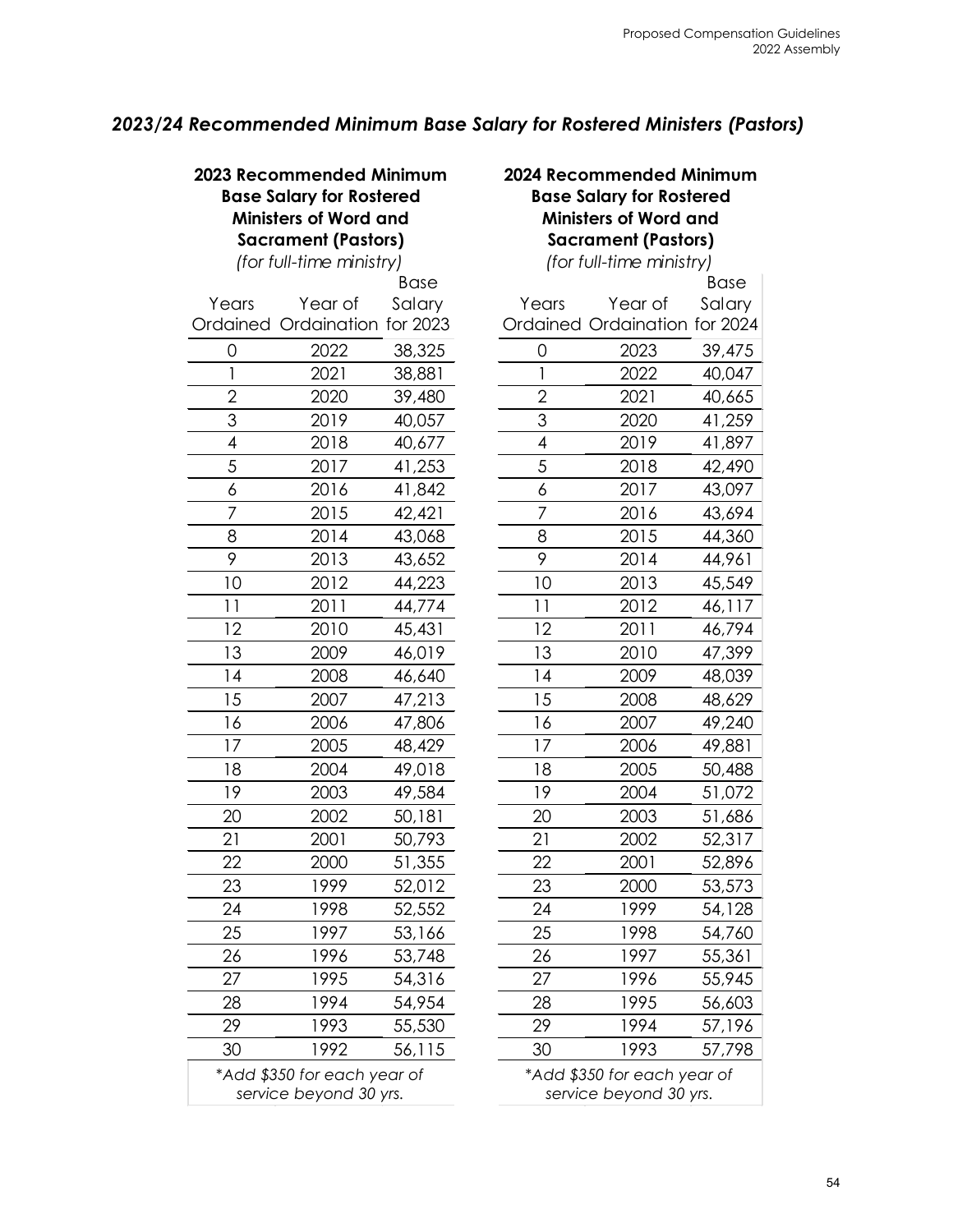## <span id="page-54-0"></span>*2023/24 Recommended Minimum Base Salary for Rostered Ministers (Deacons)*

| 2023 Recommended Minimum<br><b>Base Salary for Rostered</b><br><b>Ministers of Word and Service</b><br>(Deacons)<br>(for full-time ministry) |                             | 2024 Recommended Minimum<br><b>Base Salary for Rostered</b><br><b>Ministers of Word and Service</b><br>(Deacons)<br>(for full-time ministry) |                        |                             |                  |       |                               |             |       |                               |             |
|----------------------------------------------------------------------------------------------------------------------------------------------|-----------------------------|----------------------------------------------------------------------------------------------------------------------------------------------|------------------------|-----------------------------|------------------|-------|-------------------------------|-------------|-------|-------------------------------|-------------|
|                                                                                                                                              |                             |                                                                                                                                              |                        |                             |                  |       |                               | <b>Base</b> |       |                               | <b>Base</b> |
|                                                                                                                                              |                             |                                                                                                                                              |                        |                             |                  | Years | Year of                       | Salary      | Years | Year of                       | Salary      |
|                                                                                                                                              |                             |                                                                                                                                              |                        |                             |                  |       | Ordained Ordaination for 2023 |             |       | Ordained Ordaination for 2024 |             |
| $\mathbf 0$                                                                                                                                  | 2022                        | 45,643                                                                                                                                       | 0                      | 2022                        | 47,012           |       |                               |             |       |                               |             |
| 1                                                                                                                                            | 2021                        | 46,212                                                                                                                                       | 1                      | 2021                        | 47,598           |       |                               |             |       |                               |             |
| $\mathbf{2}$                                                                                                                                 | 2020                        | 46,766                                                                                                                                       | $\overline{2}$         | 2020                        | 48,169           |       |                               |             |       |                               |             |
| 3                                                                                                                                            | 2019                        | 47,451                                                                                                                                       | 3                      | 2019                        | 48,874           |       |                               |             |       |                               |             |
| 4                                                                                                                                            | 2018                        | 48,018                                                                                                                                       | 4                      | 2018                        | 49,458           |       |                               |             |       |                               |             |
| 5                                                                                                                                            | 2017                        | 48,589                                                                                                                                       | 5                      | 2017                        | 50,046           |       |                               |             |       |                               |             |
| 6<br>$\overline{7}$                                                                                                                          | 2016                        | 49,154                                                                                                                                       | 6<br>$\overline{7}$    | 2016                        | 50,629           |       |                               |             |       |                               |             |
|                                                                                                                                              | 2015                        | 49,812                                                                                                                                       |                        | 2015                        | 51,307           |       |                               |             |       |                               |             |
| 8<br>9                                                                                                                                       | 2014                        | 50,381                                                                                                                                       | 8<br>9                 | 2014                        | 51,893           |       |                               |             |       |                               |             |
| 10                                                                                                                                           | 2013<br>2012                | 50,949                                                                                                                                       | 10                     | 2013<br>2012                | 52,478           |       |                               |             |       |                               |             |
| 11                                                                                                                                           | 2011                        | 51,596<br>52,173                                                                                                                             | 11                     | 2011                        | 53,144<br>53,738 |       |                               |             |       |                               |             |
| 12                                                                                                                                           | 2010                        | 52,743                                                                                                                                       | 12                     | 2010                        | 54,325           |       |                               |             |       |                               |             |
| 13                                                                                                                                           | 2009                        | 53,310                                                                                                                                       | 13                     | 2009                        | 54,909           |       |                               |             |       |                               |             |
| 14                                                                                                                                           | 2008                        | 53,503                                                                                                                                       | 14                     | 2008                        | 55,108           |       |                               |             |       |                               |             |
| 15                                                                                                                                           | 2007                        | 54,564                                                                                                                                       | 15                     | 2007                        | 56,201           |       |                               |             |       |                               |             |
| 16                                                                                                                                           | 2006                        | 55,132                                                                                                                                       | 16                     | 2006                        | 56,786           |       |                               |             |       |                               |             |
| 17                                                                                                                                           | 2005                        | 55,701                                                                                                                                       | 17                     | 2005                        | 57,372           |       |                               |             |       |                               |             |
| 18                                                                                                                                           | 2004                        | 56,342                                                                                                                                       | 18                     | 2004                        | 58,032           |       |                               |             |       |                               |             |
| 19                                                                                                                                           | 2003                        | 56,635                                                                                                                                       | 19                     | 2003                        | 58,334           |       |                               |             |       |                               |             |
| 20                                                                                                                                           | 2002                        | 57,477                                                                                                                                       | 20                     | 2002                        | 59,201           |       |                               |             |       |                               |             |
| 21                                                                                                                                           | 2001                        | 58,121                                                                                                                                       | 21                     | 2001                        | 59,865           |       |                               |             |       |                               |             |
| 22                                                                                                                                           | 2000                        | 58,704                                                                                                                                       | 22                     | 2000                        | 60,465           |       |                               |             |       |                               |             |
| 23                                                                                                                                           | 1999                        | 59,271                                                                                                                                       | 23                     | 1999                        | 61,049           |       |                               |             |       |                               |             |
| 24                                                                                                                                           | 1998                        | 59,944                                                                                                                                       | 24                     | 1998                        | 61,742           |       |                               |             |       |                               |             |
| 25                                                                                                                                           | 1997                        | 60,527                                                                                                                                       | 25                     | 1997                        | 62,343           |       |                               |             |       |                               |             |
| 26                                                                                                                                           | 1996                        | 61,080                                                                                                                                       | 26                     | 1996                        | 62,913           |       |                               |             |       |                               |             |
| 27                                                                                                                                           | 1995                        | 61,691                                                                                                                                       | 27                     | 1995                        | 63,542           |       |                               |             |       |                               |             |
| 28                                                                                                                                           | 1994                        | 62,097                                                                                                                                       | 28                     | 1994                        | 63,960           |       |                               |             |       |                               |             |
| 29                                                                                                                                           | 1993                        | 62,871                                                                                                                                       | 29                     | 1993                        | 64,757           |       |                               |             |       |                               |             |
|                                                                                                                                              | *Add \$350 for each year of |                                                                                                                                              |                        | *Add \$350 for each year of |                  |       |                               |             |       |                               |             |
| service beyond 29 yrs.                                                                                                                       |                             |                                                                                                                                              | service beyond 29 yrs. |                             |                  |       |                               |             |       |                               |             |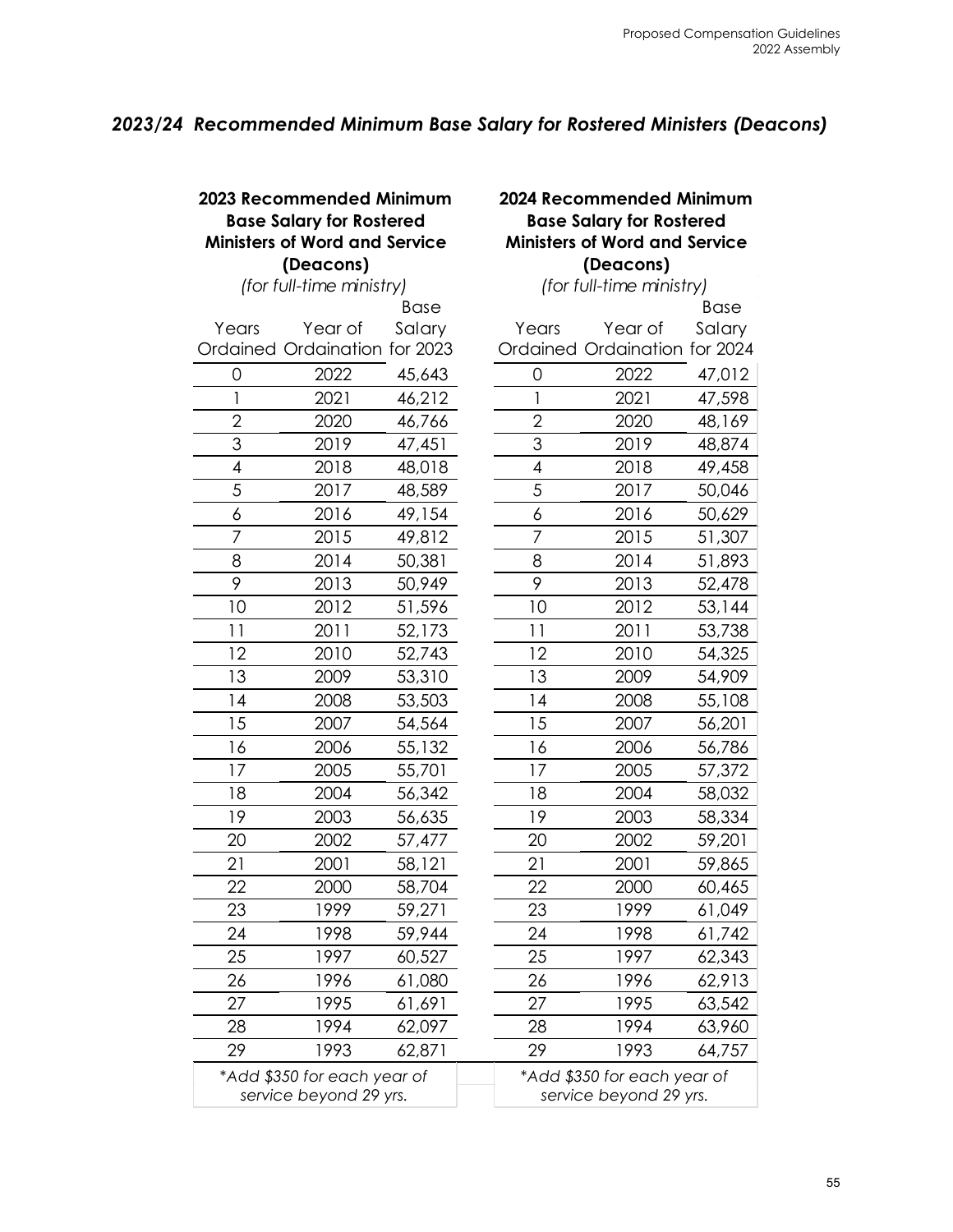# <span id="page-55-0"></span>**Step 1: Determining Salary Compensation**

A rostered minister's (ordained pastor or deacon) salary compensation is made up of two components: base salary and additional / merit compensation.

#### <span id="page-55-1"></span>*Line A: Base Salary*

Congregations are encouraged to utilize this synod's recommended base salary guidelines as a starting place in determining base salary. These guidelines can be found on pages 7 and 8 of these guidelines.

This figure will be entered on **Line A** of the Compensation Worksheet.

#### <span id="page-55-2"></span>*Line B: Additional / Merit Compensation*

Other factors may be taken into consideration when determining additional / merit compensation for the rostered minister (ordained pastor or deacon). These factors may include:

- 1. Additional relevant education, certifications, or degrees
- 2. Relevant prior work experience (ie second career ministers)
- 3. Additional job expectations
- 4. Size of the congregation
- 5. Expected supervision of staff
- 6. Length of service to the parish
- 7. Merit and performance
- 8. Educational debt load
- 9. Other

This figure will be entered on **Line B** of the Compensation Worksheet.

#### <span id="page-55-3"></span>*Line C: Total Salary*

To arrive at Total Salary Compensation (**Line C**), add together **Line A** and **Line B**

#### <span id="page-55-4"></span>*Honoraria and Other Fees*

Honoraria or other fees received for weddings, funerals, outside speaking engagements, or from any other source should *not* be taken into account when setting the base salary or additional / merit compensation**,** nor should any income received by the spouse be a consideration. Proposed Compensation Guidelines<br>
2022 Assembly<br>
2022 Assembly<br>
Densation is made up of<br>
equidelines can be found<br>
equidelines can be found<br>
sheet.<br>
ining additional / merit<br>
dacon). These factors may<br>
sheet.<br> **Line A** and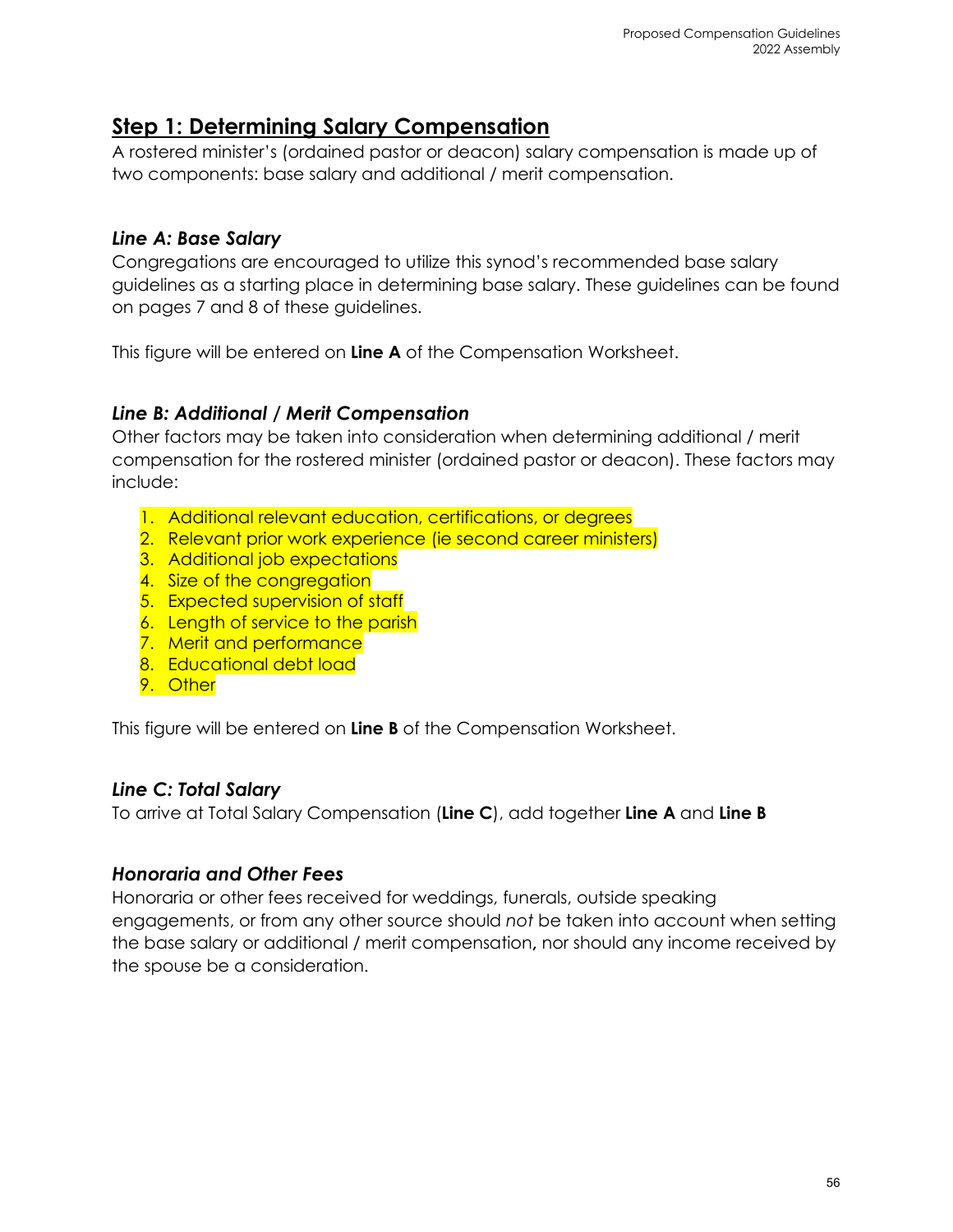# <span id="page-56-0"></span>**Step 2: Determining Housing Allowance**

Congregations should provide *Rostered Ministers of Word and Sacrament* (pastors) housing through a parsonage, and/or a housing allowance.

If a congregation does not provide a parsonage, the congregation should provide a housing allowance which can be calculated one of two ways:

#### <span id="page-56-1"></span>*Line D: Method 1 for Calculating Housing Allowance Without a Parsonage*

Method 1, Median Home Value:

median home value of congregation's zip code x 1.35% to 1.75% x 12 months = Housing Allowance (E)

*Note – this method provides a more accurate housing allowance determination based on the particular geographic context of the congregation.* 

This figure will be entered on **Line D** of the Compensation Worksheet

#### <span id="page-56-2"></span>*Line E: Method 2 for Calculating Housing Allowance Without a Parsonage*

Method 2, Percentage of Base Salary:

 Base Salary x 35% (suggested minimum) = Housing Allowance (D)

*Note – this method may be best suited for ministers who rent or who are otherwise in a housing transition. It is additionally recommended that this calculation method be phased out, as Method 1 offers a more geographically accurate approach.* 

This figure will be entered on **Line E** of the Compensation Worksheet

Once Housing Allowance is determined, the amount designated as Housing Allowance can be adjusted to the needs of the rostered minister (ordained pastor) *so long as the Total Defined Compensation remains the same*. In other words, the pay designated as salary on the W2 can decrease (or increase) and the part designated as Housing Allowance can increase (or decrease). This provides tax savings to the pastor at no additional cost to the congregation. Proposed Compensation Guidelines<br>
2022 Assembly<br>
32022 Assembly<br>
3322 Assembly<br>
5322 Assembly<br>
5322 Assembly<br>
5322 Assembly<br>
5322 Assembly<br>
5322 Assembly<br>
5322 Assembly<br>
5322 Assembly<br>
5322 Assembly<br>
5322 Assembly<br>
5322 As

In IRS Publication 517, the IRS states that "The church or organization that employs you must officially designate the payment as a housing allowance before the payment is made. A definite amount must be designated. The amount of the housing allowance cannot be determined at a later date." (*A sample resolution for designating housing*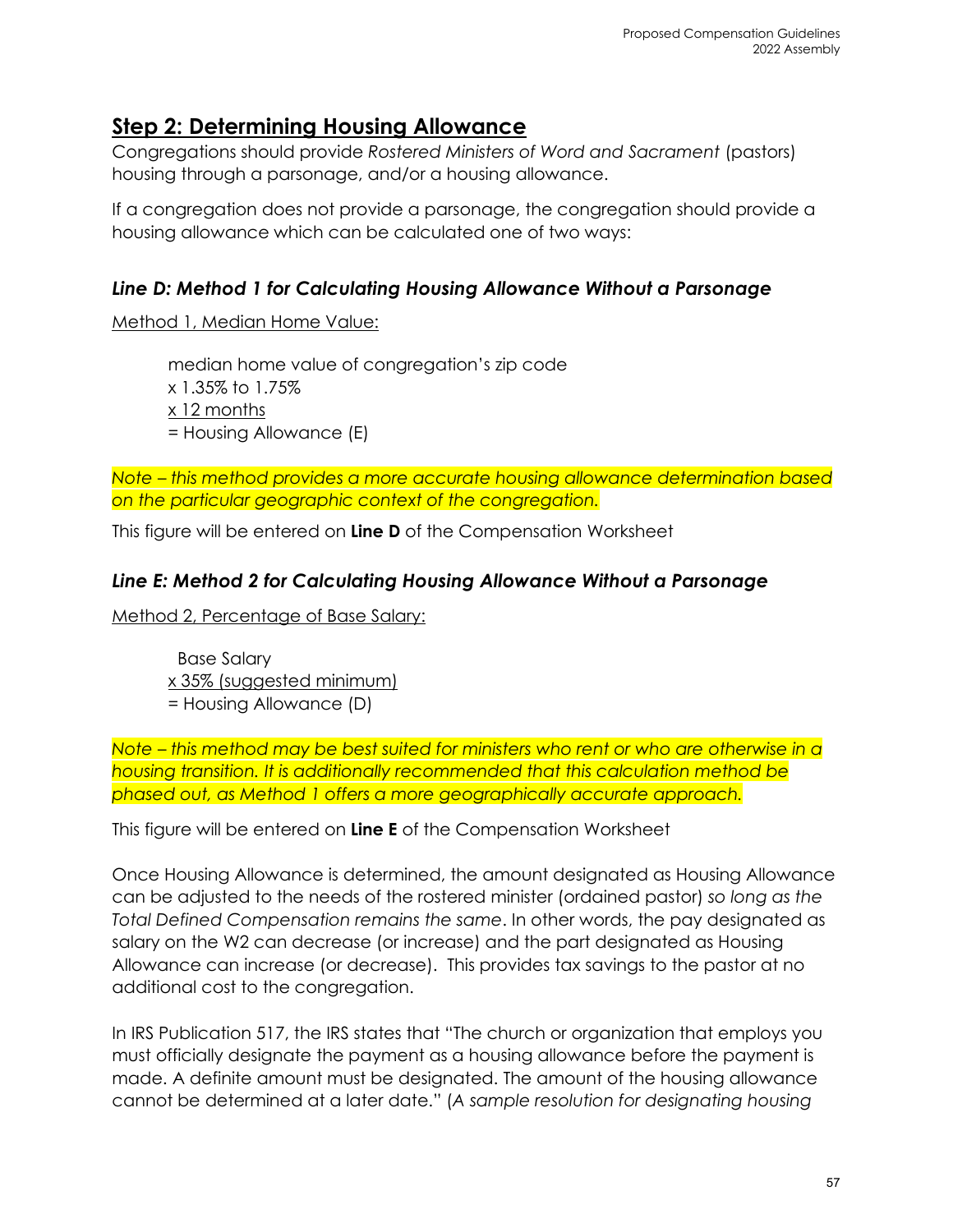*allowance is available through the synod's website).* Designation of housing allowance can be made through a separate line item on the budget, or through action recorded in council minutes. Proposed Compensation Guidelines<br>
2022 Assembly<br>
tion of housing allowance<br>
through action recorded<br>
ne cost of utilities and<br>
ne cost of utilities and<br>
ne cost of utilities and<br>
ne same expense in<br>
d to the extent it is<br>

#### <span id="page-57-0"></span>*Parsonage Utilities and Maintenance*

A congregation that provides a parsonage is responsible for the cost of utilities and maintenance, and it is strongly recommended that congregations directly pay utility companies.

#### <span id="page-57-1"></span>*Line F: Furnishings Allowance for a Parsonage*

Ordained, rostered ministers (pastors) living in parsonages may be provided with a "furnishings allowance." Even in a parsonage, every pastor has some expense in maintaining his or her home.

When the furnishings allowance is designated in advance, and to the extent it is actually used for housing expenses, it is a non-taxable source of income for the pastor**.**

This figure will be entered on **Line F** of the Compensation Worksheet

#### <span id="page-57-2"></span>*Line G: Total Housing Allowance*

The total housing compensation is determined by adding **lines D or E**, **or line F.**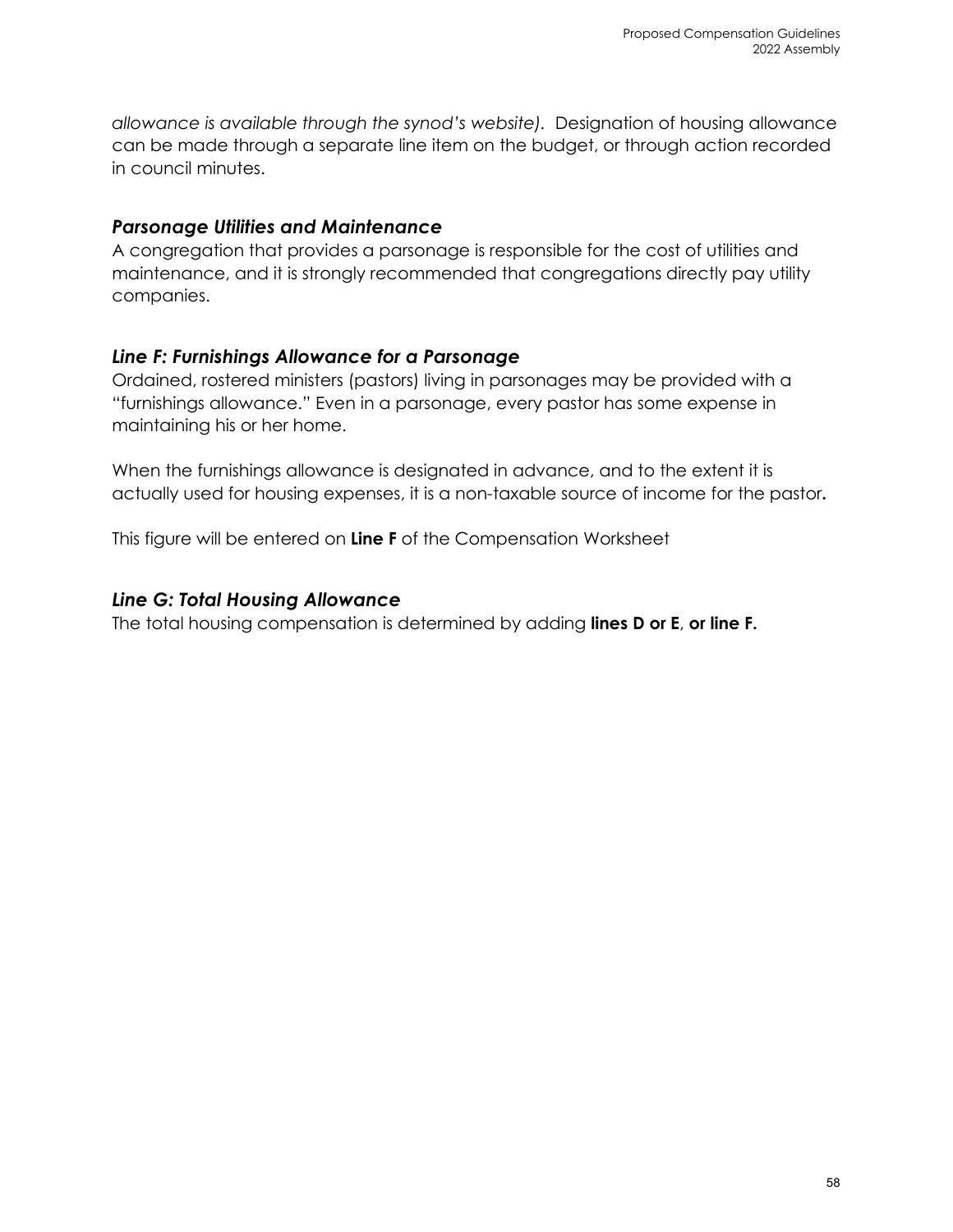## <span id="page-58-0"></span>**Step 3: Determining Defined Compensation**

In order to determine Defined Compensation – which is utilized in determining benefits – you must first determine the Social Security Allowance.

#### <span id="page-58-1"></span>*Line H: Social Security Allowance*

Under most circumstances, an employer pays one half of the FICA tax (Social Security and Medicare combined), and the employee pays the other half. Clergy (ordained pastors) are in a unique situation because the Internal Revenue Code mandates that ordained pastors are classified not as 'employees', but as 'self-employed' for Social Security taxes, meaning ordained pastors pay the entire 15.3% FICA tax (employee portion plus the employer portion). Proposed Compensation Guidelines<br>
2022 Assembly<br>
2022 Assembly<br>
1 In determining benefits -<br>
FICA tax (Social Security<br>
Inc. Clergy (ordained that<br>
Femployed' for Social<br>
FICA tax (employee<br>
Inc. FICA tax (employee<br>
Inc. F

But according to the Internal Revenue Service clergy (ordained pastors) are NOT considered self-employed, but instead viewed as employees for income tax purposes and are thereby issued a W-2 like all other employees.

Throughout the ELCA, Synods strongly recommend that all congregations pay the additional 7.65%, as a congregation would for all other employees. This additional 7.65% is termed a "**Social Security Allowance"** and is calculated as follows:

Note: the calculation is different for parsonage and non-parsonage.

Social Security Allowance for an *ordained* rostered minister (pastor) receiving a **housing allowance** (non-parsonage):

 Total Salary Compensation (C) + Housing Allowance (G) = Social Security Base x 7.65 % (employer rate) = Social Security Allowance (H)

Social Security Allowance for *ordained* rostered minister (pastor) living in **parsonage**:

 Total Salary Compensation (C) x 1.3 (Housing Equivalency Factor) = Subtotal + Furnishings Allowance (F) = Social Security Base x 7.65 % (employer rate) = Social Security Allowance (H)

This figure will be entered on **Line H** of the Compensation Worksheet.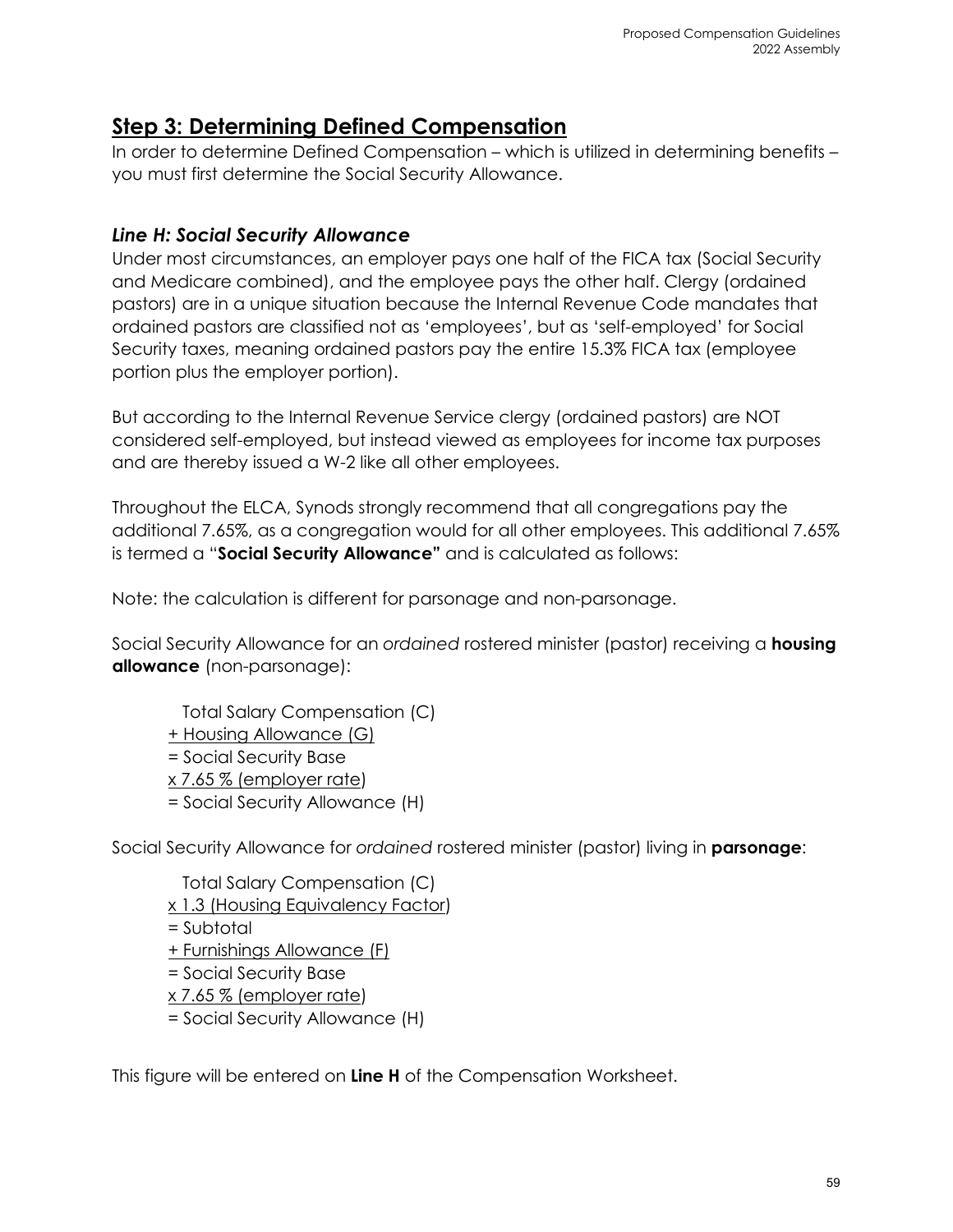Under current law, congregations are prohibited from directly paying social security tax for clergy (Rostered Ministers of Word and Sacrament – Pastor). To remedy this, congregations should provide the allowance as an additional cash component that runs through the congregation's payroll system. The allowance must be considered as salary in reporting to the IRS, and is also considered income when computing pension plan contributions. Proposed Compensation Guidelines<br>
2022 Assembly<br>
2022 Assembly<br>
Dia cready this,<br>
Lacsh component that<br>
I cash component that<br>
then computing pension<br>
ation. Defined<br>
ation. Defined<br>
and is different for<br> **allowance** (non-

#### <span id="page-59-0"></span>*Line I: Total Defined Compensation*

Defined compensation is not synonymous with cash compensation. Defined compensation is the base amount on which benefits are calculated and is different for parsonage and non-parsonage:

For an *ordained* rostered minister (pastor) receiving a **housing allowance** (nonparsonage):

Total Salary Compensation (C)

- + Total Housing Allowance (G)
- + Social Security Allowance (H)
- = Total Defined Compensation (I)

For a Rostered Minister of Word and Sacrament (pastor) living in a **parsonage**:

Total Salary Compensation (C)

+ Social Security (H)

= Subtotal

- x 1.3 (Housing Equivalency Factor)
- = Subtotal
- + Total Housing Allowance (G)
- = Total Defined Compensation (I)

For a Rostered Minister of Word and Service (**deacon**), defined compensation is equal to the deacon's total salary (Line C).

This figure will be entered on **Line I** of the Compensation Worksheet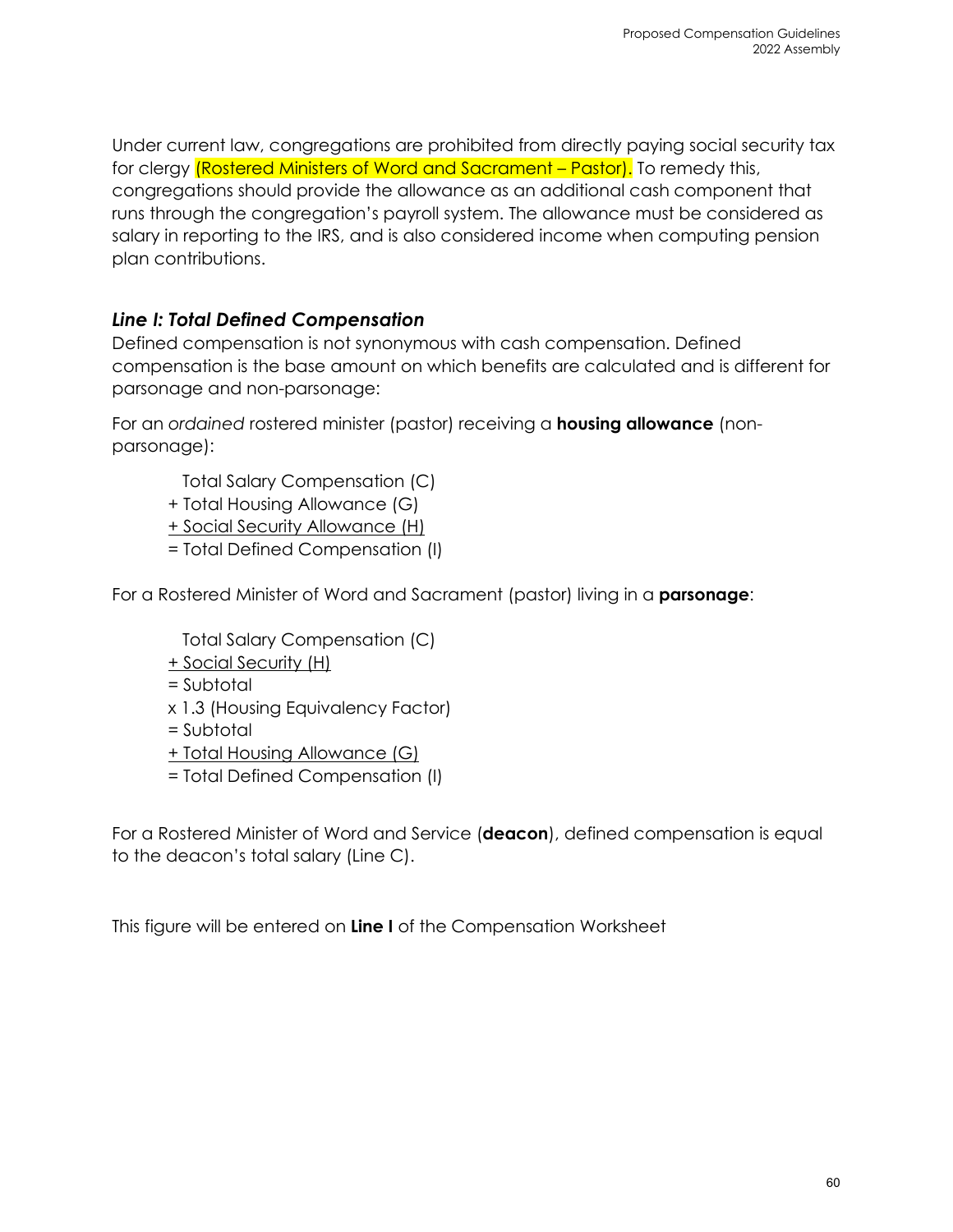# <span id="page-60-0"></span>**Step 4: Determining Portico Benefits**

ELCA associated employers and those recognized by the ELCA as eligible employers may sponsor their employees in the ELCA Pension and Other Benefits Program offered by the ELCA – Portico Benefit Services. The program is available to rostered ministers (pastor or deacon) scheduled to work **15** or more hours per week for 6 or more consecutive months per year.

For all Portico benefits related information and questions, please contact Portico for the most up-to-date information.

#### <span id="page-60-1"></span>*Lines J – N: Pension and Health Benefits*

Because of the variety and complexity of factors involved in determining healthcare and benefit rates, please use the Portico Benefit Calculator to determine benefit figures: [\(https://employerlink.porticobenefits.org/Home/Resources/Calculators.aspx\)](https://employerlink.porticobenefits.org/Home/Resources/Calculators.aspx).

These figures will be entered into **lines J, K, L, M, and N** on the Compensation Worksheet.

#### <span id="page-60-2"></span>*Line O: Housing Equity Allowance for a Parsonage*

It is recommended that congregations with a parsonage also provide for a housing equity allowance equal to 3% of defined compensation for their *ordained* rostered minister (pastor). Housing equity should not be paid directly to pastor, but rather invested in a Portico account for that purpose.The purpose of this allowance is to provide financial resources for a pastor to purchase housing upon retirement and/or as descried by Portico policy or applicable law. Proposed Compensation Guidelines<br>
2022 Assembly<br>
2022 Assembly<br>
A as eligible employers<br>
Benefits Program offered<br>
le to rostered ministers<br>
eek for 6 or more<br>
se contact Portico for the<br>
se contact Portico for the<br>
leterm

This figure will be entered on **Line O** of the Compensation Worksheet

#### <span id="page-60-3"></span>*Line P: Waiving Coverage and Health Waiver Bonus*

Sometimes a rostered minister may elect to waive Portico coverage and receive coverage through their partner's health benefit plan. In these cases, the congregation is strongly encouraged to provide a Waiver Bonus to the rostered minister to help defray the cost of insurance. The rostered minister will also need to provide Portico with a signed waiver.

If applicable, this figure will be entered on **Line P** of the Compensation Worksheet

#### <span id="page-60-4"></span>*Line Q: Total Benefits*

Add **lines J – P** to arrive at the total benefit cost, and enter this figure on **Line Q.**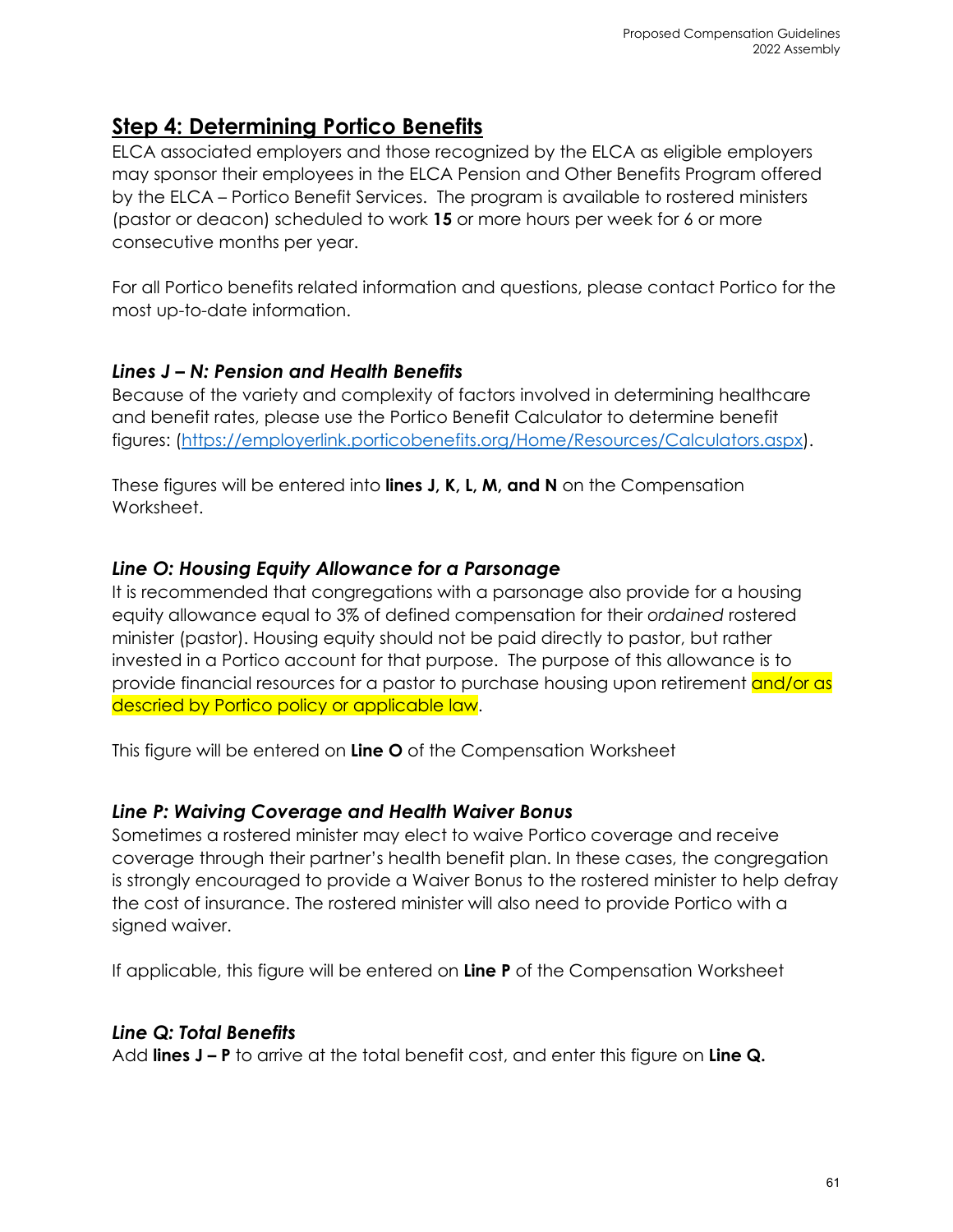#### <span id="page-61-0"></span>*Sick Leave, Disability, and Workers' Compensation*

Sick leave of up to two months per year with full salary, housing, and benefits should be provided by the congregation when needed. This is not accumulated and should not be abused. Congregations may desire to have conversation with their rostered minister or establish their own policies outlining how this may be used.

Unused sick days are not paid out upon separation.

#### <span id="page-61-1"></span>*Disability Insurance*

Portico Benefit Services Disability Benefits Plan does not pay a benefit during the first two months of disability. During the first two months the congregation/ organization provides full compensation including housing. Beginning with the third month the employee is entitled to receive from Portico Benefit Services a monthly benefit equal to: 2/3 of the employee's "Monthly Defined Compensation" minus any Social Security benefits to which employee and family members are deemed to be entitled based on employee's earning record (check limited Portico Benefit Services interpretation), and minus any other governmental disability program benefits payable to the employee and family members based on the employee's disability. Proposed Compensation Guidelines<br>
2022 Assembly<br>
2022 Assembly<br>
2022 Assembly<br>
42 Assembly<br>
52 Proposed Containster<br>
52 Proposed Containster<br>
52 Proposed Containster<br>
10 Proposes in Security benefits to<br>
10 Becurity benefi

#### <span id="page-61-2"></span>*Workers' Compensation*

NWOS strongly recommends that all congregations elect workers' compensation coverage for their *ordained* rostered ministers (pastors) by filing Form U-3S. Ohio requires coverage for deacons.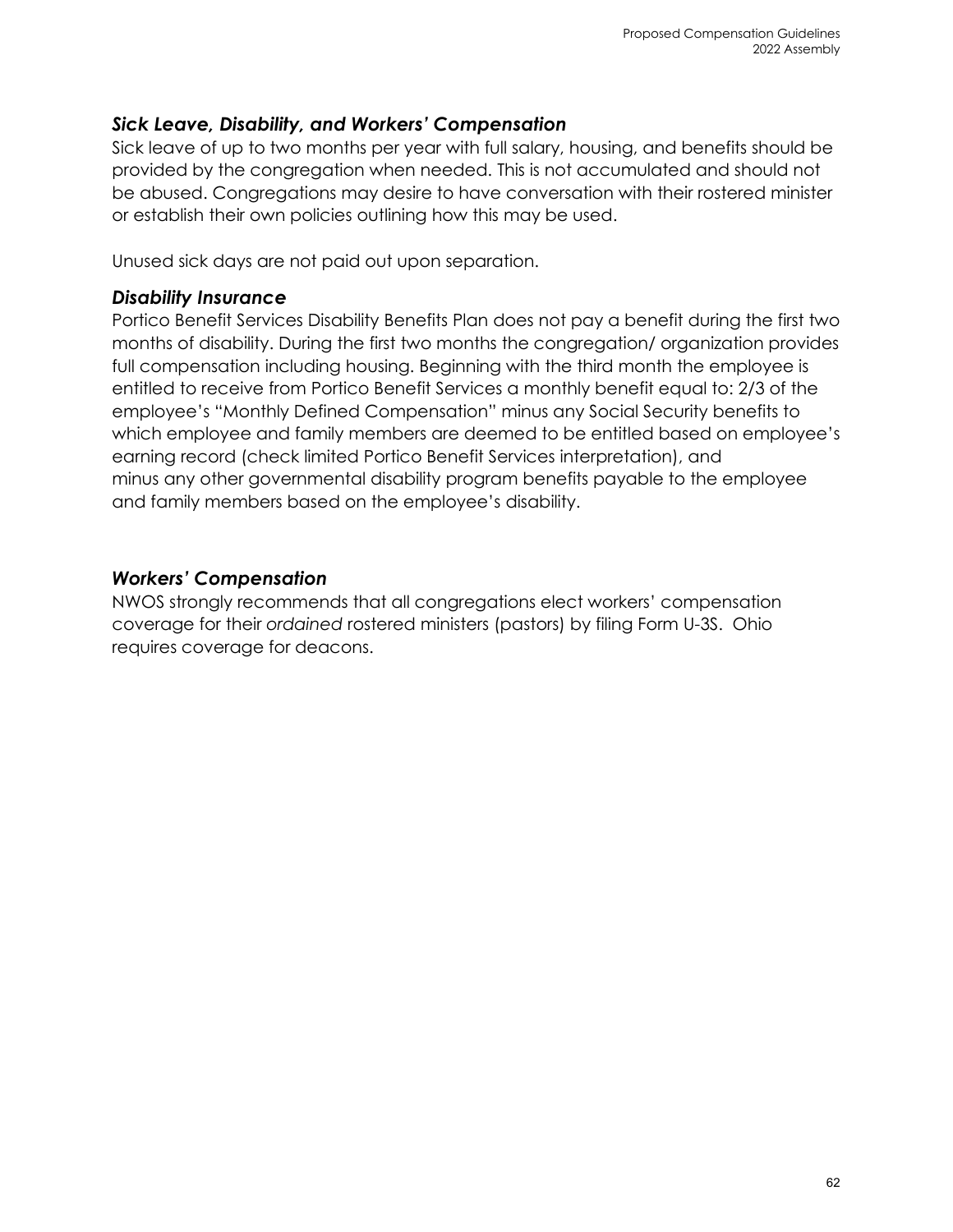# <span id="page-62-0"></span>**Step 5: Determining Additional Congregational Expenses**

Congregations should cover additional expenses that are integral to the job functions of the rostered minister (ordained pastor or deacon).

#### <span id="page-62-1"></span>*Line R: Mileage Reimbursement and Automobile Expenses*

The congregation should reimburse miles traveled in carrying out duties as a rostered minister (ordained pastor or deacon) at the rate allowed by the IRS (Check IRS guidelines at: [http://www.irs.gov/taxpros/article/0..id=156624.00.html\)](http://www.irs.gov/taxpros/article/0..id=156624.00.html).

The rostered minister should submit a signed report monthly to the responsible financial officer of the congregation. Under the new tax law, it is important that automobile expenses be paid on a reimbursement basis as a flat sum automobile allowance will be fully taxable to the rostered minister.

This figure will be entered on **Line R** of the Compensation Worksheet.

#### <span id="page-62-2"></span>*Line S: Continuing Education*

It is the expectation of the ELCA and the Northwestern Ohio Synod that every rostered minister (ordained pastor or deacon) will engage in at least **50 hours** of continuing education per year. This continuing education is intended to benefit both the rostered minister and the congregation through ongoing development of biblical/theological understanding and ministry skills. Continuing education time is not to be regarded as vacation, nor should it be used by the rostered minister for vacation.

To assist the rostered minister in meeting this expectation, it is suggested that congregations provide a continuing education reimbursement of at least **\$1,200** (with expenditures verified by receipts), and at least **two weeks** (a total of 14 days including two Sundays) **accruable for up to three years**. Rostered Ministers should annually report to their council, their used and unused continuing education days. This should be maintained in the congregation's personnel records. 63 Proposed Compensation Guidelines

Continuing education may range from a single day seminar to enrollment in a formal program at an educational institution. Scheduling of continuing education opportunities should be determined by the rostered leader in consultation with the congregation's staff support team (Mutual Ministry Committee) and the congregational council.

Unused continuing education days or allowances are not paid out upon separation.

This figure will be entered on **Line S** of the Compensation Worksheet.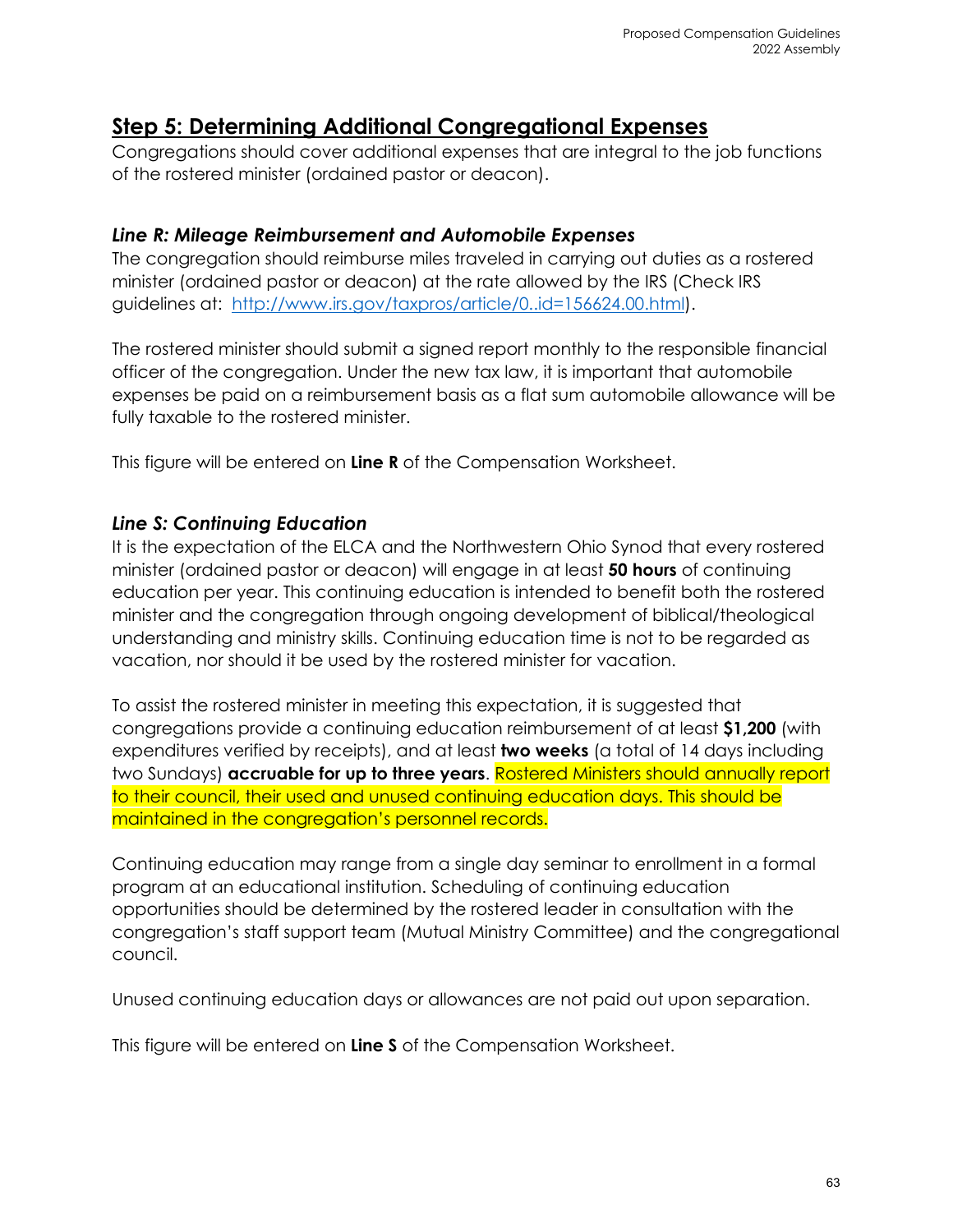Proposed Compensation Guidelines<br>2022 Assembly<br>64 Proposed Compensation Guidelines<br>2022 Assembly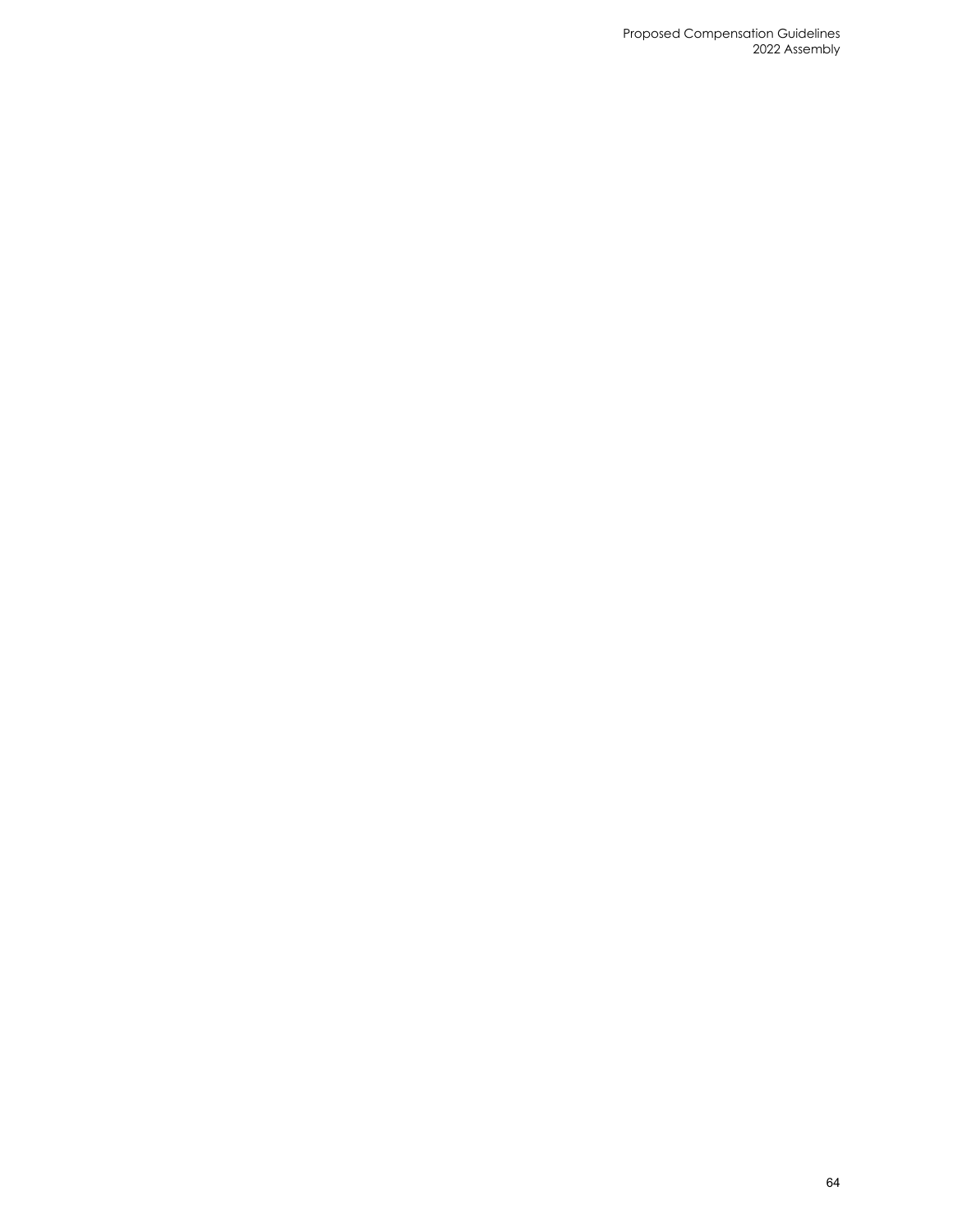#### <span id="page-64-0"></span>*Line T: Professional Expenses*

Congregations may elect to provide the rostered minister (ordained pastor or deacon) with a professional expense reimbursement account to cover additional miscellaneous expenses such as:

- Dues to professional organizations
- Work related Books, periodicals, subscriptions
- Vestments
- Business meals

Congregations are strongly encouraged to develop written policies that outline acceptable use of a professional expense reimbursement account.

If applicable, this figure will be entered on **Line T** of the Compensation Worksheet

Unused professional expense allowances are not paid out upon separation.

#### <span id="page-64-1"></span>*Line U: Additional Covered Expenses*

Congregations and rostered ministers may negotiate that additional specific events be covered. Two examples are listed below:

**First Call Theological Education (FCTE)** is an ELCA three-year structured program designed to support and strengthen the newly rostered minister (ordained pastor and deacon) in terms of:

- (1) ministry skills,
- (2) pastoral identity; and
- (3) discernment of context.

FCTE is experiential learning designed to meet participants at their point of need as they encounter the demands and expectations of ministry. This program will consist of a portion of the needed continuing education, contact hours.

Costs for this can come out of a rostered minister's continuing education reimbursement, professional expense reimbursement account, or congregations may choose to cover this in addition to these existing reimbursements.

If applicable, this figure will be entered on **Line U** of the Compensation Worksheet.

#### **Spiritual Retreat**

Congregations may provide paid time and expenses for each rostered minister (ordained pastor and deacon) to spend at least one week a year on intentional, disciplined **spiritual retreat**. This is an addition to the continuing education time already provided and may be covered out of a rostered minister's continuing Proposed Compensation Guidelines<br>
2022 Assembly<br>
diaried pastor or deacon)<br>
additional miscellaneous<br>
additional miscellaneous<br>
point.<br>
Proposed Compensation.<br>
Final specific events be<br>
year structured<br>
y rostered minister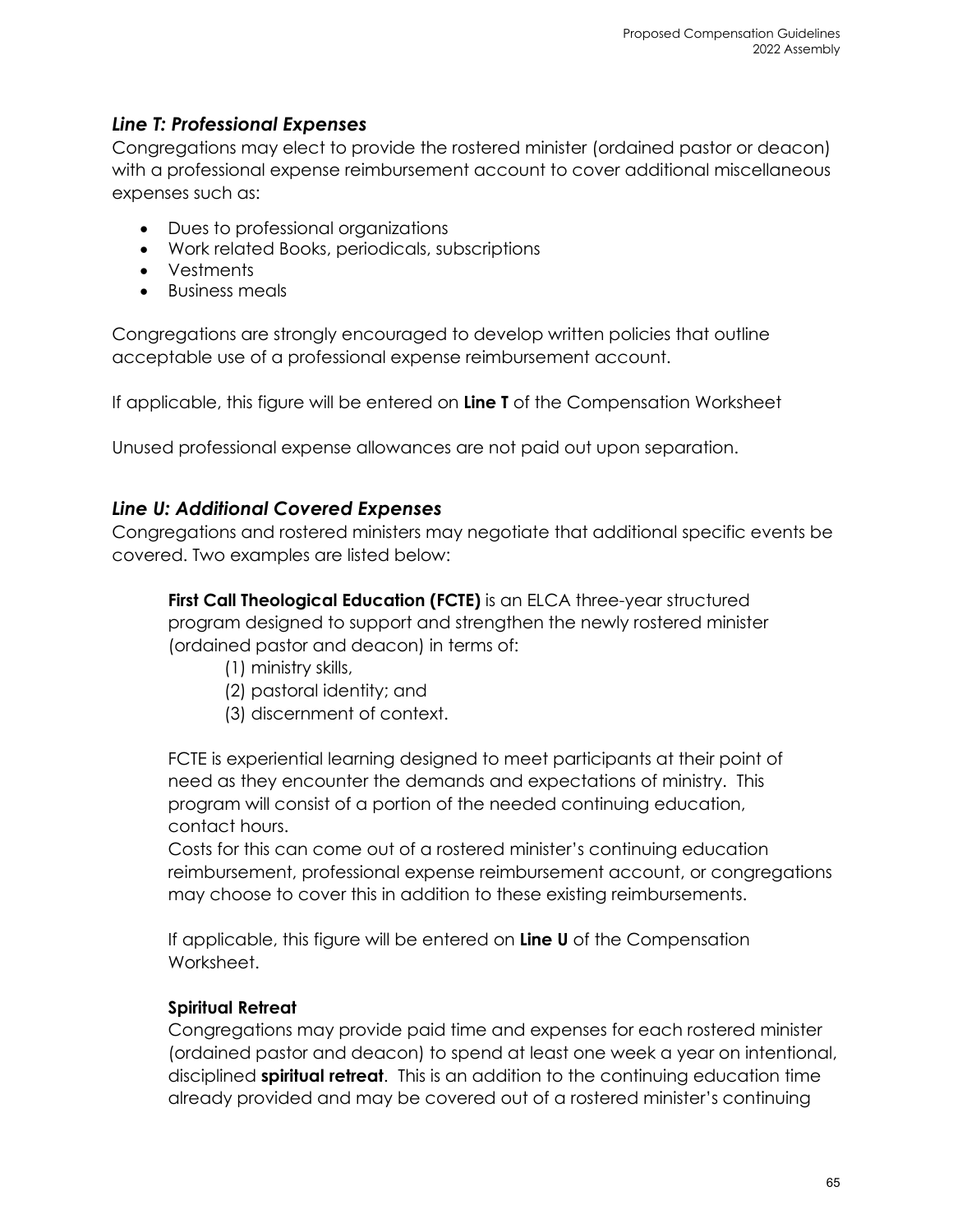education reimbursement, professional expense reimbursement account, or congregations may choose to cover this in addition to these existing reimbursements.

If applicable, this figure will be entered on **Line U** of the Compensation Worksheet.

#### <span id="page-65-0"></span>*Line V: Estimating Employer FICA Taxes for Deacon*

While Rostered Ministers of Word and Sacrament (pastors) pay self-employment tax (outlined in Step 2: Determining Defined Compensation), rostered ministers of Word and Service (**Deacon**) are treated as employees for tax purposes. This means that the congregation as the employer must pay the employer side of FICA tax which is 7.65%. Proposed Compensation Guidelines<br>
2022 Assembly<br>
Ursement account, or<br>
these existing<br>
Compensation<br>
In section<br>
FICA tax which is 7.65%.<br>
Sheet.<br>
Sheet.<br>
Richard Compensation<br>
Sheet.<br>
Richard Compensation<br>
Sheet.<br>
Sheet a

 Total Salary (C) x 7.65% = FICA cost to congregation

This figure will be entered on **Line V** of the Compensation Worksheet.

#### <span id="page-65-1"></span>*Line W: Total Additional Expenses*

Add lines S thru V to arrive at total additional expenses.

This figure will be entered on **Line W** of the Compensation Worksheet.

## <span id="page-65-2"></span>**Step 6: Determining Total Financial Cost to Congregation**

#### <span id="page-65-3"></span>*Line X: Total Compensation Package*

The total financial cost to the congregation can be determined as:

Total Salary Compensation (C)

- + Housing Allowance (G)
- + Social Security Allowance (H)
- + Total Benefits (Q)
- + Total Additional Expenses (W)
- = Total Financial Cost (X)

This figure will be entered on **Line X** of the Compensation Worksheet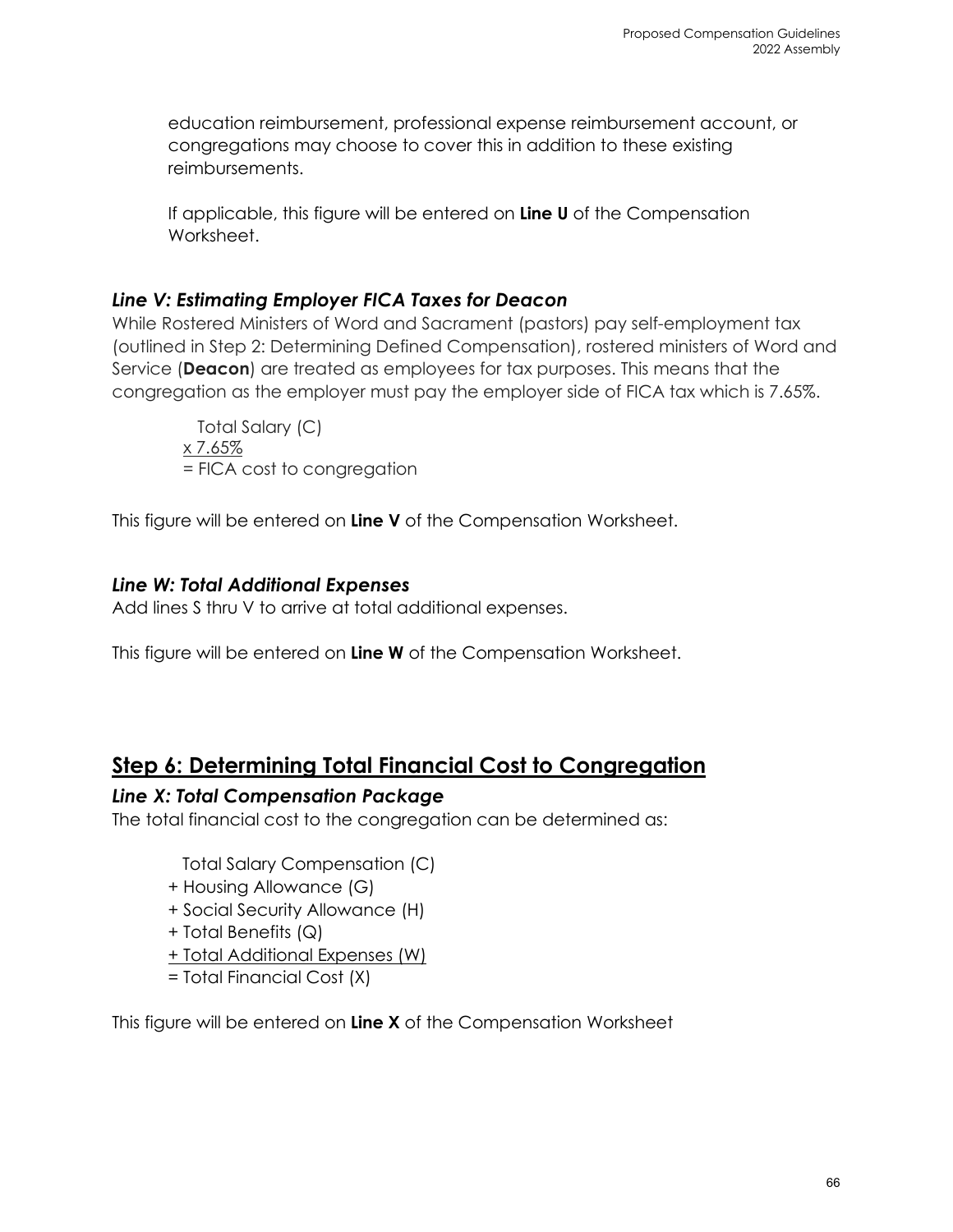# <span id="page-66-0"></span>**Step 7: Determining Intangible Benefits**

Similar to many other jobs, rostered ministers receive several intangible benefits.

#### <span id="page-66-1"></span>*Weekly Time Off*

Rostered ministers (ordained pastors and deacons), like anyone else, need some time off from work to replenish and re-energize.

Congregations should ensure that each rostered minister has **two full days off per week**. The pastor's weekly schedule (days/hours) may be negotiated as necessary. For the well-being of the rostered minister and health of the congregation, such a schedule **should not exceed 50 hours in a work week**. This should be viewed as an upper limit for hours worked, and not an average. The work of a minister will oftentimes be variable and change in relation to the church calendar. For example, Lent and Advent may be busier times averaging 50 hours a week, while a summer schedule may average 30 hours a week. Proposed Compensation Guidelines<br>
2022 Assembly<br>
2022 Assembly<br>
tanglible benefits.<br>
as necessary. For the<br>
dis necessary. For the<br>
dis necessary. For the<br>
dis necessary. For the<br>
discursion of the variable<br>
Lent and Adven

In managing time at work and time off it might be helpful to consider each day as having three segments: morning, afternoon, and evening. Each week contains twenty-one such segments. Working fifteen or sixteen of those segments, equaling approximately 50 hours, is suggested as the norm. <del>During certain times of the year and</del> especially during the Christmas and Easter season, more may be required. Correspondingly, some seasons of the church year may require less.

#### <span id="page-66-2"></span>*Vacation*

It is important for rostered ministers (ordained pastor or deacon) to have a period of time away from the call-in order to refresh and recreate. Congregations ordinarily provide a minimum of **four weeks vacation** per year (28 days or 20 "work days"), including four Sundays for full-time ministers.

The accrual (or no accrual) of unused vacation time should be set by a congregation's own personnel policies which should outline how many vacation days can be accrued and the maximum vacation days allowed in a calendar year. If allowed by personnel policies, accrued vacation days should be carefully recorded and detailed in the annually updated compensation agreement.

Regardless of accrual, the minister should annually report to the council, their used and unused vacation days and a record of this should be maintained in the congregation's personnel files.

All costs and procurement of supply ministries during vacation times, including Sunday supply, are the responsibility of the congregation and the congregational council. A list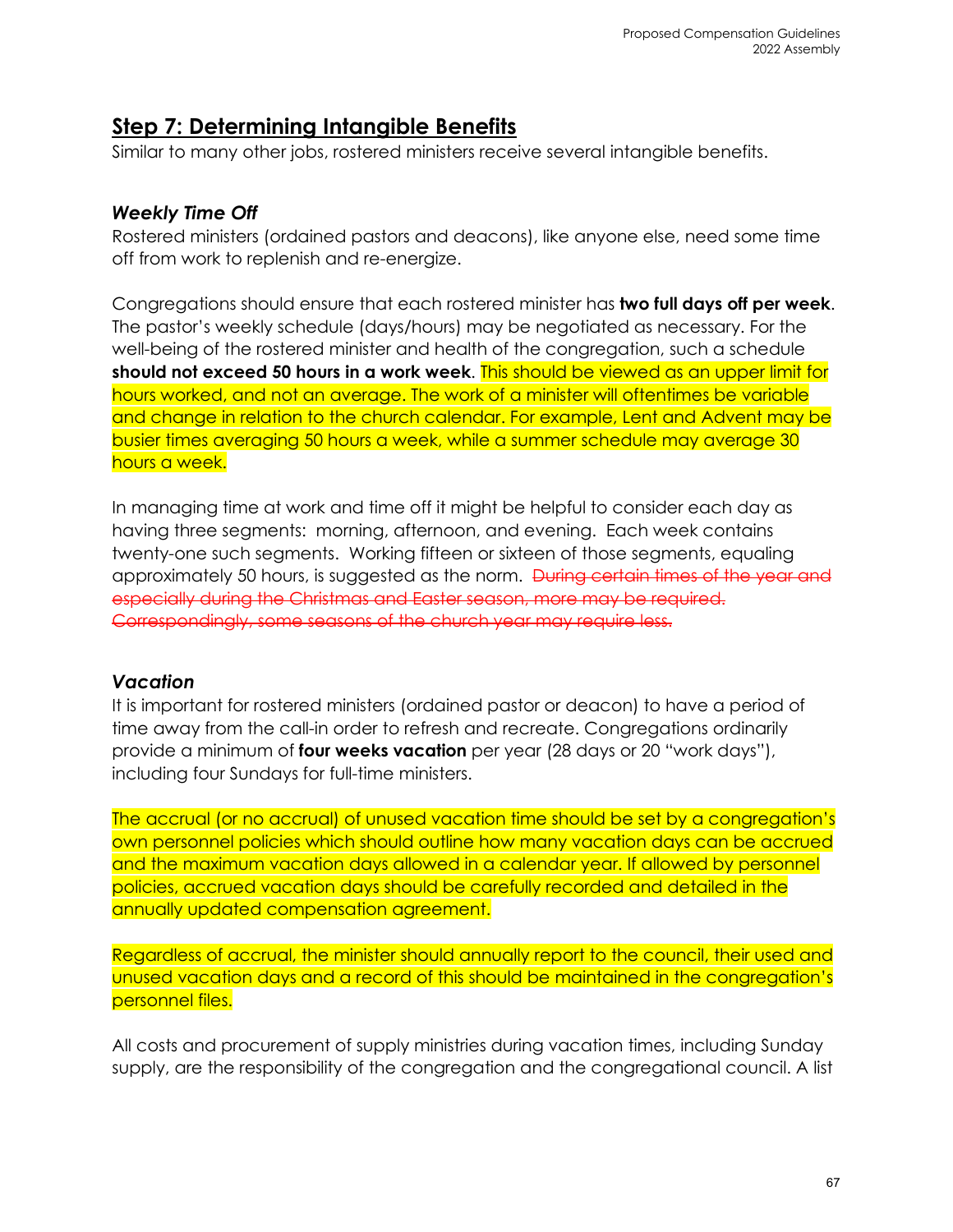of available pulpit supply may be secured from the synod web site [\(www.nwos](http://www.nwos-elca.org/)[elca.org\)](http://www.nwos-elca.org/).

#### <span id="page-67-0"></span>*Deferred Paid Holidays*

Rostered ministers ordinarily work on holidays that many secular workers have off, such as Christmas Eve or Good Friday. Congregations should provide a "deferred paid holiday" that allows the minister additional time off without depleting vacation time. These deferred holidays should be listed in the annually-updated compensation agreement.

#### <span id="page-67-1"></span>*Family Leave (Maternity/Parental)*

The church places a high value on family, and congregations should offer family leave when appropriate. These guidelines are offered to help congregations approach situations requiring maternal/parental/family leave in a caring manner and apply for all rostered ministers (ordained pastor and deacon):

**Maternal/ paternal leave** following the birth of a child – *Eight (8) weeks* of paid *maternity leave* should be available to mothers immediately following the birth of a child. *Five (5) weeks* of paid *paternal leave* is recommended for a father immediately after the birth of a child. The needs of each rostered minister and congregation may vary. It is recommended that the congregation pay full salary and benefits during this time. At a minimum, full benefits for the rostered minister should be maintained during a maternity or parental leave. Some factors that may be considered in determining salary and benefits during such a leave are the rostered minister's length of service with the congregation, vacation time available, housing costs, and the hardship to the rostered minister or the congregation. Proposed Compensation Guidelines<br>
2022 Assemby<br>
2022 Assemby<br>
2022 Assemby<br>
2022 Assemby<br>
2022 Assemby<br>
2022 Assemby<br>
2022 Assemby<br>
2022 Assemby<br>
2022 Assemby<br>
2022 Assemby<br>
2022 Assemby<br>
50222 Assemby<br>
50222 Assemby<br>
5022

**Adoption leave** should be offered to parents who are adopting children. A minimum of *five (5) weeks* should be offered. The number of weeks of leave before and after the adoption should be specified in advance, and with mutual discussion with the pastor.

**Family leave** at other times may be granted by the congregation. There are times in our lives when leave is needed for families. Examples would be during times of severe illness, trauma, or death of a child, spouse or parent. The length of the leave and the salary and benefits which the congregation will provide the rostered minister should be negotiated by the rostered minister and the congregation. It is recommended that the congregation, at a minimum, provide full benefits for the rostered minister during any family leave granted.

In the event a sponsored member of the ELCA benefits program is unable to perform the material duties of her or his normal occupation for any employer as a direct result of injury or physical or mental disorder resulting in disability, the member is covered by disability benefits.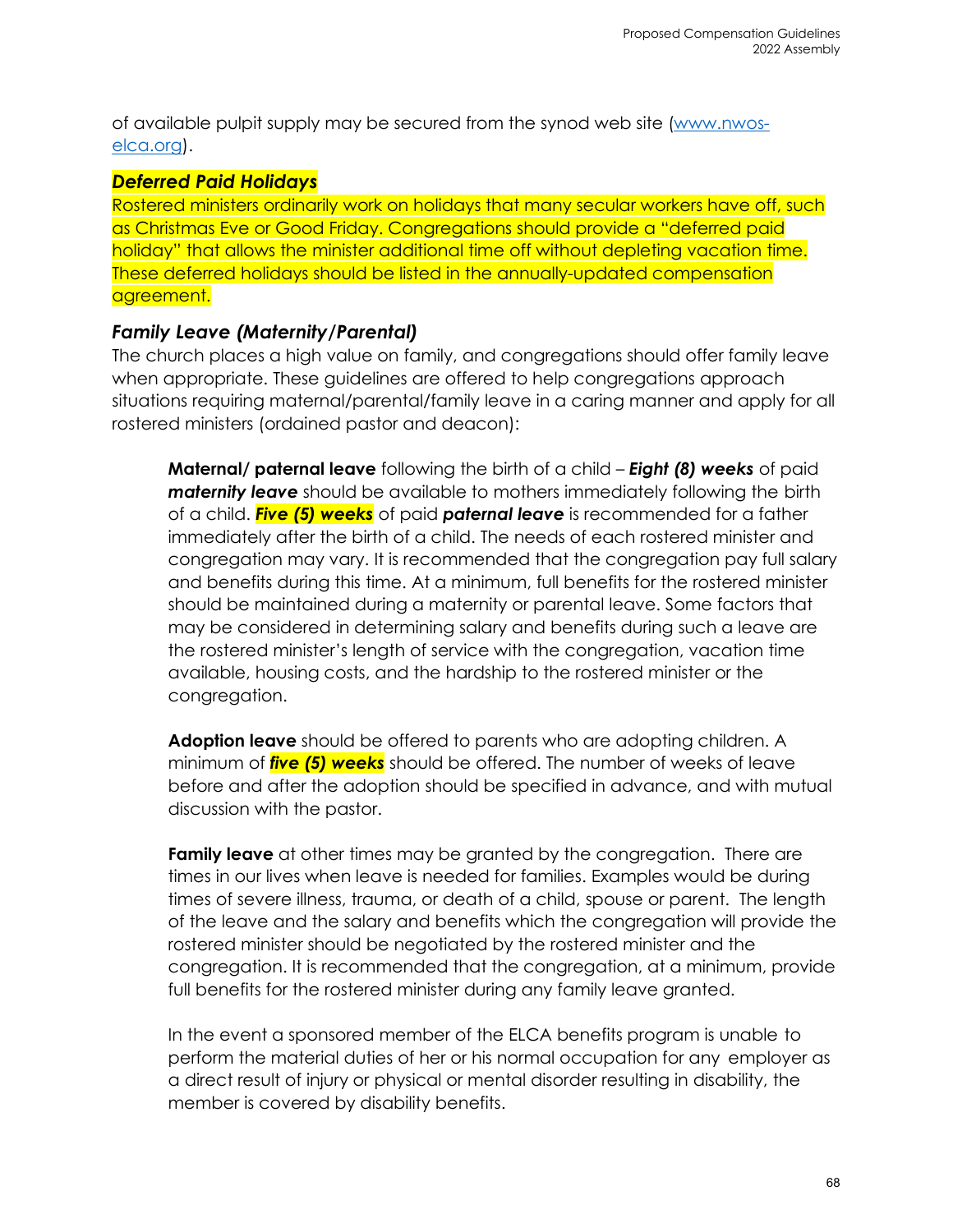#### <span id="page-68-0"></span>*Sabbatical*

Congregations may offer their rostered minister (ordained pastor or deacon) **sabbatical**  leave for spiritual and professional renewal. Typically, rostered ministers are eligible for a sabbatical after serving a congregation for 6 years.

Usually lasting **12 weeks in length**, sabbaticals are intended to sharpen the rostered minister's skills and to refresh both spiritual life and a sense of calling. The request, specific description and purpose of the sabbatical leave is ordinarily submitted to and approved by the Congregational Council at least six months prior to the time it begins. Congregations might want to include in the budget and accrue funds each year toward the sabbatical (so costs might be spread over several years).

During sabbatical leave, the congregation continues to provide normal compensation, and pays for pulpit supply and related congregational ministerial expenses. The rostered minister is responsible for expenses related to the sabbatical such as additional living expenses, tuition, books, and supplies. Normal vacation time may be used to extend the sabbatical leave. A report of his/her sabbatical activities is to be submitted to the church council. A rostered minister taking a sabbatical is expected to continue to serve the congregation granting the sabbatical for at least one year following the leave.

#### <span id="page-68-1"></span>*Churchwide and/or Synodical Commitment*

There are times when a rostered minister (ordained pastor or deacon) may be called upon to serve in ways that take her/him beyond the congregation. Examples may include church-related activities such as serving as a Bible study leader or chaplain at a church camp, on a syndical or ELCA committee or task force, or short-term teaching at a college or seminary. In any case, this "extended ministry" should be fully negotiated through the congregation's staff support team (Mutual Ministry Committee) and with the approval of the Congregation Council. Such outside ministry should not be considered as vacation time. 69 Proposed Compensation Guidelines

Rostered ministers are constitutionally required to attend the Northwestern Ohio Synod assembly when held, along with voting members from the congregation.

# <span id="page-68-2"></span>**Pastoral Vacancy**

#### <span id="page-68-3"></span>*Supply Pastor*

A supply pastor is one who fills in one Sunday at a time (e.g., while the pastor is on vacation).

A supply pastor ordinarily receives: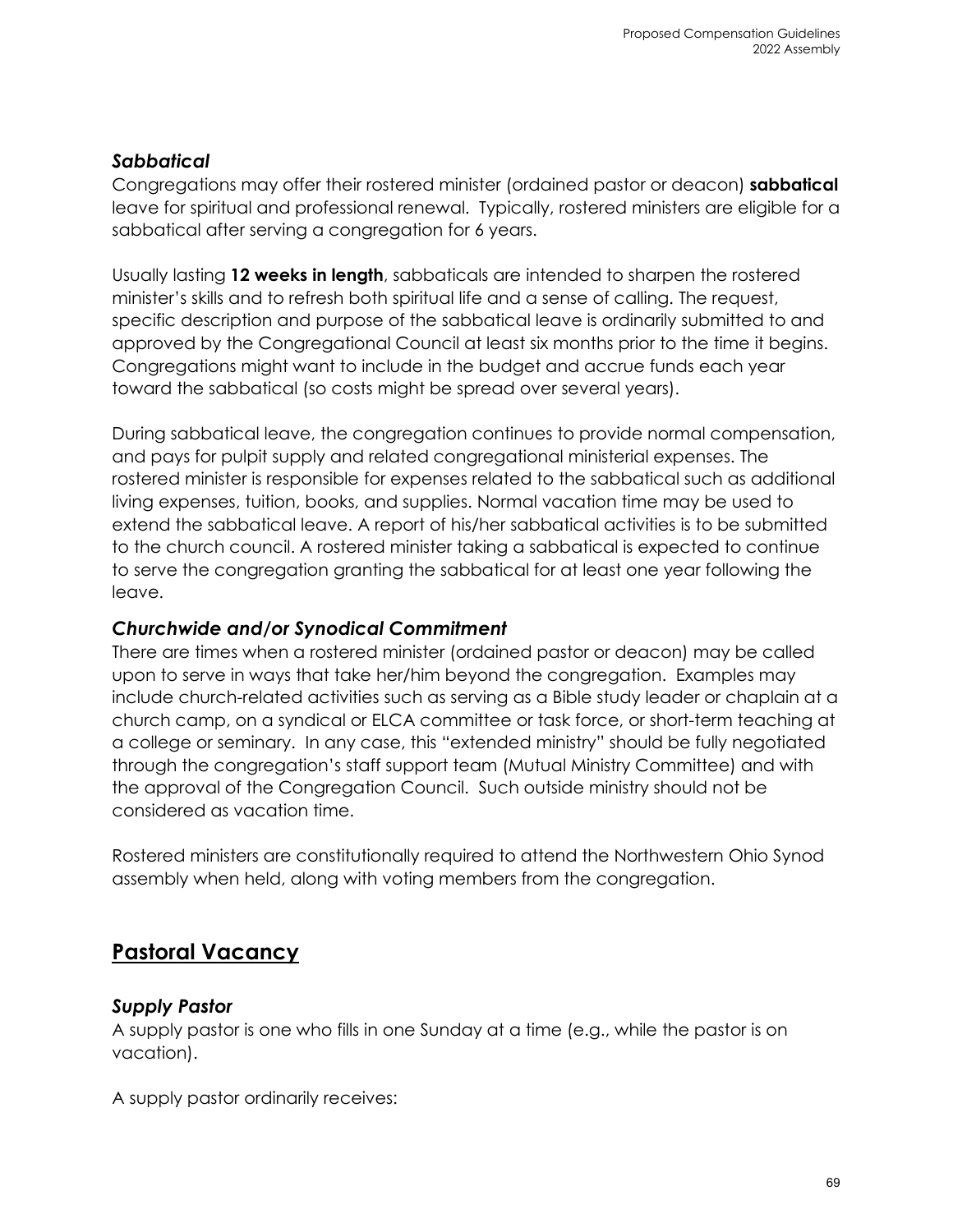1. Preaching:

 One weekend service -- \$150 or higher Each additional weekend service--\$50 Weekday service (i.e. Wednesdays in Lent)--\$150 or higher

- 2. Mileage is ordinarily reimbursed at the current IRS rate per mile (check the IRS website for current rates: [http://www.irs.gov/taxpros/article/0..id=156624.00.html\)](http://www.irs.gov/taxpros/article/0..id=156624.00.html)
- 3. All reasonable hotel and meal costs may be reimbursed if needed and agreed upon.

#### <span id="page-69-0"></span>*Interim Pastor*

The Northwestern Ohio Synod has the discretion to appoint an Interim Pastor whenever there is a pastoral vacancy and will often work with a Congregation's Council to determine who would best serve in that position. An Interim Pastor may serve is usually under an **agreement** contract which can range from just a few hours on Sunday morning to full-time ministry. In some cases, the Interim Pastor may be issued a term call, but this must be done in consultation with the Northwestern Ohio Synod Bishop and Synod Council. Proposed Compensation Guidelines<br>
2022 Assembly<br>
2022 Assembly<br>
2022 Assembly<br>
2022 Assembly<br>
2022 Assembly<br>
2022 Assembly<br>
2022 Assembly<br>
2022 Assembly<br>
2022 Assembly<br>
2022 Assembly<br>
2022 Assembly<br>
2022 Assembly<br>
2022 Ass

A full-time Interim Pastor (five or more days per week) will ordinarily receive compensation according to their years of experience as indicated by the guidelines or comparable to the previous pastor. Either a parsonage or housing allowance is normally provided, as well as pension and medical benefits, if applicable, mileage reimbursement for performing congregational responsibilities at the current IRS rate and reimbursement for any other ministry related costs incurred (e.g. telephone, postage, meals, etc.).

Compensation for an interim pastor serving less than full-time may be determined as outlined above, and reduced in proportion of time worked:

- 1. For ¾ time determine a full-time package and reduce by 25%
- 2. For  $\frac{1}{2}$  time determine a full-time package and reduce by 50%
- 3. For  $\frac{1}{4}$  time determine a full-time package and reduce by 75%

Alternatively, and more applicable for sporadic interim work, an Interim pastor may be compensated on an hourly basis:

- 1. A minimum of \$35 per hour for visitation and other related ministry,
- 2. Mileage reimbursement for performing congregational responsibilities at the current IRS rate [\(http://www.irs.gov/taxpros/article/0..id=156624.00.html\)](http://www.irs.gov/taxpros/article/0..id=156624.00.html),
- 3. Reimbursements for congregational expenses (e.g. telephone, postage, meals, hotel, etc.),
- 4. Preaching:

 One weekend service -- \$150 or higher Each additional weekend service--\$50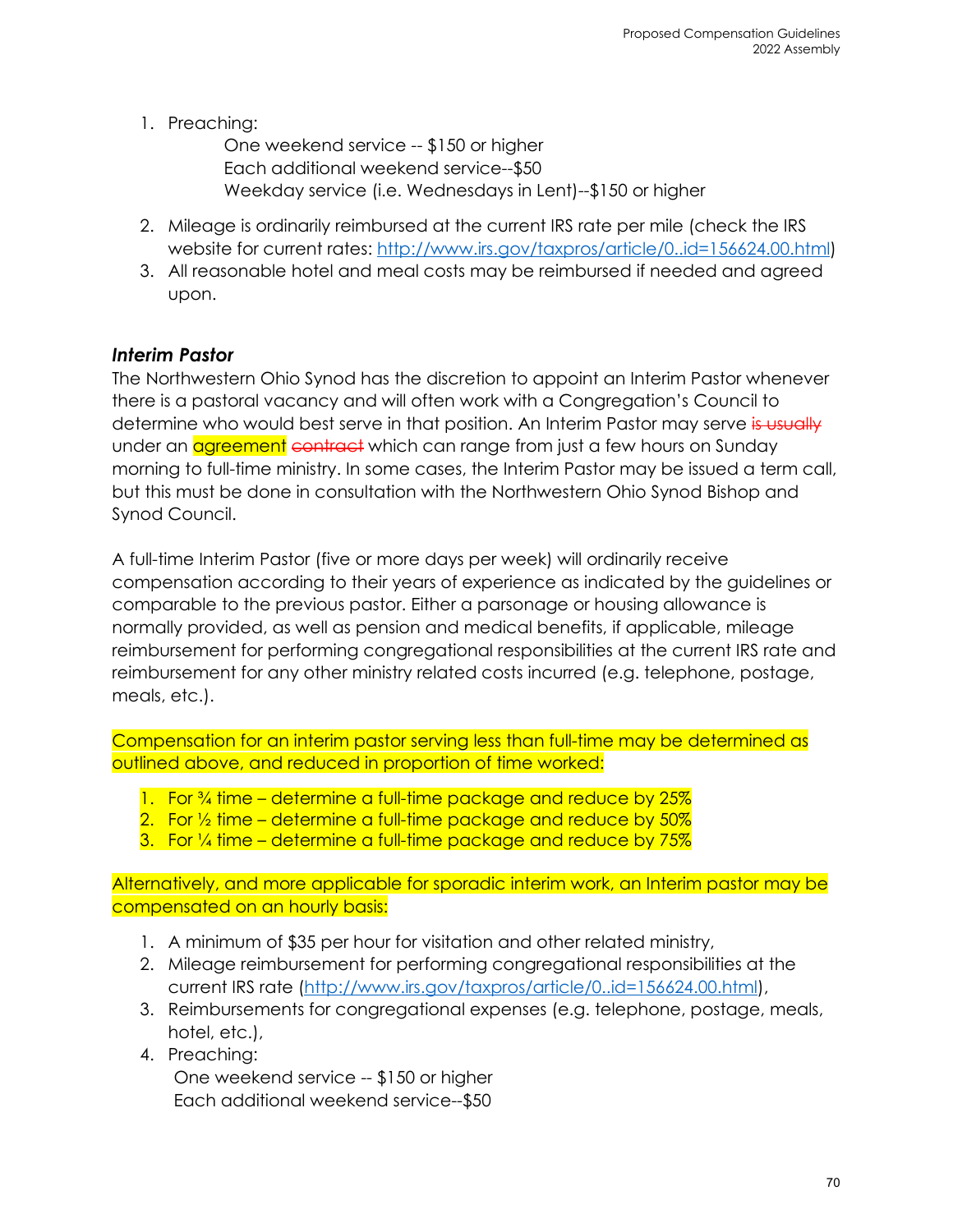Weekday service (i.e. Wednesdays in Lent)--\$150 or higher

## <span id="page-70-0"></span>**Separation Guidelines**

There are varied circumstances in which a minister may resign their call with a congregation: local difficulties, conflict, vocational changes, continued education, or even changes in family or other unforeseen circumstances. If these or similar events occur, ministers and congregations are encouraged to be in conversation with each other about creating separation arrangements. Parties should consult with the synod regarding the Separation Guidelines approved by the Synod Council, and parties are encouraged to seek mediation if there are difficulties arriving at a separation agreement. Proposed Compensation Guidelines<br>
2022 Assembly<br>
2022 Assembly<br>
2022 Assembly<br>
2022 Assembly<br>
2022 Assembly<br>
2022 Assembly<br>
2022 Assembly<br>
2022 Assembly<br>
2022 Assembly<br>
2022 Assembly<br>
2022 Assembly<br>
2022 Assembly<br>
2022 Ass

As most congregations do not participate in state unemployment insurance, ministers (or other congregational employees) are ineligible for unemployment insurance. As such, congregations should endeavor to express care for ministers and employees by offering some form of severance. Separation arrangements are negotiable between minister and congregation to meet the unique circumstances or reasons for separation.

Ordinarily, a separation package includes 3 months of salary (including housing allowance if applicable, and FICA offset), full health and benefit coverage (including pension). Other allowances such as auto allowance/mileage reimbursement, continuing education, professional expenses, etc are not included in separation arrangements.

For congregations that offer a parsonage, ordinarily the minister is allowed continued use of the parsonage for the duration of the separation arrangement. Congregations sometimes offer use or rent of the parsonage after the separation period ends, for a specified time frame. In these cases, the congregation and minister should enter into a specific written agreement the outlines the terms of such arrangement.

Additionally, any accrued but unused vacation time (pro-rated for the current calendar year) is paid out to the minister. A simple and straight-forward method of calculating accrued/unused pro-rated vacation is to divide total defined compensation by the number of work days in a year. Benefits are not typically included in any calculation or payout of unused, accrued vacation. Additionally, congregations and ministers should consult their own personnel policies for more specific guidance on calculation and pro-rate of vacation days.

Separation arrangements should be written out clearly and plainly and signed by the pastor and council president. If there are difficulties in negotiating separation arrangements, the minister and congregation should seek out a third-party mediator to assist in negotiations, and mediation should be used if there are difficulties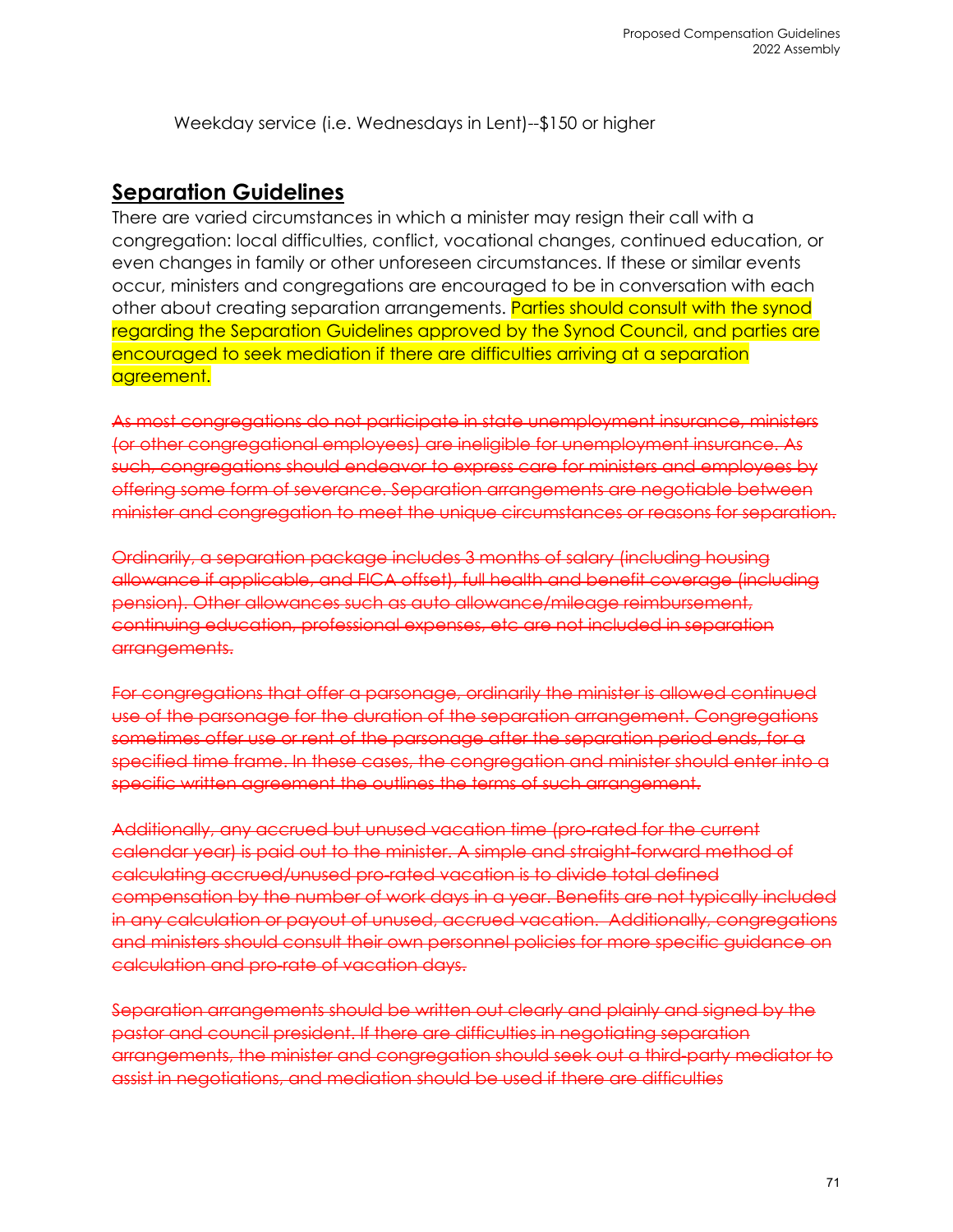interpretating the terms of the agreement. It is recommended to include a mediation clause in the separation agreement.

In the event the minister is called to a different ministry prior to the conclusion of the separation period, the congregation is released from further separation responsibility as of the date of the new call's acceptance. This should also be included in the separation agreement. Proposed Compensation Guidelines<br>
2022 Assembly<br> **1.5 include a mediation<br>
the conclusion of the<br>
sparation responsibility as<br>
included in the<br>
responsibility as<br>
responsibility<br>
responsibility<br>
responsibility<br>
responsibil**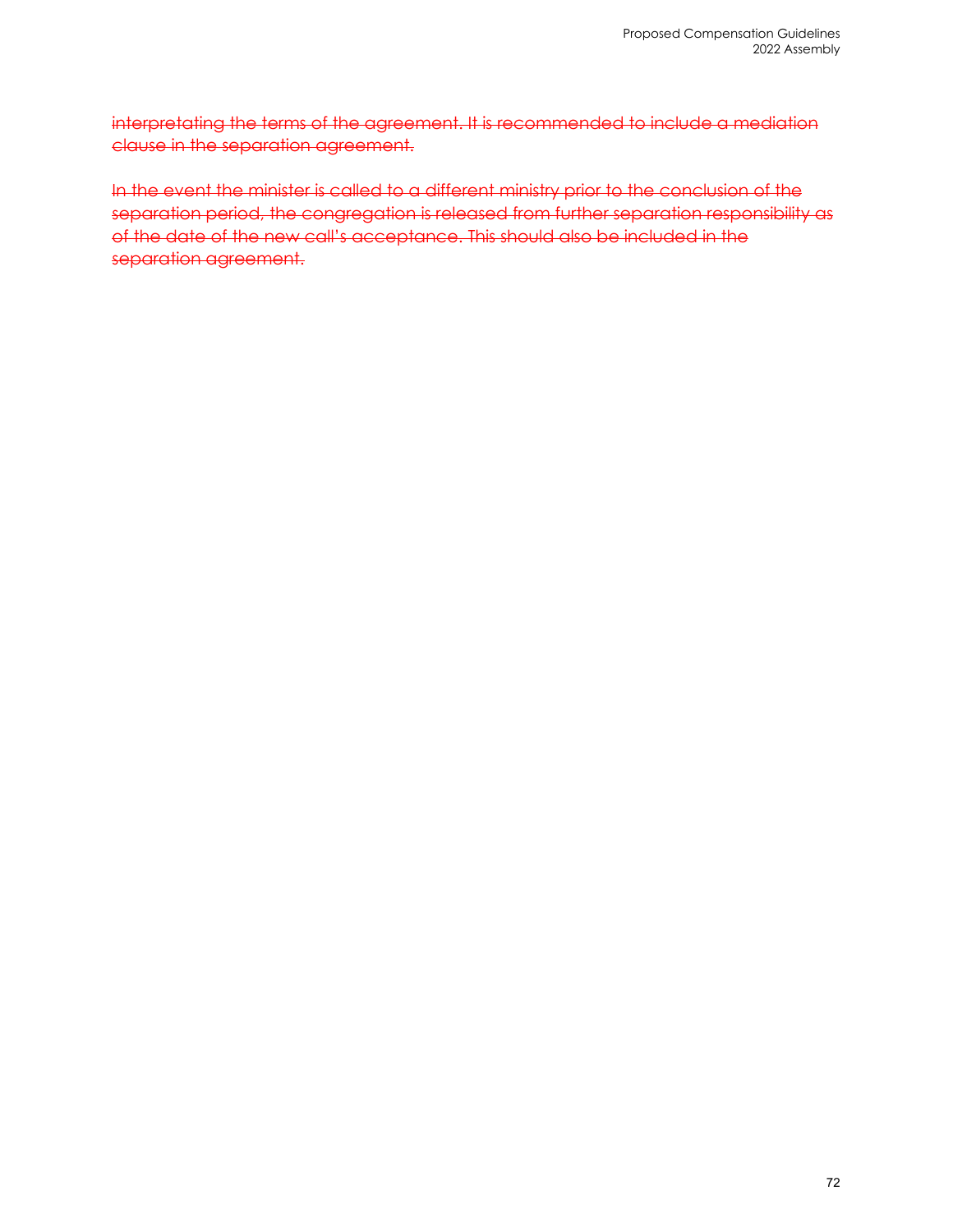# **Roster Report**

**APRIL 1, 2021 - APRIL 1, 2022**

## **ORDINATIONS/CONSECRATIONS**

**Jake Nekoranec** - Pastor - 5/8/2021 **Ashley Rosa-Ruggieri** - Pastor - 9/12/2021 **Dalton Rosa-Ruggieri** - Pastor - 9/12/2021

#### **INSTALLATIONS**

**Rev. Jake Nekoranec**, St. Mark & Bethlehem, Toledo - 5/8/2021 **Rev. Paul Reichert**, Zoar, Perrysburg - 5/29/2021 **Rev. Jaci Tiell**, Bethlehem, Toledo & Grace, Elmore - 7/22/2021 **Rev. Kevin Mohr**, St. John's, New Washington & Nazareth, Chatfield - 8/1/2021 **Rev. Ashley Rosa-Ruggieri**, Trinity, Wauseon - 9/22/2021 **Rev. Dalton Rosa-Ruggieri**, Faith, Swanton - 10/13/2021 **Rev. Michael Poole**, Emanuel, Marion - 2/20/2022

## **ON LEAVE FROM CALL APPROVED**

Deacon Heather Smith Deacon Erin Bodenstab Deacon Hannah Demaree Rev. Clyde Singh

Rev. Beth Huener Rev. Timothy Reynolds Rev. Meg Boger Rev. Adam Taylor Rev. Rob Johnson

## **CALLED/TRANSFERRED OUT OF NWOS**

**Rev. Ed Strietelmeier** to Indiana/Kentucky Synod **Rev. Brian Krause** to Western North Dakota Synod **Rev. James Lehman** to Southern Ohio Synod

### **CALLED/TRANSFERRED INTO NWOS**

**Rev. Barb Gibson** from Southeastern Synod **Rev. Robert Ohrstedt** from Northwestern Pennsylvania Synod **Rev. Julie Hutson** from Northwest Washington Synod **Rev. Lee Ann Pomrenke** from St. Paul Area Synod **Rev. Michael Poole** from New Jersey Synod

#### **INVITATION TO EXTENDED SERVICE**

**Rev. Matthew Zuehlke**, Zion, Gibsonburg - 6/30/2021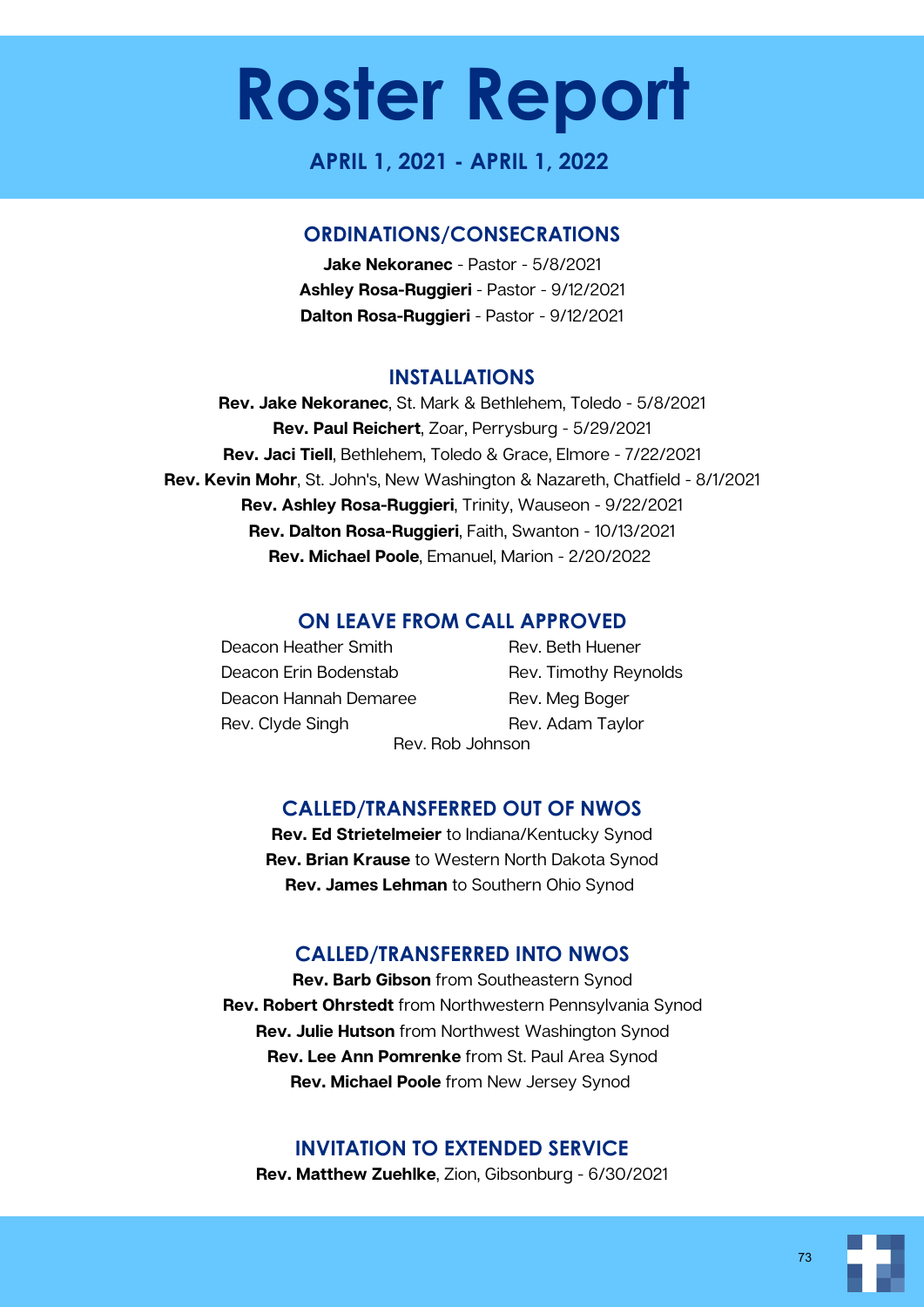# **Roster Report**

**APRIL 1, 2021 - APRIL 1, 2022**

## **SYNOD AUTHORIZED MINISTERS (SAM) INVITATION TO SERVICE**

**Tanyce Addison** at Good Hope, Bucyrus **Deacon Steve Basselman** at St. Martin, Archbold **Deacon Amanda Carpenter** at Bethlehem and St. Mark's, Defiance **Ryan Cordle** at Zion, Lafayette **Dawn David** at Salem Grace, Luckey & Sonfire by the River, Pemberville **Bob Fett** at English, Bluffton **Tom Fleming** at St. Mark, Ada **Bob Frank** at First St. Mark, Oregon **David Frye** at West Toledo Parish **Alan Fuhrhop** at St. Stephen, Hamler **Jeannine Grimm** at Christ, Dowling **Alex Heffelfinger** at St. John, Hicksville **Deacon Kevin Kehn** at Emanuel, Marion **Shea McGrew** at Hope, Bowling Green **Deb Monnin** at First English, Wapakoneta & Trinity, Moulton **Carol Pretorius** at St. Peter, Delphos **Maureen Pump** at Grace, St. Mark, & Trinity, Fremont **Frank Raeske** at Zion, Luckey **Shawn Schneider** at First Lutheran, Galion **Greg Silliman** at Bethlehem, Pemberville **Robin Small** at St. Mark's, Bowling Green **Chris Staup** at First, Stryker **Rebecca West-Estell** at Glenwood, St. Paul's & Memorial, Toledo **Deacon Jean Wise** at Williams County Parish

### **RESIGNED FROM THE ROSTER**

Rev. Julie Parsell

#### **RETIREMENT**

Rev. Keith Hunsinger Rev. Sharon Stonerock Rev. Robert Blohm Rev. Tim Philabaum Rev. Mark Schuring Rev. Dana Bjorlin Rev. Cindy Getzinger

#### **DEATHS**

Rev. Harold Hasenauer Rev. Paul DeMoss Rev. James Avers Rev. Jon Bell Rev. John Berger Rev. Raymond Serocka Rev. Robert Young Rev. Dennis Lauman Rev. Roger Thompson Rev. Richard Ferne

74